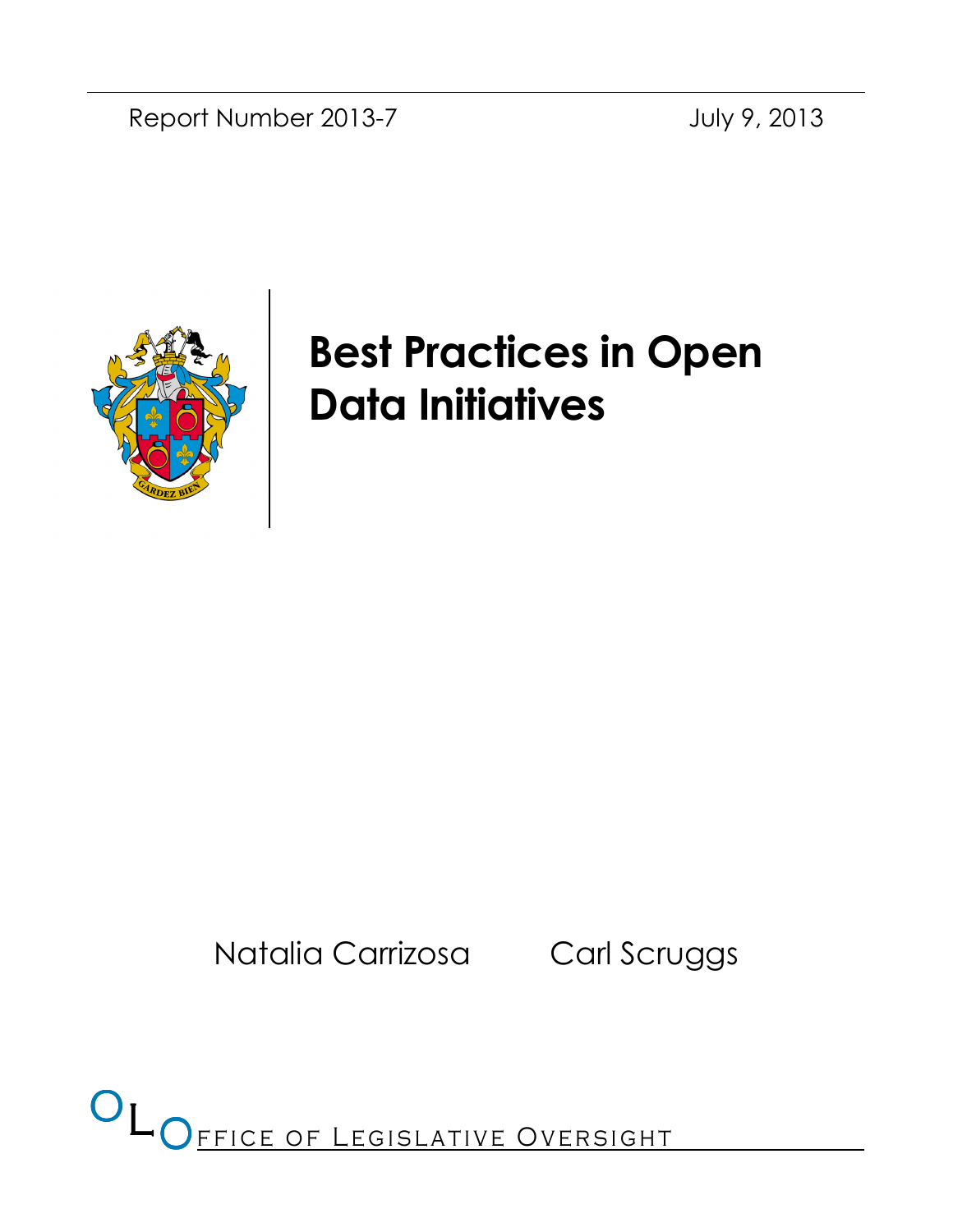# Best Practices in Open Data

OLO Report Number 2013-7 July 9, 2013

This Office of Legislative Oversight (OLO) report examines how other jurisdictions have implemented open data initiatives and how these initiatives have resulted in the creation of software applications or "apps" that benefit communities.

Open data initiatives seek to make government data publicly available in a way that individuals can access and easily use the data without having to make a request to the government, typically publishing datasets on a public website or "open data portal" and reaching out to the public to solicit input and encourage use of the datasets. Jurisdictions often develop data-supported online applications and services that let users view and manipulate released data and often provide online forums and message boards to allow feedback from people who use the data.

## Open Data Users

Three groups typically seek out and use government data:

**Residents** can use government data to seek government services and hold public officials accountable. For example, some jurisdictions provide real-time transit information with bus and train schedules and locations.

**Businesses** can use government data to provide information to the public and to analyze aspects that impact their businesses. For example, online real estate search engines such as Trulia and Zillow compile data from a variety of sources, including local data on property transactions, crime, and schools, to create tools that help consumers make decisions about real estate transactions.

**Software Developers** use government data to build applications or "apps" that let users access and interact with the data. Some developers, for example, create "mash-ups" – which combine data from two or more sources (including government sources) in an application.

## Federal Open Data Policies

On his inauguration day in 2009, President Obama issued an "open government directive" that instructed the Federal Government's executive departments and agencies to make government information publicly available in new ways. President Obama hired a federal Chief Information Officer who launched Data.gov, the federal government primary website for public access to federal government data, in May 2009.

In 2013, the federal Office of Management and Budget released a new Open Data Policy that requires federal executive branch departments and agencies to:

- Collect or create information in a way that users can manipulate and use the data;
- Build information systems that work together and that make data accessible;
- Strengthen data management and release practices; and
- Strengthen measures to ensure that privacy and confidentiality are fully protected and that data are properly secured.

Additionally, the White House has made the federal government's Open Data Policy and framework widely available and open to public input and development, intending for it to serve as a template on which local governments can model their own open data initiatives.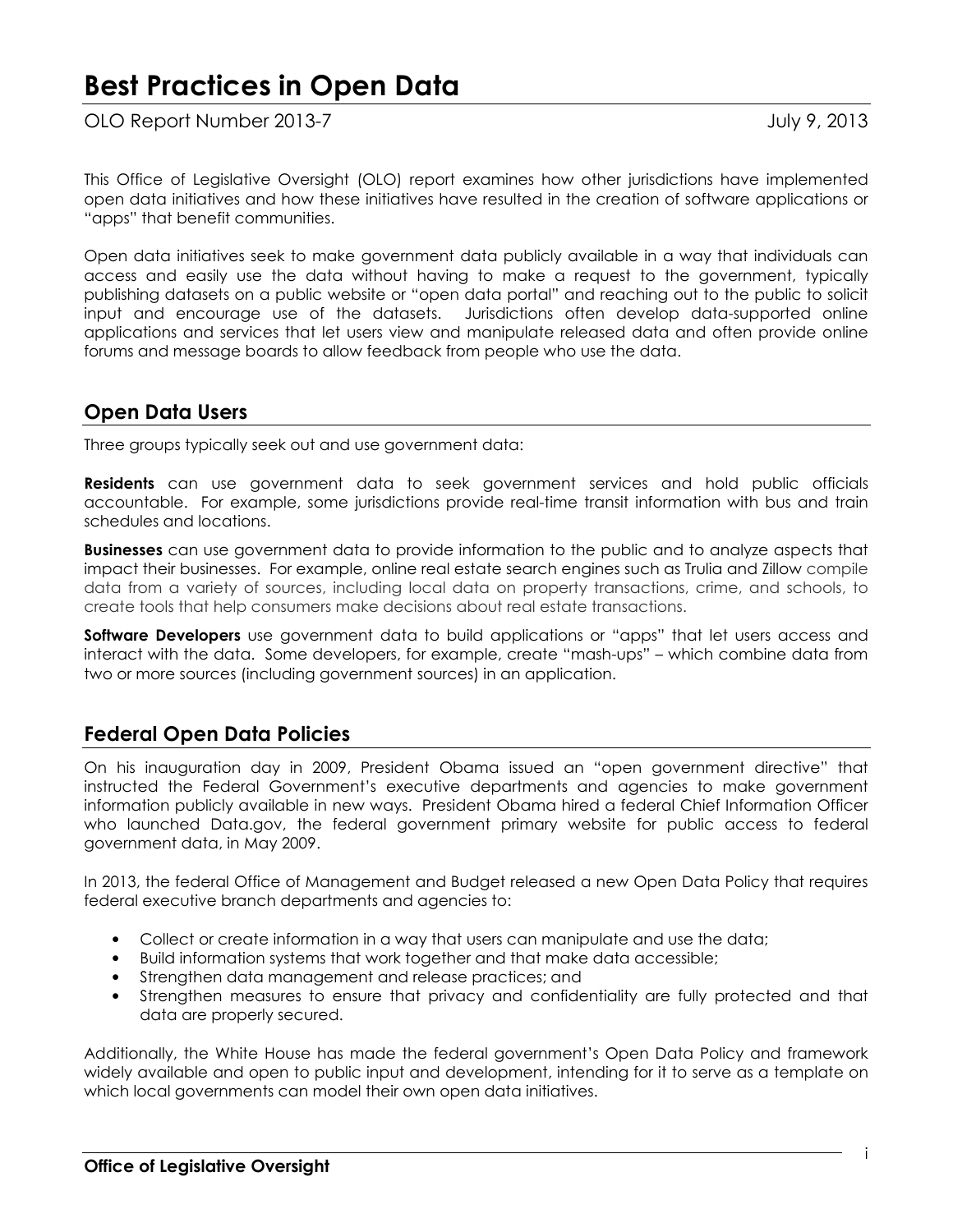## Local Government Open Data Policies and Practices

At least 39 U.S. states, 34 U.S. cities and counties, 41 international countries and 132 other international regions have developed open data initiatives, according to Data.gov, the Federal Government's main open data resource. OLO's research and observations revealed some common practices among local governments with respect to open data:

Many jurisdictions have developed open data initiatives based on directives from their executive leadership. Directives from the mayors in the Cities of Chicago, Philadelphia, and New York (and the NYC City Council) spurred the development of open data initiatives in these cities. These jurisdictions have prioritized the hiring and retention of data and systems analysts and other key leadership positions.

#### Local governments use several common methods to prioritize the release of data and datasets. These include:

- Focusing on specific issue-related solutions, such as presenting a data-related problem or issue to local developers and asking for solutions,
- Establishing data disclosure requirements,
- Performing audits of existing data, and
- Soliciting input from the community on the types of data or datasets to release.

Some local governments, however, face resistance from departments to releasing data, where staff may be hesitant to give up any perceived "value-added" services that they provide.

#### Local governments use a range of methods to engage with software developers, residents and other public "stakeholders" in open data initiatives. These include:

- Campaigns and public initiatives,
- Contests, competitions, and development programs,
- "Hackathons" which are specialized conferences that encourage the active participation of attendees to collaborate at the event on software projects,
- "Unconferences," which differ from traditional conferences in their increased focus on participation by attendees, and
- Social media outlets such as Facebook, Twitter, and Tumblr.

Local governments can act as a "matchmaker" between data producers and data consumers. Jurisdictions often are in the best position to understand the nature and value of the data that they release and can help facilitate the public's use of the data. However, tracking and measuring the use of open data and determining the long-term impact of open data initiatives can be difficult because jurisdictions do not have a good method to determine how residents use open data.

Centralized web portals can help government track and monitor datasets following release. Government web portals can help local governments track the use of and identify popular datasets. Representatives from several jurisdictions report the popularity of crime and fire data, energy usage data, financial data, property data; and transportation and traffic data.

Local governments use a range of common standards, platforms and practices to manage open data. Following common data standards allows jurisdictions build on and augment successful models without having to develop new ones from scratch. For example, common standards exist for bus and train departure and arrival times allowing compatibility with applications such as Google Transit and other trip planning apps, and geographic information systems (GIS) standards that allow for the geographic coding (mapping) of data.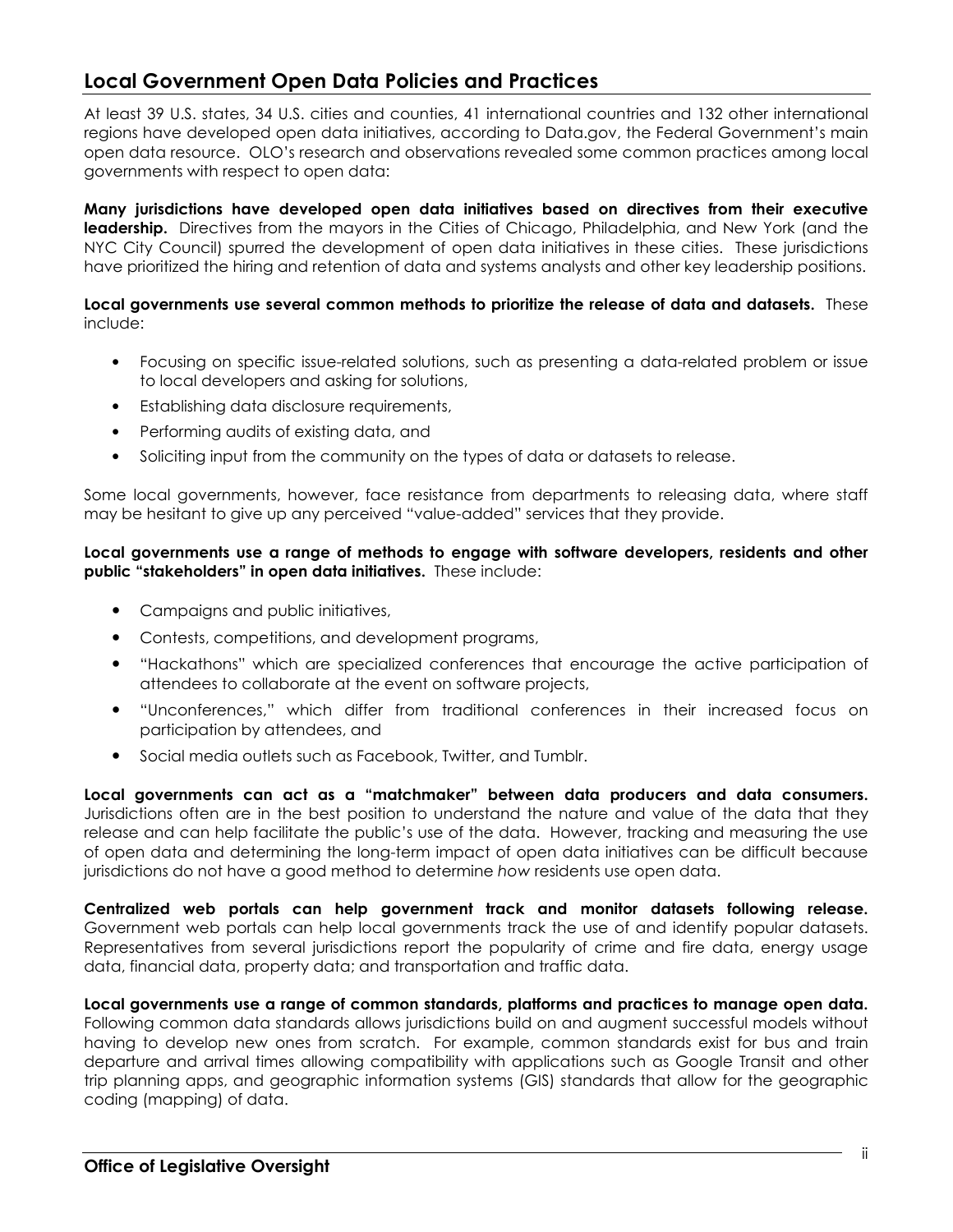## Open Data "Apps"

Software developers can use open data to create software applications or "apps". Apps can add value to open data by combining data from different sources together or allowing users to see data on an interactive map. Among other things, apps can increase government transparency, facilitate access to public services, keeping residents and businesses informed about local events or incidents, helping to mobilize community action around specific problems or issues, and promoting economic development. Apps can include both mobile apps, which can be used on mobile devices, and webbased apps, which can be accessed online via a web browser.

## Open Data Apps and Economic Development

As a case study, OLO examined open data apps from other jurisdictions that can further economic development. OLO found that volunteer software developers, nonprofit organizations and businesses often use government data in unexpected ways to build innovative apps. Some examples are described in the table below.

| App                                        | <b>Description</b>                                                                                                                  |
|--------------------------------------------|-------------------------------------------------------------------------------------------------------------------------------------|
| Site Selector                              | Maps available commercial properties in Chicago alongside<br>economic incentive zone boundaries and nearby amenities                |
| 2 <sup>nd</sup> City Zoning                | Shows Chicago zoning districts' boundaries and provides zoning<br>rules for each district                                           |
| Why Don't We Own This?                     | Maps the locations of Detroit properties for sale in tax auctions or<br>at risk of foreclosure and provides a user discussion forum |
| <b>Hidden Value in Abandoned Buildings</b> | Locates abandoned buildings in the Brownsville area of Chicago<br>along with amenities within walking distance of the buildings     |
| <b>Can I Park My Food Truck Here?</b>      | Maps areas within 200 feet of restaurants in Chicago where food<br>trucks are prohibited from parking                               |
| DontEat.at                                 | Alerts restaurant-goers on their mobile devices of health code<br>violations at the restaurants they are visiting                   |
| Yelp                                       | Includes food establishment inspection data for restaurants in<br>San Francisco alongside customer restaurant reviews               |

#### Examples of Apps that Use Open Data

Representatives from other jurisdictions and software developers report seeing great potential for open data initiatives to boost local businesses and economies by providing useful data to help existing businesses grow and providing building blocks for new businesses to create revenue-generating apps.

Representatives from other jurisdictions were familiar with a limited number of startup companies making revenue-generating open data apps, including real-time transit apps, parking apps, and an app that provides campaign finance data to newspapers. These representatives anticipate that more businesses will begin using open data to develop apps in the future.

## Importance of Location Data

Many open data apps allow users to see data points (such as locations or incidents) on a map. Several software developers report that providing geographically coded (or "geo-coded") location data in data sets is helpful for application development.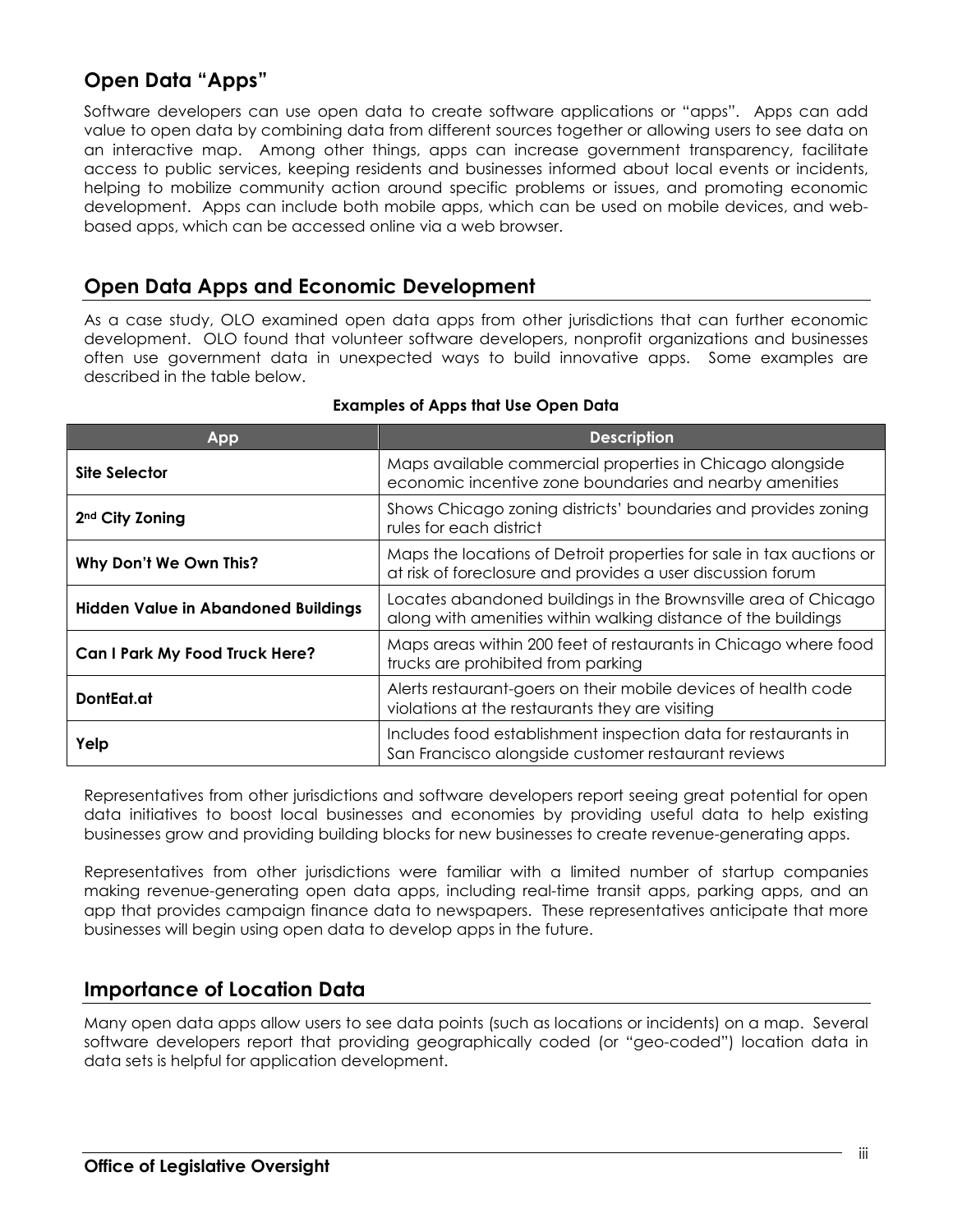## Discussion Questions

The Office of Legislative Oversight's review of open data initiatives and best practices in other jurisdictions revealed some common strategies that jurisdictions use to manage open data initiatives, solicit input from community stakeholders, and help residents garner the maximum benefit from the data. OLO has developed a set of discussion questions to structure a conversation between the Council and Executive Branch representatives about Montgomery County's implementation of its open data initiative – dataMontgomery.

#### Discussion Question #1: How do the County Government internal information management policies compare to recommended structures developed by the federal government and other open data advocacy organizations?

Internal data management systems – such as ERP systems – that allow departments to automate the release and maintenance of datasets on open data portals can reduce the resource costs of releasing datasets. In the federal government, President Obama's Executive Order and accompanying Open Data Policy require Executive agencies to design their data collection and creation efforts with longerterm usability in mind and to develop "data asset portfolio" management requirements to help safeguard their data.

#### Discussion Question #2: How does the structure of the leadership and management of dataMontgomery compare to best practices and how is the leadership identifying and addressing any internal barriers to the release of data?

Several open data experts emphasized that individuals in key positions such as Chief Technology Officers and/or Chief Data Officers play a key role in implementing open data initiatives and serve as a bridge between departments – which may have limited expertise in open data – and external stakeholders and users of data.

#### Discussion Question #3: How will the County identify datasets for release through dataMontgomery?

Preparing and maintaining datasets for release on open data portals can require a significant investment of resources. At the same time, jurisdictions may not know what datasets the community will find useful. Some jurisdictions provide opportunities for external stakeholders to provide feedback to help identify datasets for release.

#### Discussion Question #4: What is the County Government's strategy for providing geo-coded location data with datasets released on dataMontgomery?

Feedback from software developers revealed that including geo-coded location data in open datasets plays an important role in generating value to users and application developers, allowing for the mapping of data.

#### Discussion Question #5: What strategies can the County Government employ to engage the private sector in generating value from open data?

Open data has the potential to promote economic development by allowing private software developers to create applications using open data that can generate revenue and/or provide useful information to businesses, consumers, and entrepreneurs.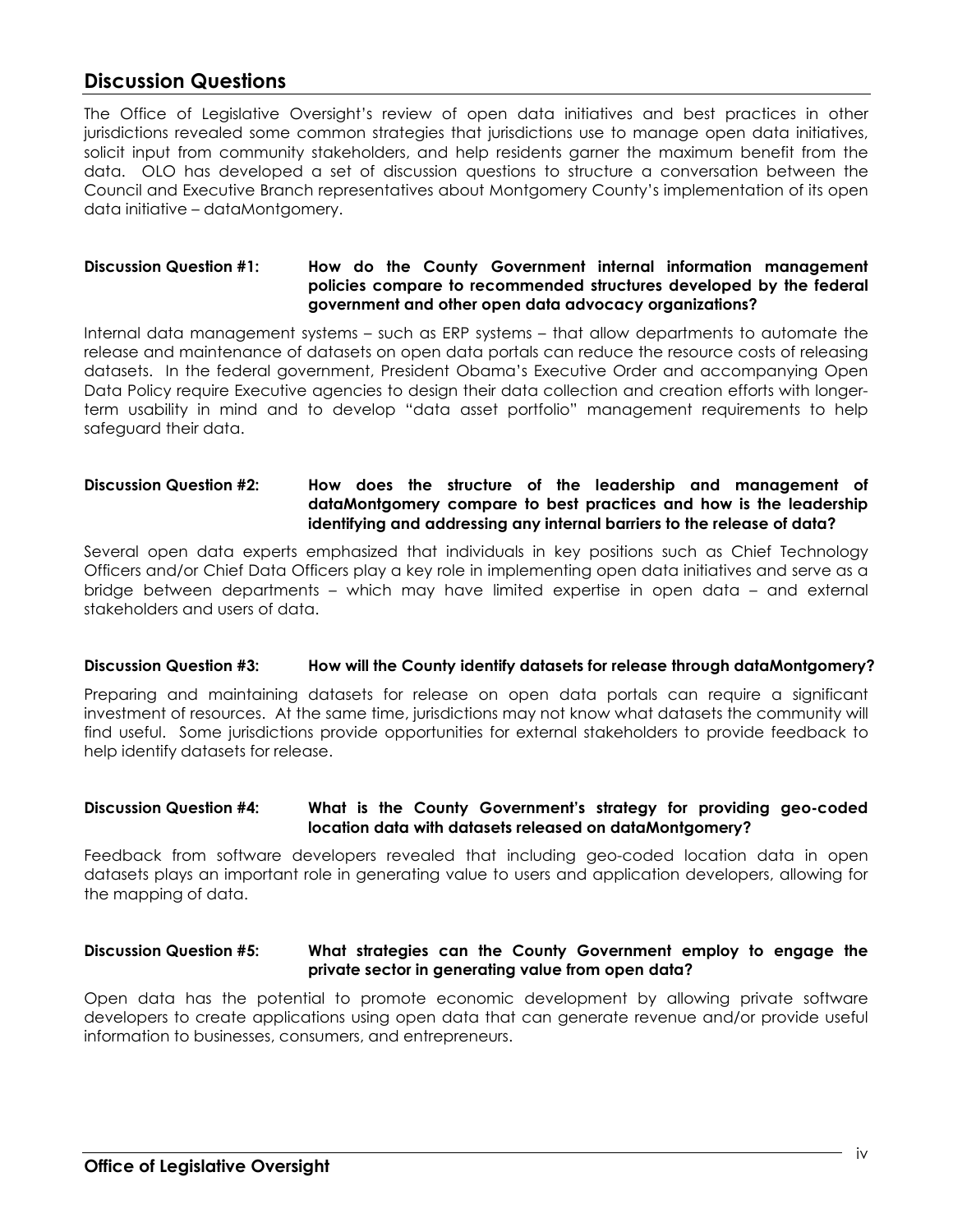## **Office of Legislative Report 2013-7**

## **TABLE OF CONTENTS**

| $\mathbf{I}$ . |  |
|----------------|--|
| II.            |  |
| III.           |  |
|                |  |
|                |  |
|                |  |

Appendices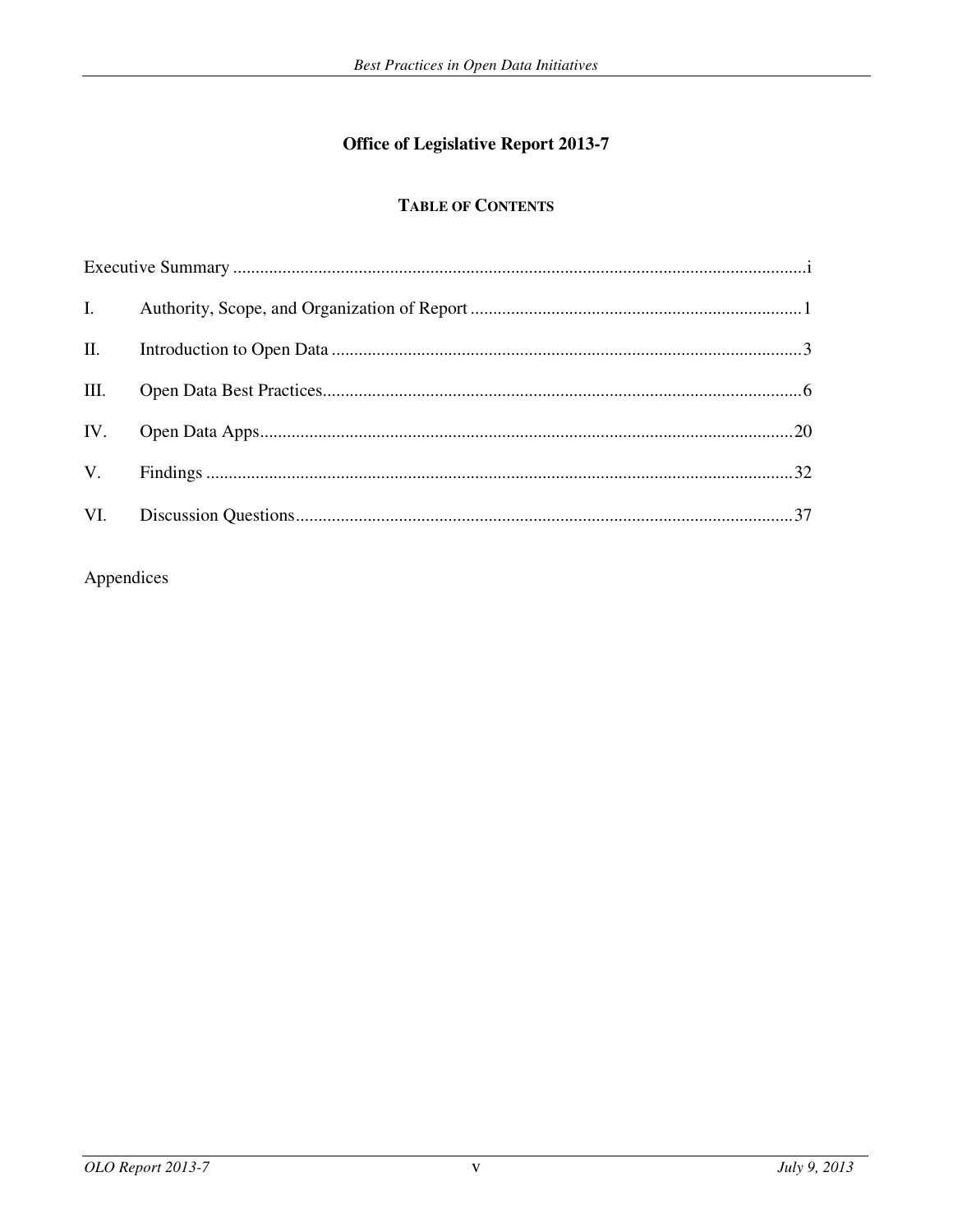## **Office of Legislative Oversight Report 2013-7**

## **List of Tables**

| Number         | Tables                                                                 | Page |
|----------------|------------------------------------------------------------------------|------|
| 1              | Economic Incentive Zone Datasets Released in Other Jurisdictions       | 20   |
| 2              | Summary of Data Available through Chicago's Site Selector App          | 21   |
| 3              | Zoning District Datasets Released in Other Jurisdictions               | 22   |
| $\overline{4}$ | Summary of Data Available through the 2nd City Zoning App              | 23   |
| 5              | Property Tax Datasets Released in Other Jurisdictions                  | 24   |
| 6              | Vacant Property Datasets Released in Other Jurisdictions               | 26   |
| 7              | Food Establishment Inspection Datasets Released in Other Jurisdictions | 28   |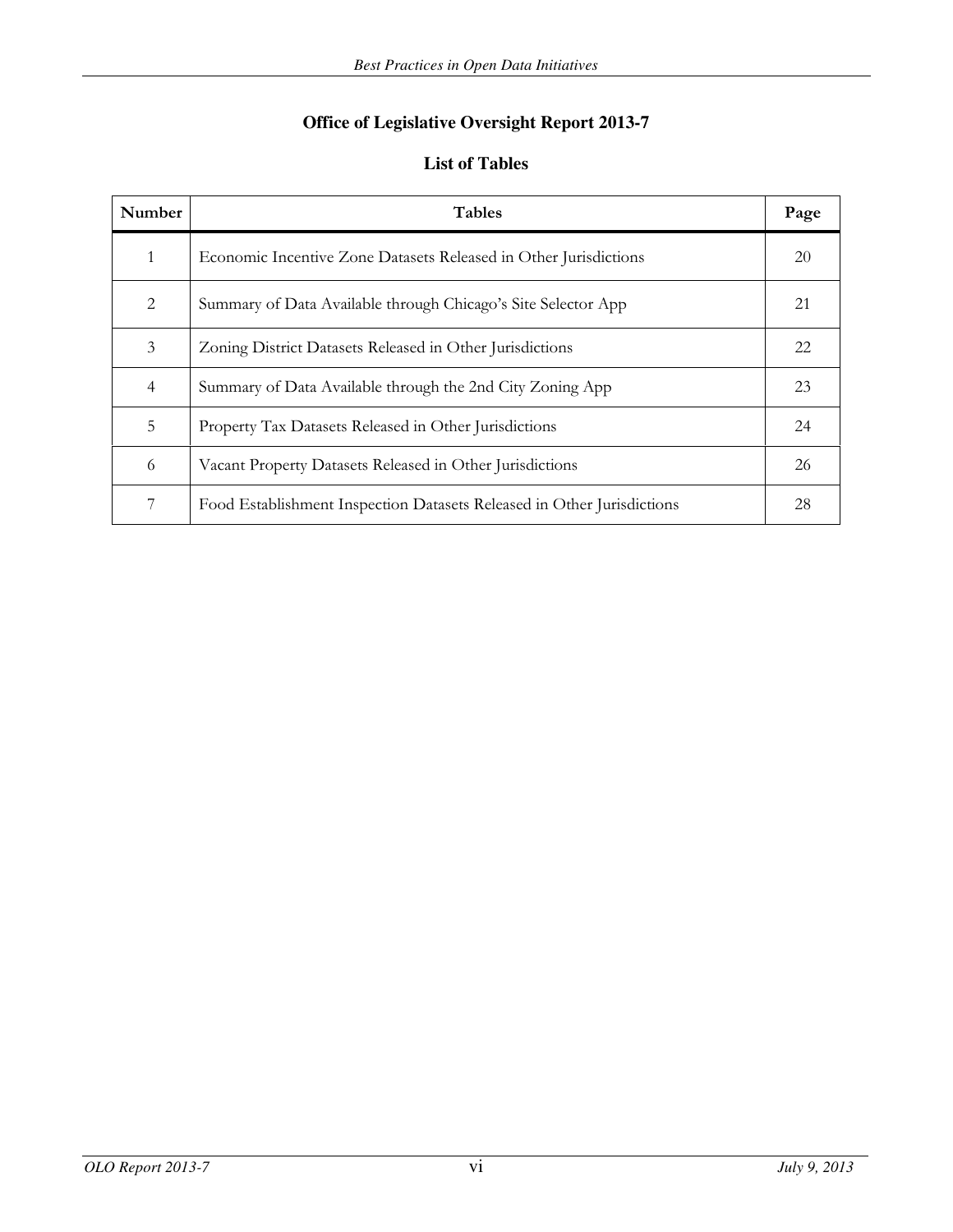## **Chapter I. Authority, Scope, and Organization**

## **A. Authority**

Council Resolution 17-517, *FY 2013 Work Program for Office of Legislative Oversight*, adopted July 31, 2012.

## **B. Scope, Purpose, and Methodology**

Governments at the federal, state and local levels are increasingly disclosing government data online through open data initiatives. These initiatives typically involve publishing datasets, which are updated on a regular basis, on a public "open data portal". Members of the public do not need to make a request to the government to access the data, and the datasets are typically provided in formats that allow users including residents, businesses and software developers, to interact with the data. The purpose of this report is to provide the Council with information on best practices in these initiatives that can inform the implementation of open data in Montgomery County. OLO explored both strategies for the effective internal management of open data initiatives as well as how best to engage community stakeholders and other outside parties in these initiatives. Specifically, the report:

- Introduces the terms "open data" and "open government" and the differences between them;
- Examines how these initiatives have been implemented elsewhere; and
- Investigates how they have benefited communities through the creation of innovative software tools or "apps."

As part of its research, OLO interviewed representatives from other jurisdictions that have implemented open data initiatives, as well as software developers and other stakeholders involved with the initiatives.

## **C. Organization of Report**

**Chapter II, Introduction to Open Data**, describes the terms "open data" and "open government" and the differences between them, and examines how different groups can benefit from open data;

**Chapter III, Open Data Best Practices**, provides an overview of open data initiatives implemented in other jurisdictions and discusses feedback received from software developers and representatives from other jurisdictions on best practices and challenges encountered in implementing open data initiatives;

**Chapter IV, Case Study on Open Data Apps**, offers a case study of how apps, meaning software tools, created using open data can benefit the community by looking specifically at apps that can benefit businesses and further economic development;

**Chapters V and VI** summarize the report's key **Findings** and **Discussion Questions** for Council discussion; and

**Chapter VII** includes the Executive Branch's comments on the final draft of the report.

## **D. Acknowledgements**

OLO received a high level of cooperation from the many individuals who helped compile this report. OLO appreciates the information shared and insights provided by all who participated. In particular, OLO would like to acknowledge the time and expertise of the following individuals: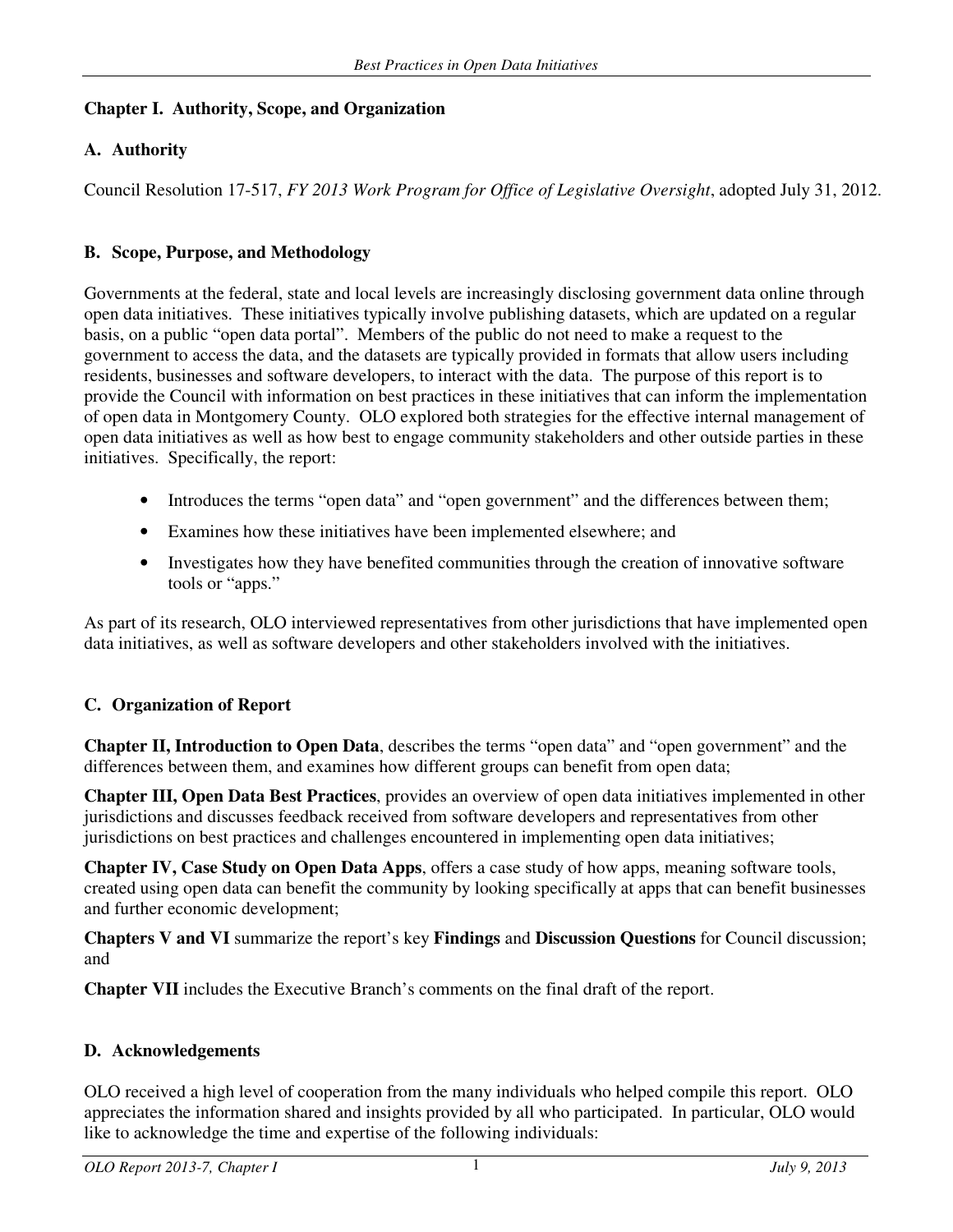#### **Montgomery County Government**

• Dan Hoffman, Chief Innovation Officer

#### **Other City and County Governments**

- Chris Corcoran, Deputy, Mayor's Office of Analytics, City of New York
- Mark Headd, Chief Data Officer, City of Philadelphia
- Tom Schenk, Director of Analytics, City of Chicago
- Chris Tonjes, Chief Information Officer, City of Baltimore

#### **Other Outside Organizations**

- Robert Cheetham, Founder and Chief Executive Officer, *Azavea*
- Lauren Dyson, Content Manager, *Code for America*
- Derek Eder, Owner, *DataMade*; Co-founder, *OpenCity*
- Chris Gansen, Civic Innovation Program Manager, *Smart Chicago Collaborative*
- Alisha Green, Policy Associate, *Sunlight Foundation*
- Laurenellen McCann, National Policy Manager, *Sunlight Foundation*
- Daniel O'Neil, Executive Director, *Smart Chicago Collaborative*; Co-founder, *EveryBlock*
- Jerry Paffendorf, Chief Executive Officer, *Loveland Technologies*
- Casey Thomas, News Applications Editor, *Axis Philly*
- Jake Trussell, Creative Director, *World Business Chicago*

We would also like to thank Dr. Costis Toregas of Council Staff and Leslie Rubin and Kelli Robinson of OLO.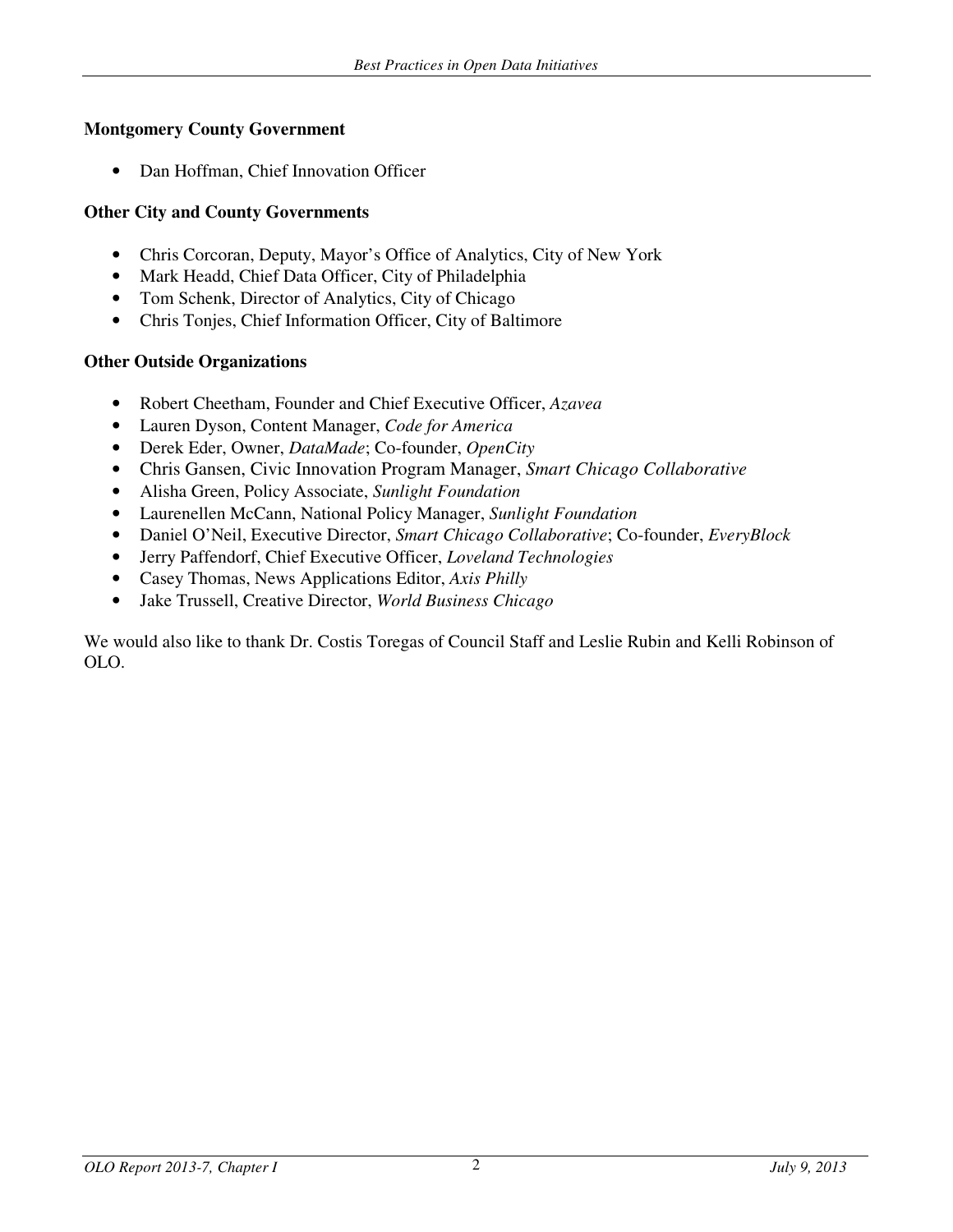### **Chapter II. Introduction to Open Data**

Governments at the federal, state and local levels are increasingly disclosing government data online through "open government" or "open data" initiatives. For example, in 2009 President Barack Obama's administration issued an "Open Government Directive," instructing executive departments and agencies in the Federal Government to make government information publicly available in new ways by publishing "high-value" datasets online in an "open format."<sup>1</sup>

Open data initiatives serve a variety of objectives, including increasing government accountability and transparency and improving service delivery, which can benefit groups that include residents, businesses, and software developers.

This chapter provides an overview of the concepts of "open government" and "open data" and the potential benefits of online disclosures of government data. The chapter is organized as follows:

- **Section A** defines the terms "open government" and "open data" and describes the differences between the two terms; and
- **Section B** describes ways that residents, businesses and software developers can use government data.

#### **A. Defining Open Government and Open Data**

The terms "open government" and "open data" have been used interchangeably, but some experts point out how the terms differ:

Open government and open data can each exist without the other: A government can be an open government, in the sense of being transparent, even if it does not embrace new technology (the key question is whether stakeholders know what they need to know to keep the system honest). And a government can provide open data on politically neutral topics even as it remains deeply opaque and unaccountable.<sup>2</sup>

The term "open government" originally referred to giving the public the legal right to access government records,<sup>3</sup> for example through the Federal Government's Freedom of Information Act (FOIA), enacted in 1966, and the Maryland Public Information Act (PIA), enacted in 1970. Open government often is associated with releasing politically sensitive information to promote public accountability and does not require that information be made available in specific "open data" formats.

"Open data," in contrast, refers to making information publicly available in ways that individuals can access and easily use the data without having to make a request to the government. Online disclosures of government data can be consistent with open government principles, open data principles, both, or neither. Open government principles require jurisdictions to allow access to key information needed to promote

-

<sup>&</sup>lt;sup>1</sup> "Open Government Directive," Director of the Office of Management and Budget, Executive Office of the President of the United States (December 8, 2009), accessed May 28, 2013, http://www.whitehouse.gov/open/documents/open-governmentdirective.

<sup>2</sup> Harlan Yu and David G. Robinson, "The New Ambiguity of 'Open Government'," *UCLA Law Review Discourse* 59 (2012): p. 181. 3 Ibid.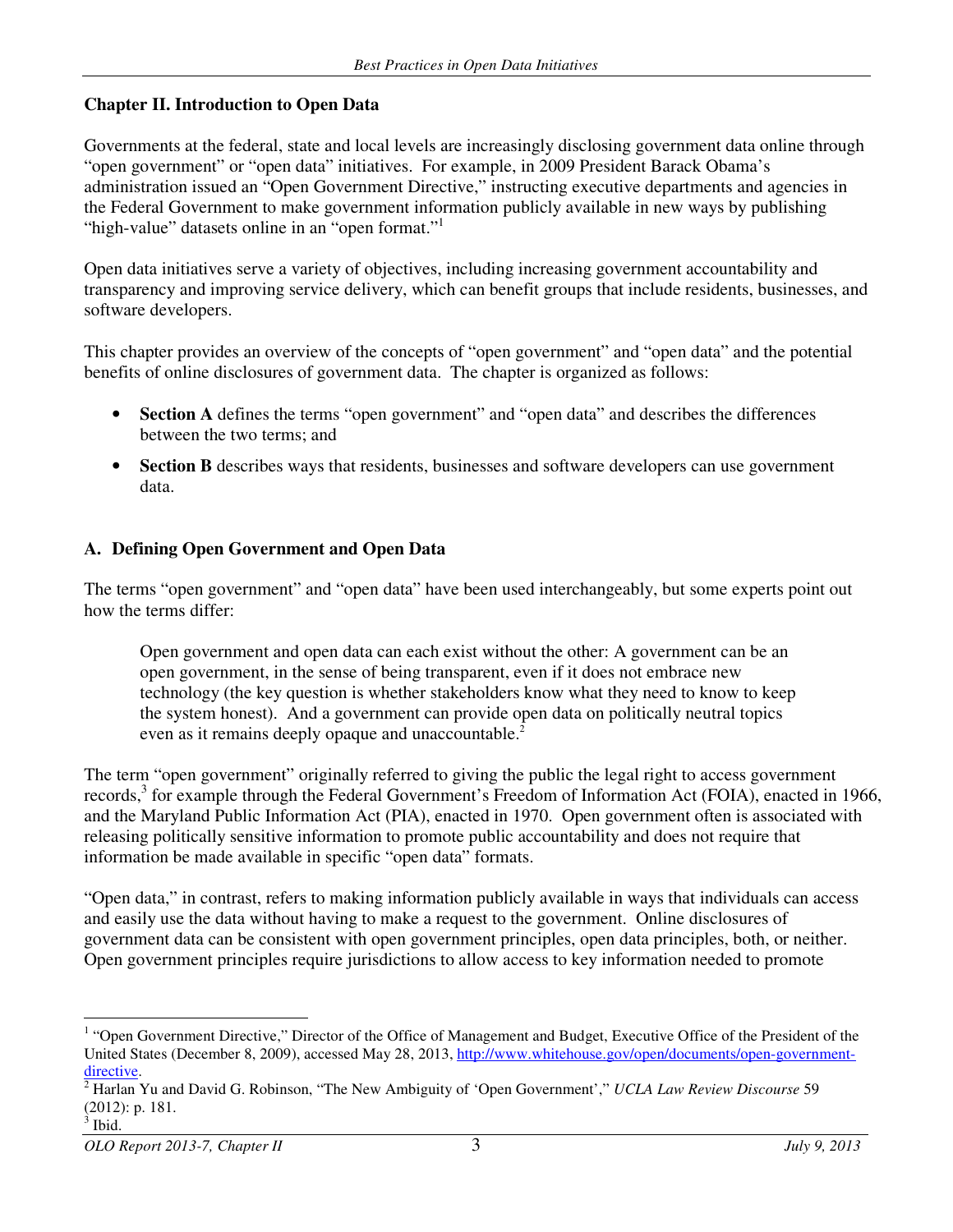public accountability. Open data principles demand that data be provided in formats and through channels that allow users to interact with the data.

#### **B. Who Uses Government Data?**

Many groups can use government data.

**Residents.** Residents can use government data to both maximize the benefits of government services and to hold public officials accountable, particularly if the data are provided in formats consistent with open data principles. For example:

- Real-time transit information that report when the buses or trains will arrive can help residents plan their travel and can increase how public transit services meet their needs.<sup>4</sup>
- Data on restaurant inspections by regulatory bodies can help residents decide where to eat by using existing data in a new way.<sup>5</sup>
- Data on legislative bodies' activities or on campaign finances that can help residents analyze their elected officials performance and can provide useful information on issues of interest to them. Websites such as OpenSecrets.org and GovTrack.us sort and analyze this type of data.<sup>6</sup>

**Businesses.** Government data disclosures can help businesses by providing the building blocks for new products and/or services and by providing information that businesses can use to increase efficiency. For example:

- Public Engines, named one of the nation's fastest growing companies in the 2012 Inc. 500 rankings, collects data from law enforcement agencies for CrimeReports, a mobile application that allows users to view reported incidents in their neighborhoods on a map.<sup>7</sup>
- Online real estate search engines such as Trulia and Zillow compile data from a variety of sources, including local data on property transactions, crime, and schools, to create tools that help consumers make decisions about real estate transactions.<sup>8</sup>
- SizeUp, a business intelligence tool for medium and small businesses, uses data from a variety of sources, including local governments, to help businesses make better decisions.<sup>9</sup>

**Software developers.** Software developers have come to play a central role in generating value from government data by building mobile and web applications, or "apps," that let users access and interact with data and information on mobile devices<sup>10</sup> or on the web. Developers add value to government data through apps in numerous ways, including: $11$ 

-

<sup>4</sup> Alex Howard, "Transit data as open government fuel for economic growth," *gov20.govfresh: open government dispatches from Alex Howard*, March 5, 2011, <u>http://gov20.govfresh.com/transit-data-as-open-government-fuel-for-economic-growth/</u>.<br><sup>5</sup> The City of Chicago's Data Portal includes a dateset derived from "inspections of restaurants an The City of Chicago's Data Portal includes a dataset derived from "inspections of restaurants and other food

establishments," see https://data.cityofchicago.org/Health-Human-Services/Food-Inspections/4ijn-s7e5.

<sup>6</sup> Joshua Tauberer, "Big Data Meets Open Government," Open Government Data (2012), http://opengovdata.io/.

<sup>7</sup> See http://www.publicengines.com/.

<sup>&</sup>lt;sup>8</sup> See http://www.zillow.com/ and http://www.trulia.com/.

<sup>&</sup>lt;sup>9</sup> See http://www.sizeup.com/help/faq.

<sup>&</sup>lt;sup>10</sup> "Mobile devices" refer to small computing devices, such as smart phones and tablet computers.

<sup>&</sup>lt;sup>11</sup> David Robinson, et al., "Government Data and the Invisible Hand," *Yale Journal of Law and Technology*, 11 (2009): 168-170.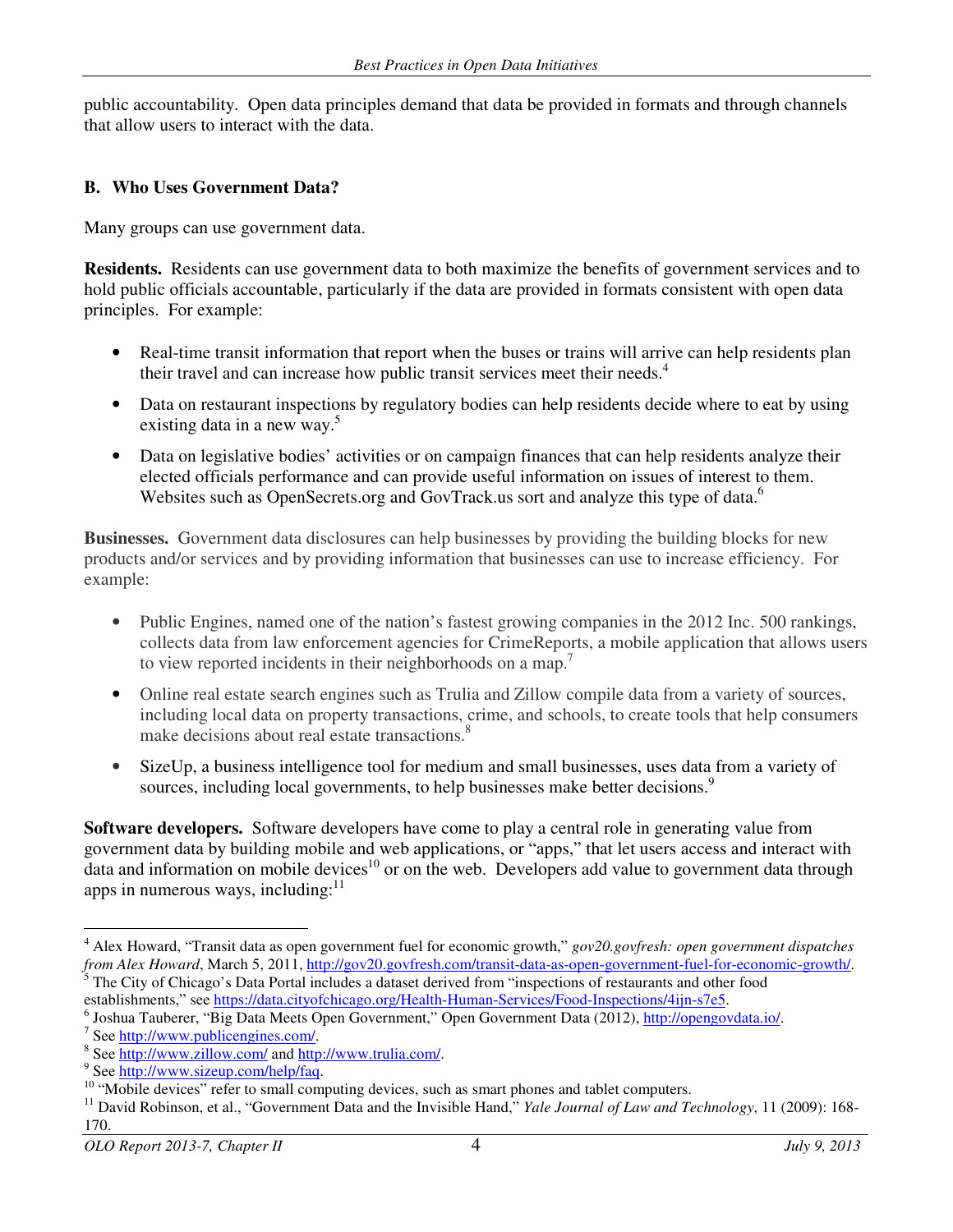- Creating "mash-ups" which combine data from two or more sources (including government sources) in an application;
- Providing sophisticated visualization tools to help users understand and analyze data;
- Creating advanced search tools that allow users, for example, to cull through data by searching for synonyms of a word, specific ranges of dates, or using logical queries;
- Creating tools that allow users to add to or classify data via a process called "crowdsourcing."

#### A Note About "Apps"

The term "app," short for "application," refers to a broad range of software tools that typically are either mobile applications, which can be used onto a mobile device, or web-based applications, which can be accessed online via a web browser such as Internet Explorer.

Examples of individuals and organizations that create apps using government data include:

- Software developers;
- Entrepreneurs or startup companies that create revenue-generating apps or are paid to create apps;
- Government, non-profit and media organizations that create apps in-house; and
- Established technology companies such as Google or ArcGIS.

Apps can be *proprietary* or *open source*. Proprietary apps restrict the ways in which users can access and use the software whereas open source apps give users access to the apps' source code and the right to copy and modify the software for their own use.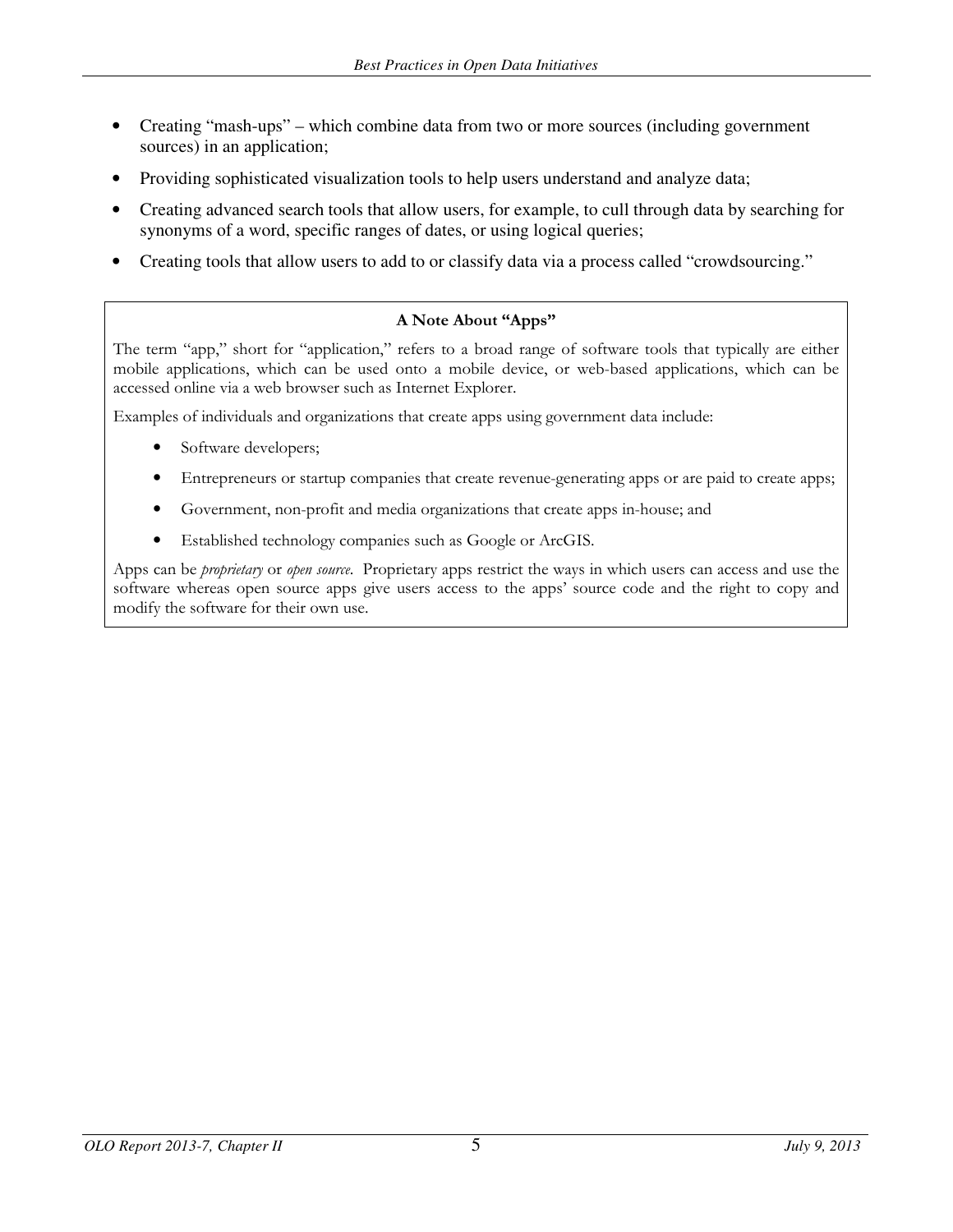### **Chapter III. Open Data Best Practices**

Open data initiatives – and their success – vary among cities and municipalities in the United States and abroad. OLO surveyed representatives from other local governments that have developed and implemented open data initiatives – as well as prominent tech developers from these regions – to provide some context on the variety of approaches to open data. This chapter summarizes the findings from this survey and is organized as follows:

- **Section A** defines the general characteristics of open data initiatives,
- **Section B** examines open data policy directives recently adopted by the Federal Government,
- **Section C** examines open data policies and initiatives among local governments; and
- **Section D** summarizes the main observations from this examination.

#### **A. Defining Open Data Initiatives**

**What is an open data initiative?** Government open data initiatives generally are organized around the following three principles:

- Making government data publicly available,
- Updating data in a timely fashion; and
- Providing data in "open" formats.

"Open" formats refers to specifications for storing and presenting digital data in a way that anyone can use. Open formats typically are developed by public authorities and/or national and international organizations that establish software standards. Some software companies develop open formats and make their format specifications publicly available.<sup>1</sup>

While most government open data initiatives share a commitment to proactively making data available for public consumption, jurisdictions' implementation of initiatives can vary considerably. For example:

- Governments may make all, or only part, of their data publicly available online; and,
- Governments may develop and manage online data sets themselves or forge a partnership with other outside developers and organizations to develop and/or manage data.

Governments that do not have open data initiatives often respond to data requests from the public through Freedom of Information Act (FOIA) requests, Public Information Act (PIA) laws, or other measures, which typically require individuals to actively ask for data or information that is not in the public domain. Jurisdictions may still retain the authority to redact or otherwise restrict data or information provided in response to a request and may be able to place restrictions on how members of the public can use and/or further distribute data that a jurisdiction has made available.

**Features of open data "platforms."** Most current open data platforms have only been in existence for a few years. However, they are generally organized around the following components:

• **Online public forums, or "portals."** Most governments with open data initiatives use online web portals to release and maintain publicly-available datasets and information.

<sup>&</sup>lt;sup>1</sup> "Open vs. Proprietary Formats," *OpenFormats.org*, accessed May 14, 2013, http://www.openformats.org/en1.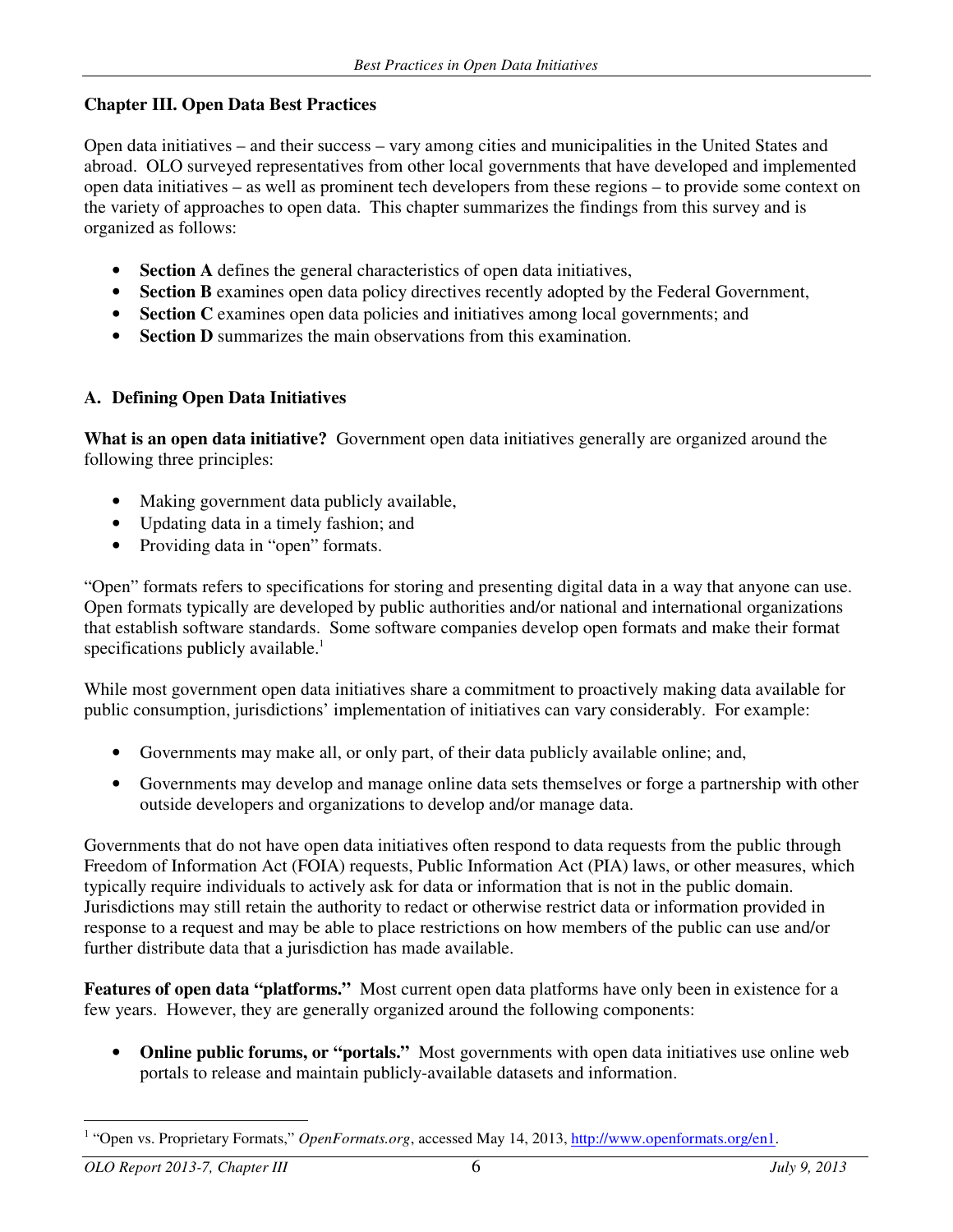- **Data-supported online applications and services.** Open data platforms often include features to provide access to the data and to government services, including ways to view and manipulate the data and applications that use the data.
- **Engagement with public "stakeholders."** Open data platforms often include components to promote participation in and discussion of government activity; such as public forums, message boards, or other means of communicating with government officials and other users.

## **B. Open Data Policy Initiatives at the Federal Level**

President Obama's administration has emphasized increasing public access to government data since the President issued an "Open Government Directive" on January 20, 2009 – the day of his first inauguration. This initial order has since been followed by several other policy decisions that have expanded the Federal Government's responsibilities toward managing and releasing open data.

The Open Government Directive instructed the Federal Government's executive departments and agencies to make government information publicly available in new ways by publishing "high-value" datasets online and in "open formats."<sup>2</sup> Shortly thereafter, President Obama named a federal Chief Information Officer (CIO) to focus on issues such as open government, cyber-security, and innovation.<sup>3</sup> The CIO launched Data.gov in May 2009 as the Federal Government's main online data resource to "increase public access to high value, machine readable datasets generated by the Executive Branch." Initially, federal agencies were required to post at least three "high-value" datasets online and register them through Data.gov.<sup>4</sup>

In May 2013, President Obama released an Executive Order, "Making Open and Machine Readable the New Default for Government Information," which emphasized that "making information resources easy to find, accessible, and useable can fuel entrepreneurship, innovation, and scientific discovery … and contributes significantly to job creation." Alongside the Executive Order, the federal Office of Management and Budget (OMB) and the Office of Science and Technology Policy released a memorandum titled "Open Data Policy – Managing Information as an Asset," outlining new directives for executive departments and agencies.

The Open Data Policy set several deadlines related to the release of the policy to speed implementation, including:

- Publishing an "open online repository of tools and best practices to assist agencies in integrating the Open Data Policy into their operations" within 30 days;
- Within 90 days, developing ways to integrate the Open Data Policy into federal acquisition and grant-making processes;
- Within 90 days, establishing a Cross-Agency Priority (CAP) Goal to track implementation of the Open Data Policy; and
- Within 180 days, requiring agencies to report on their implementation of the CAP goal.

The administration's release also outlined a series of "complementary actions," allowing users improved access to data on Data.gov, encouraging the adoption of open data practices, unlocking existing federal

 2 "Open Government Initiative," *WhiteHouse.gov*, accessed May 16, 2013, http://www.whitehouse.gov/open.

<sup>3</sup> Tod Newcombe, "Vivek Kundra, Federal CIO, Addresses State CIOs," *Government Technology*, April 30, 2009, accessed May 9, 2013, http://www.govtech.com/policy-management/Vivek-Kundra-Federal-CIO-Addresses-State.html.

<sup>4</sup> "Memorandum for the Heads of Executive Departments and Agencies," *WhiteHouse.gov*, December 8, 2009, http://www.whitehouse.gov/sites/default/files/omb/assets/memoranda\_2010/m10-06.pdf.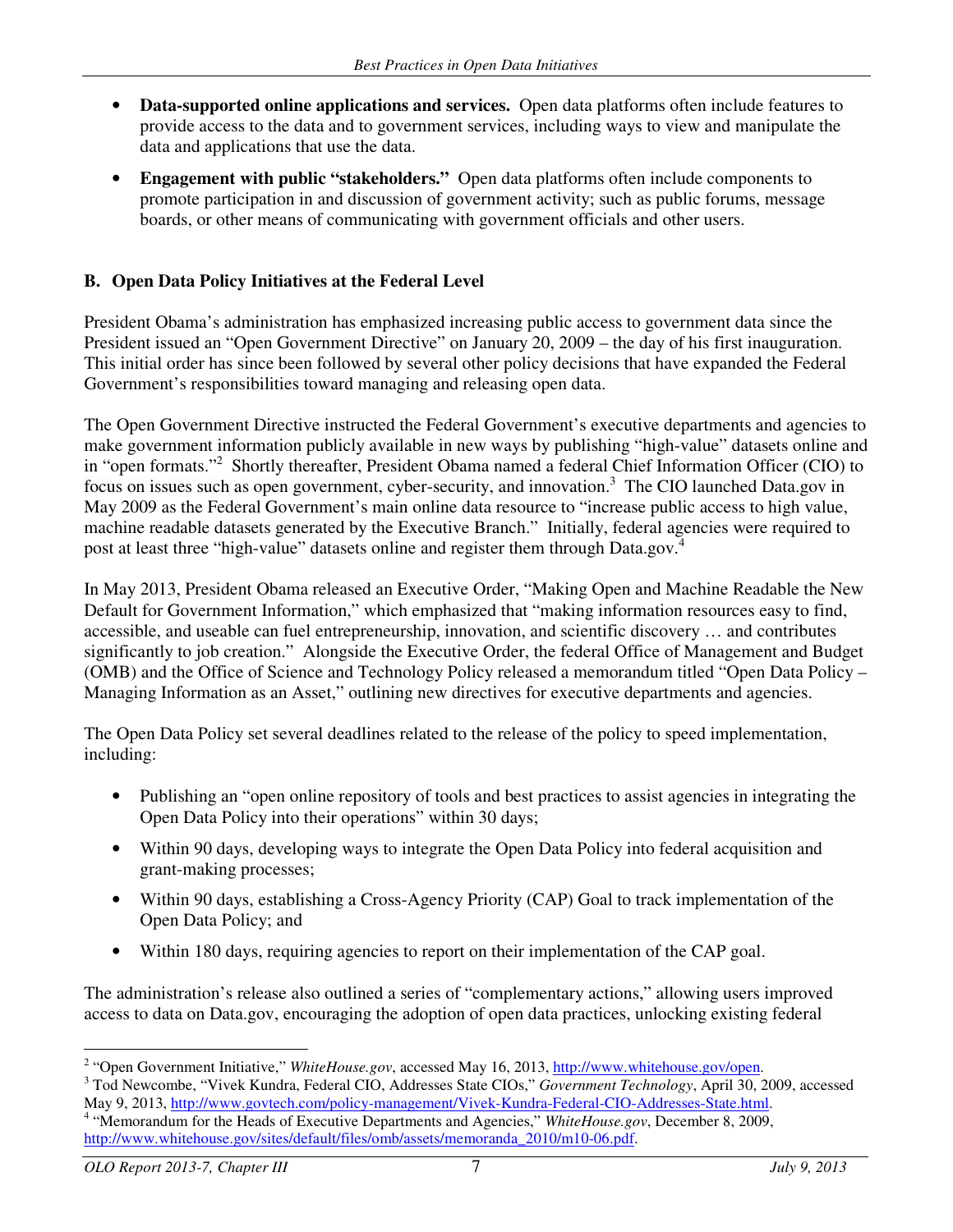government data, and engaging stakeholders to identify how open data can "positively impact the public and address important national challenges."<sup>5</sup>

**Open Data Policy.** OMB's Open Data Policy applies to all new information "collection, creation, and system development efforts" in federal departments and agencies, as well as "modernization projects" that update or redesign existing information systems. GitHub, a website dedicated to helping "communities of developers to collaboratively develop solutions," has posted the policy's provisions on its website as part of *Project Open Data*, the company's collaboration with the Federal Government.

The document emphasizes the need for agencies to plan data management strategies before releasing or creating new data – to gain the greatest amount of useful information – and outlines new data management requirements for federal departments. These requirements include:

- Collecting or creating information in a way that it can be easily made available to the public;
- Building information systems to support interoperability and information accessibility;
- Strengthening data management and release practices; and
- Strengthening measures to ensure that privacy and confidentiality are fully protected and that data are properly secured.<sup>6</sup>

**Impact on local governments**. OMB's Open Data Policy sets new standards for data collection and release – making data "open by default." The Open Data Program Manager for the City of Raleigh, NC observed that data strategies that don't emulate the White House's new standards will be seen as "less rigorous."<sup>7</sup>

By making the Open Data Policy and its supporting documentation available online through GitHub, the White House has made its policies "open source," or open to development by the wider public. Opening the policy and implementation process in this way allows others to adapt or modify the policy to suit their needs.

<sup>5</sup> Reuven Cohen, "Obama Signs Open Data Executive Order: U.S. Government Data to Be Made Freely Available," *Forbes.com*, May 9, 2013, http://www.forbes.com/sites/reuvencohen/2013/05/09/obama-signs-open-data-executive-order-allu-s-government-data-to-be-made-freely-available/.

<sup>&</sup>lt;sup>6</sup> "Memorandum for the Heads of Executive Departments and Agencies," Project Open Data, May 9, 2013, http://projectopen-data.github.io/policy-memo/.

<sup>7</sup> Jason Hare, "Impact of open by default on local governments," *OpenSource.com*, May 22, 2013, http://opensource.com/government/13/5/open-default-local-government.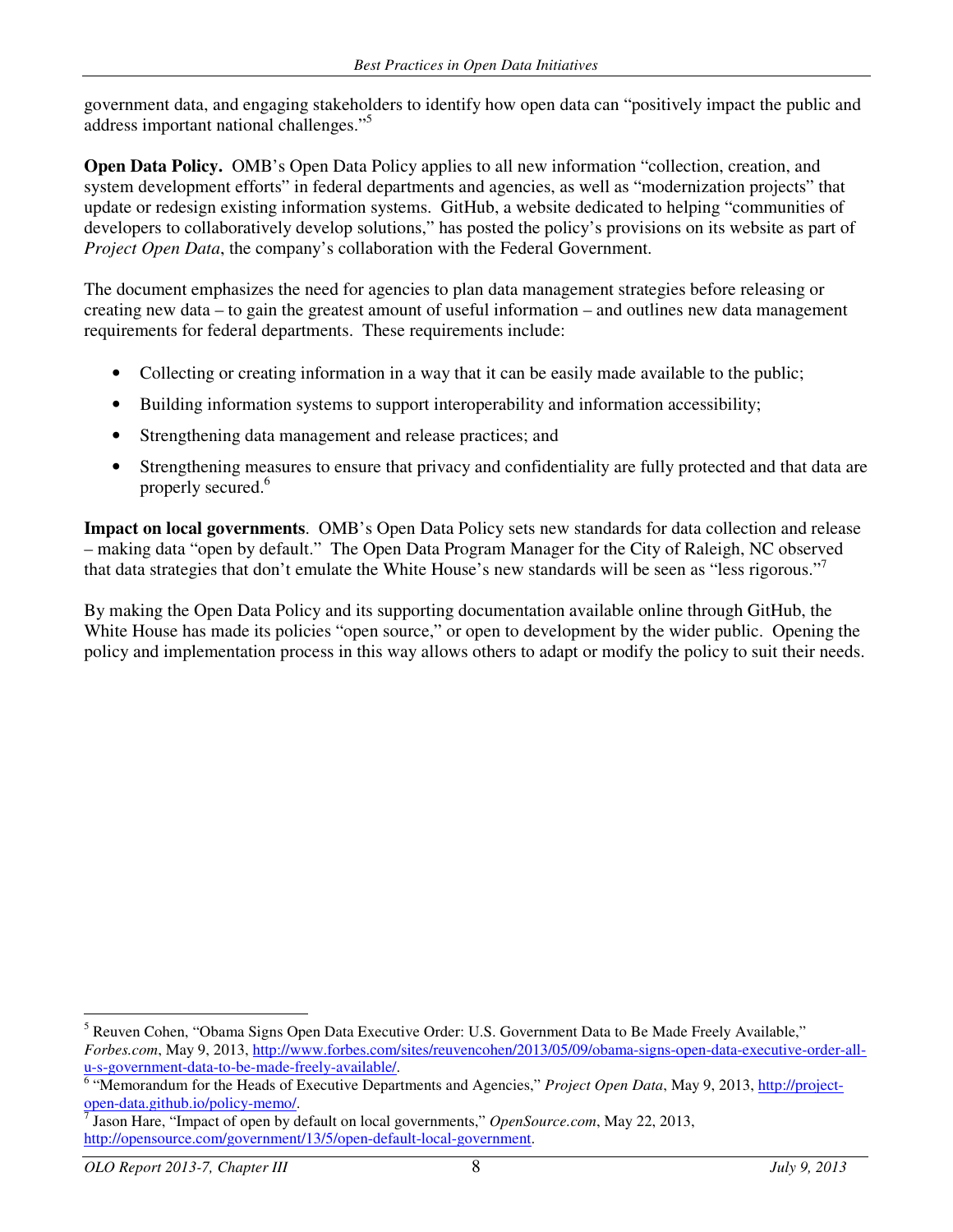#### **C. Open Data Initiatives in Local Government Jurisdictions**

To better understand the progress of open data initiatives among local governments nationwide, OLO staff conducted research on major trends and developments in the discipline. OLO also interviewed representatives from four local governments that have implemented substantial open data initiatives, as well as nine representatives and tech developers from groups involved with open data initiatives - these representatives are listed in Appendix X. OLO's research and observations centered on the following topics:

- 1. Who has open data initiatives,
- 2. Structuring open data policy,
- 3. Deciding and/or prioritizing what data to release,
- 4. Connecting with developers, residents and other public stakeholders,
- 5. Tracking and measuring the use of open data; and
- 6. Developing common and consistent standards for open data.

#### **1. Who has open data initiatives?**

At least 39 U.S. states, 34 U.S. cities and counties, 41 international countries and 132 other international regions have implemented open data initiatives, according to Data.gov. A complete list of the governments cited by Data.gov is provided in Appendix XI.<sup>8</sup>

Several open data advocacy organizations have also begun building lists of government open data initiatives by location, as well as lists of the open data catalogs themselves. One group called Civic Commons maintains lists of both on its website.<sup>9</sup> Civic Commons' website, however, stresses that its lists overlap each other, are not well-coordinated, and may not reflect the accurate number of open data policies in a given area. Examples of its lists include:

- DataCatalogs.org listing 326 "registered data catalogs" worldwide, including 48 in the United States.
- The website for the *Center for the Development of Information and Communication Technologies* (CTIC) lists a total of 249 data catalogs worldwide, including 40 in the United States.<sup>10</sup>

#### **2. Structuring open data policy**

Developing an open data initiative poses challenges for local leaders – some related to technology and some inherent to any government bureaucracy. This section describes feedback from individuals interviewed by OLO staff highlighting some of these challenges.

**Local-level open data directives**. OLO's research revealed a commitment among top leaders in several jurisdictions to developing consistent policies related to the release of open data. In particular, interviewees from Chicago, Philadelphia, and New York City noted that the directive to prioritize open data in these cities came directly from the cities' mayors (and, in NYC, from the City Council).

<sup>&</sup>lt;sup>8</sup> "Open Data Sites," *Data.gov*, accessed May 13, 2013, http://www.data.gov/opendatasites.

<sup>&</sup>lt;sup>9</sup> "Model Open Government Initiatives," *Civic Commons*, accessed May 14, 2013, http://wiki.civiccommons.org/Initiatives. <sup>10</sup> "Public Dataset Catalogs," *Center for the Development of Information and Communication Technologies*, accessed May 15, 2013, http://datos.fundacionctic.org/sandbox/catalog/faceted/.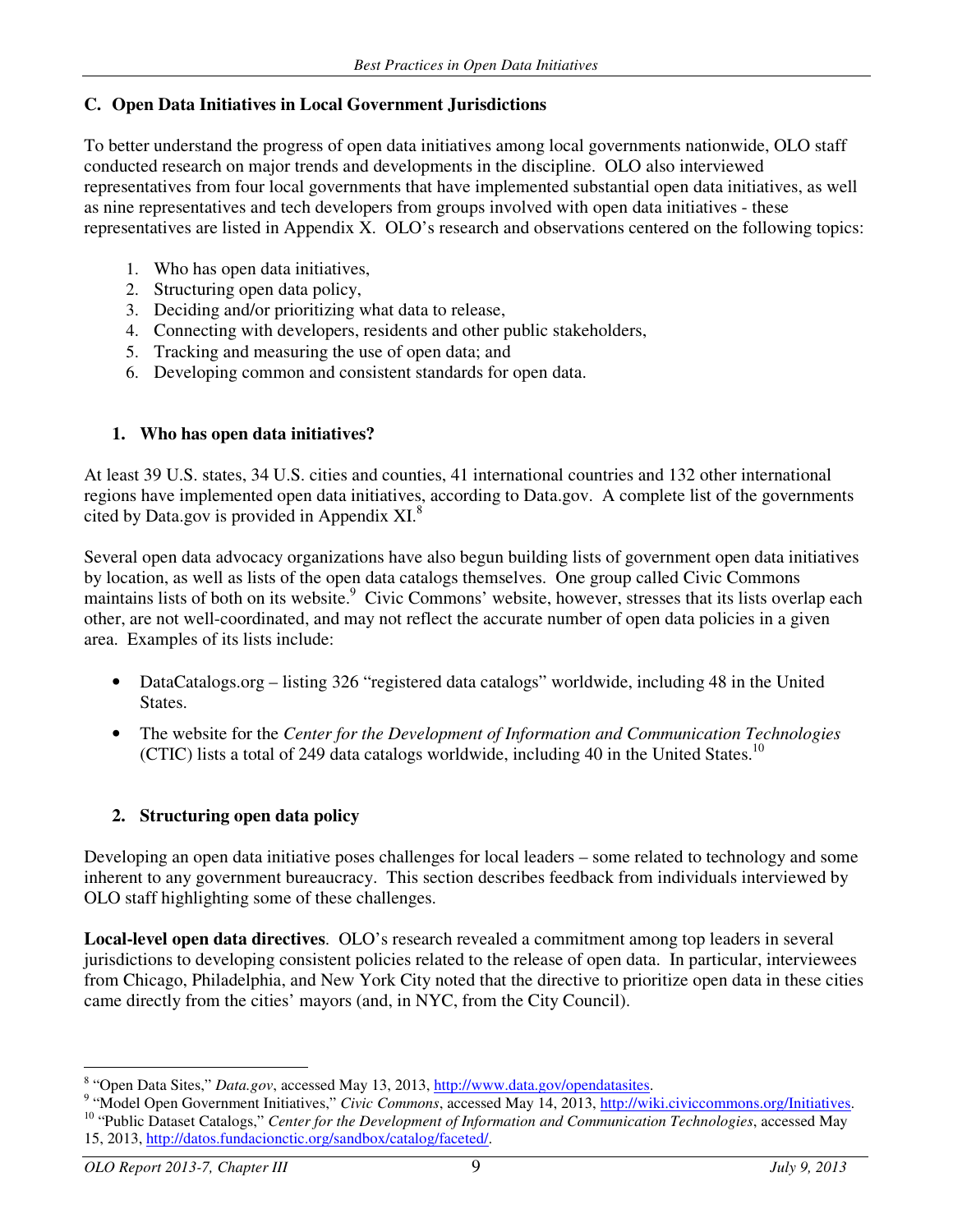Chicago Mayor Rahm Emanuel explicitly made forging relationships with Chicago's developer community and increasing the amount of data being released top priorities at the beginning of his administration. New York City's open data initiative also was structured around a measure passed by Mayor Michael Bloomberg and the City Council, which mandated that all "machine-readable" government data be made open and accessible to the public.

Local governments are often also subject to state-level open records and transparency laws. One Philadelphia-based software developer reports that Philadelphia's open data efforts were prompted in part by Pennsylvania's Open Records Law, which defines public data as "open by default" and limits municipal agencies' ability to control how people use the data once released. Open records laws, however, do not necessarily make it easy to access government data, often requiring residents to submit formal requests to receive data.

**General policy standards**. A few advocacy organizations that promote open data policies among local governments have developed standards for open data initiatives. For example, Code for America has gained national recognition for promoting open data policies among local governments, with the stated goal of making public data "open by default." The group has also developed an "Open Impact Pledge for City Officials" that states that open data initiatives should:

- "Provid<sup>[e]</sup> broader access to information;"
- "Liberat[e] datasets for public use;"
- "Promot[e] the reuse of public data by the public, journalists, non-profits, and the private sector;" and
- "Adopt[] an open data initiative or issu[e] an executive order that institutes an open data policy."<sup>11</sup>

The Sunlight Foundation, another open data advocacy organization, similarly advocates that government data should be made openly available, unless there is a valid reason that it shouldn't be. They released a similar set of policy guidelines, stating that effective open data policies can:

- "Mandate open formats for government data;"
- "Require any public information to be posted on the internet;"
- "Create permanent, lasting access to government data;"
- "Remove restrictions for accessing government" or "reuse of information;"
- "Require digitization and distribution of archival materials;" and
- "Create a public, comprehensive list of all information holdings." $12$

Overall, representatives from the Foundation stressed that open data policy language must be carefully balanced – too precise, and it can potentially constrain a program's development. Too loose, and it will lack sufficient guidance for policymakers.

**Staffing decisions.** Several interviewees report that cities have prioritized the hiring and retention of data and systems analysts and other leadership positions to help foster open data initiatives. One Chicago-based developer reported that the City of Chicago hired a Chief Data Officer to begin retrieving data from individual city departments, a Chief Technology Officer to promote technology and modernize departments' systems, and other dedicated staff to help implement open data standards. The City of Baltimore, MD similarly hired a Chief Data Officer and additional personnel assigned to ensure that the Open Baltimore platform remained user-friendly.

<sup>&</sup>lt;sup>11</sup> "Open Impact Pledge for Public Officials," Open Impact - Code for America, accessed May 14, 2013, http://brigade.codeforamerica.org/pages/openimpact-government.

<sup>12</sup> "Guidelines for Open Data Policies," *Sunlight Foundation*, May 13, 2013, http://sunlightfoundation.com/policy/opendata/.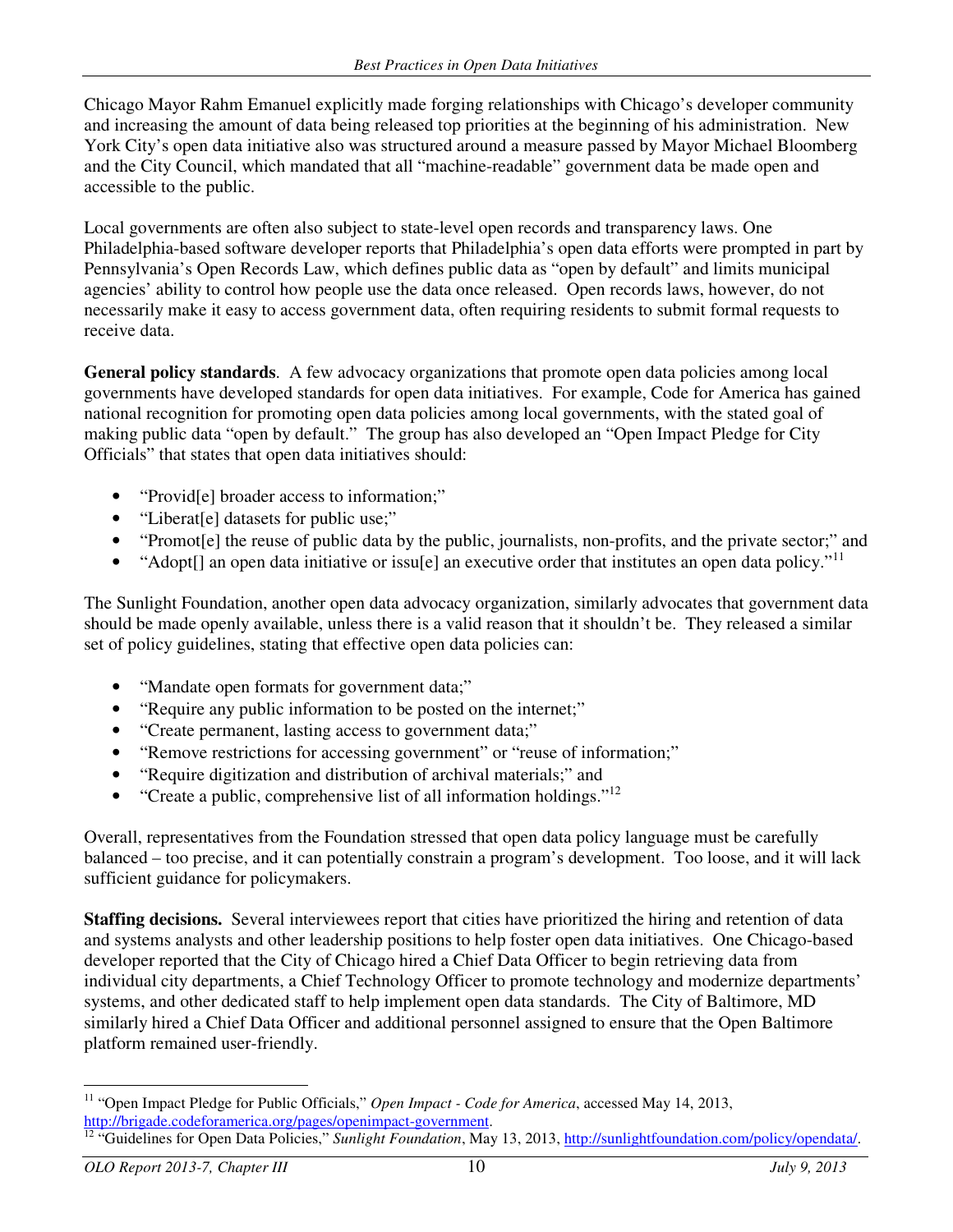**Risks from institutional change and personnel turnover.** Interviewees also highlighted the inherent risks to open data initiatives from personnel turnover and institutional change over time, as well as from incoming administrations that may seek to roll back such initiatives. One blog post has highlighted the concern among some businesses and other interests that access to open data might suddenly "be withdrawn – leaving apps based on it redundant – or that data might be flawed," making some "wary of entering the open data sphere."<sup>13</sup>

**Risks when non-governmental entities develop open data platforms.** Interviewees described the risks in cases where open government platforms are not owned or directly maintained by the city. One Philadelphiabased tech developer expressed concerns about the financial sustainability of OpenDataPhilly, the city's main open data platform, which was funded and constructed without involvement or assistance from the city government, and is still primarily financed by a nonprofit journalism organization. He emphasized the importance of building a community of "stakeholders" among developers and residents in this situation, recommending that City officials identify early adopters of their open data systems as soon as possible to determine how and why they are being used.

**Long-term planning for data-supported applications, software, and websites**. Interviewees emphasized that fostering a sense of community around open data tools is essential for their long-term viability. OLO's research also noted several instances of initially successful startups, companies, and/or applications that closed their doors and shut down online services when their financial viability deteriorated. Some examples include:

• **EveryBlock**: In 2007, several Chicago-based tech developers created EveryBlock – a local neighborhood information startup – without assistance and/or cooperation from the city government. EveryBlock was an early "mashup" site, a web-based service that combined multiple services into a single application. The site used GoogleMaps' architecture and later helped influence development of Google's mapping software.<sup>14</sup> Despite EveryBlock's widespread popularity, it struggled to maintain a financially feasible business model, and after being sold to msnbc.com (Now NBCNews.com) in 2009, it was ultimately shuttered by the company in February of 2013.<sup>15</sup>

EveryBlock succeeded in attracting interest in the use of open data, according to a former employee; however, it failed to provide the types of information residents wanted, when they wanted it. Additionally, its "neighborhood-centric" approach failed to generate city-wide civic engagement among its users, according to the employee.

• **UpMyStreet**: UpMyStreet was a local-listings website developed in the United Kingdom, and one of the oldest and most popular local information sites in that country. It nonetheless struggled to maintain a viable business model over the years, and suffered from declining popularity and a dwindling user base. After being sold and re-sold several times, the company's data assets were ultimately sold for scrap to a larger competitor.<sup>16</sup>

<sup>&</sup>lt;u>.</u> <sup>13</sup> Theodora Middleton, "Open Data in Manchester," *Open Knowledge Foundation Blog*, August 25, 2011, http://blog.okfn.org/2011/08/25/greater-manchester-open-data-city/.

<sup>14</sup> Bret Taylor, "The world is your JavaScript-enabled oyster," *Google Official Blog*, June 29, 2005, http://googleblog.blogspot.com/2005/06/world-is-your-javascript-enabled\_29.html.

<sup>&</sup>lt;sup>15</sup> Heather Kelly, "NBC News shuts down hyperlocal site EveryBlock," *CNN.com*, February 7, 2013, http://www.cnn.com/2013/02/07/tech/innovation/everyblock-closed/.

<sup>16</sup> Ingrid Lunden, "Consolidation Hits UK Local Sites," *TechCrunch.com*, May 10, 2012, http://techcrunch.com/2012/05/10/consolidation-hits-uk-local-sites-zoopla-buys-upmystreet-folds-it-into-its-own-property-pages/.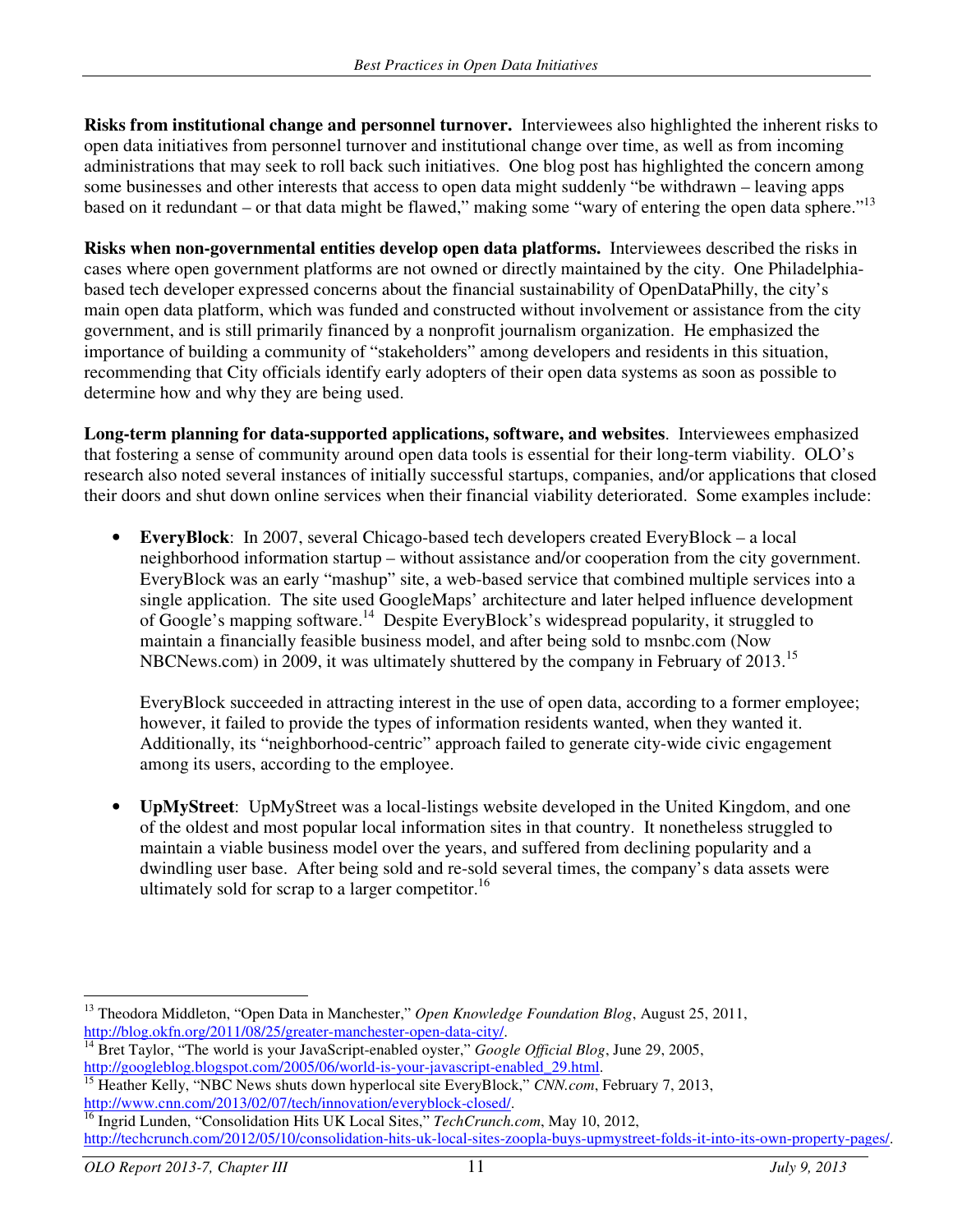#### **3. Deciding and/or prioritizing what data to release**

OLO's research highlighted several common observations on open data release policies, identifying general policy guidelines, specific recommendations, and some related drawbacks.

**Managing the release of data**. Several interviewees asserted that it is in local governments' interest to actively manage the release, availability and subsequent use of data. Interviewees emphasized that local governments should be deliberate about their data release policies and not treat data release as a series of "one-off initiatives." Each new data release often requires extensive preparation and subsequent fine-tuning and governments should weigh the potential benefits and drawbacks of releasing particular datasets.

There are varied rationales for releasing internal datasets among municipal governments. Cook County, IL, for example, releases datasets with specific problems or issues and challenges interested developers to generate solutions, according to the County's Chief Information Officer.<sup>17</sup> Similarly, in 2009, an official from the government of the United Kingdom posted a raw set of bicycle accident data online. Within two days, citizens modified the dataset into an interactive map with analysis tools.<sup>18</sup>

Other objectives for developing open data policies cited by interviewees include:

- Reducing response times for data requests or complaints from residents;
- Increasing individual departments' ability to share data; and
- Reducing the inclination among some departments to guard their data.

**Establishing data disclosure requirements**. Several interviewees highlighted the benefits of building data disclosure requirements into their open data initiatives. For example, Baltimore, MD's Chief Information Officer reported that the city government reportedly is planning to mandate minimum data release thresholds for City departments and designating OpenBaltimore as the City's central location for posting and maintaining government data.

**Auditing existing data.** The Sunlight Foundation recommends that local governments catalogue their existing data to help prioritize data releases. The New York City Mayor's Office of Analytics currently is conducting an assessment of all "machine-readable" data the City currently possesses to determine what data to release. The Cities of Chicago and San Francisco have used similar approaches.

**Seeking community input**. A Harvard University open data policy brief advocates using jurisdictions 311 enabled data to establish open data priorities.<sup>19</sup> 311 refers to a phone number that many jurisdictions establish for residents seeking non-emergency government information and services (similar to 911 for emergency services). Several jurisdictions utilize some form of user-driven policymaking. For example:

• The City of New York intends to use information from its internal data assessment to anticipate demand for access to similar information. The City also solicits input from software developers through an annual competition called *NYC Big Apps* to encourage software development that "improves the quality of life of New York's residents and visitors."

<sup>-</sup><sup>17</sup> "Changing The Code: Government Data and Digital Entrepreneurship," *Cook County, IL Open Data Portal*, April 25, 2012, http://blog.cookcountygov.com/opencc/live-streaming-event-changing-the-code-government-data-and-digital-entrepreneurship/. <sup>18</sup> Tim Berners-Lee, "The year open data went worldwide," *TED.com*, February 2010, accessed April 19, 2013,

http://www.ted.com/talks/lang/en/tim\_berners\_lee\_the\_year\_open\_data\_went\_worldwide.html.

<sup>&</sup>lt;sup>19</sup> "Visualization of 311 Number Adoption in the US," *Leadership For a Networked World*, accessed May 9, 2013, http://www.lnwprogram.org/file-storage/view/311\_Report.pdf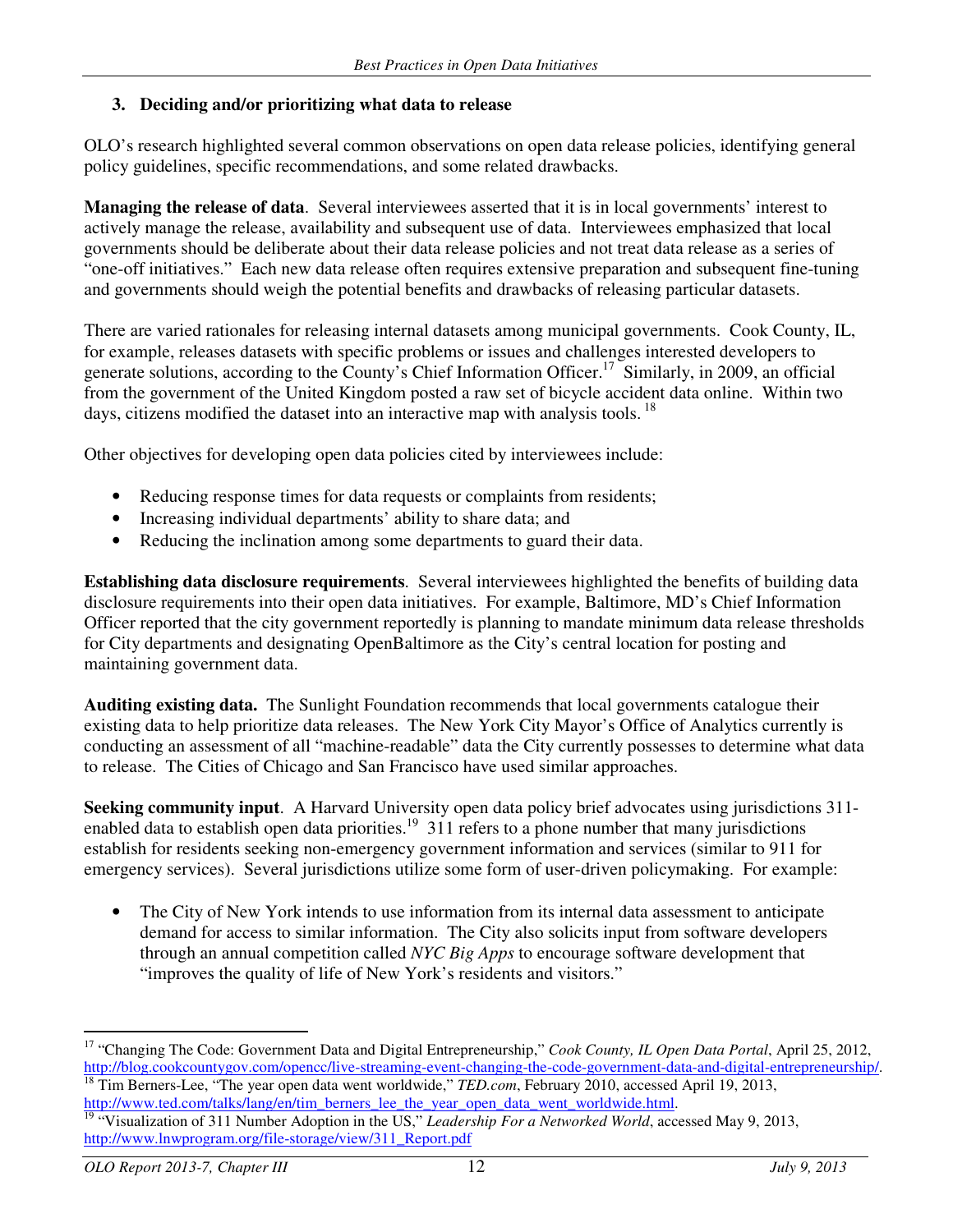• In 2011, Philadelphia organized an OpenDataRace initiative, soliciting donations of datasets from nonprofit organizations and other outside sources, as well as suggestions for ideas on potential data releases that would have "social value" or help the nonprofits accomplish their missions.<sup>20</sup> Using this "curated list," of datasets, the initiative held public voting to determine the most popular datasets, with a cash prize offered for the most favored contribution. These donated datasets greatly increased public access to previously unavailable data, encouraged local entrepreneurs to develop applications, and produced a list of useful public datasets and users' suggestions for future releases.

One Chicago-based software developer believes that the best thing local governments can do to foster development is to ask developers and residents about the types of datasets they want to see released.<sup>21</sup> Philadelphia's Chief Data Officer observed that a nonprofit organization created the OpenDataPhilly platform to satisfy widespread desire among residents for access to open data that the city wasn't providing. Subsequently, the City has modeled its own open data efforts on this precedent, centering its data strategy on active engagement of interested residents, focusing on residents' specific data requests to prioritize the release of data, and maintaining a public discussion forum where users can comment on available datasets.

**Difficulties with releasing government data**. Applying open data disclosure and accountability initiatives to departments that have not historically operated under such standards poses challenges in some jurisdictions. The City of Baltimore's Chief Information Officer observed that while implementing the technology to allow departments to release and share data might be easy, getting employees to agree to do so is more difficult. Philadelphia's Chief Data Officer agreed, noting that he encountered pockets of holdouts from certain departments, officials who were resistant to change and disliked "abdicating control of data," and employees who worried that the release of raw data would undermine their "value-added" services.

### **4. Connecting with developers, residents, and other public stakeholders**

Open data initiatives nationwide are predicated on engaging with public stakeholders, such as residents and software developers. Several city and county governments, in cooperation with local developers and advocacy organizations, have developed broad campaigns and initiatives to engage local developers and entrepreneurs, hosting contests, conferences, and other events to generate interest in open data policy.

**Contests, competitions and development programs.** Some local governments and advocacy organizations have developed and/or partnered together to develop contests, grants and other programs to encourage participation and contributions from developers and other public stakeholders. For example:

• Code for America sponsors several programs to encourage development of open data tools, including their "*Accelerator*" program.<sup>22</sup> The organization's annual Accelerator competition provides mentoring, education, and networking for civic startup businesses that built viable business models around open data.<sup>23</sup>

<sup>&</sup>lt;u>.</u> <sup>20</sup> "Open Data Race," *OpenDataPhilly.org*, accessed May 7, 2013, http://opendataphilly.org/contest/.

<sup>&</sup>lt;sup>21</sup> "Changing The Code," *Cook County, IL Open Data Portal*, April 25, 2012.

<sup>22</sup> Sarah Lai Stirland, "San Francisco's Plan," *TechPresident.com*, January 24, 2013, accessed May 14, 2013, http://techpresident.com/news/21676/san-francisco-push-accelerate-government-20-economic-development-tool-could-justbe`.

<sup>&</sup>lt;sup>23</sup> "2012 CFA Accellerator Startups," *Code for America*, accessed May 9, 2013, http://codeforamerica.org/welcome-2012cfa-accelerator-startups/.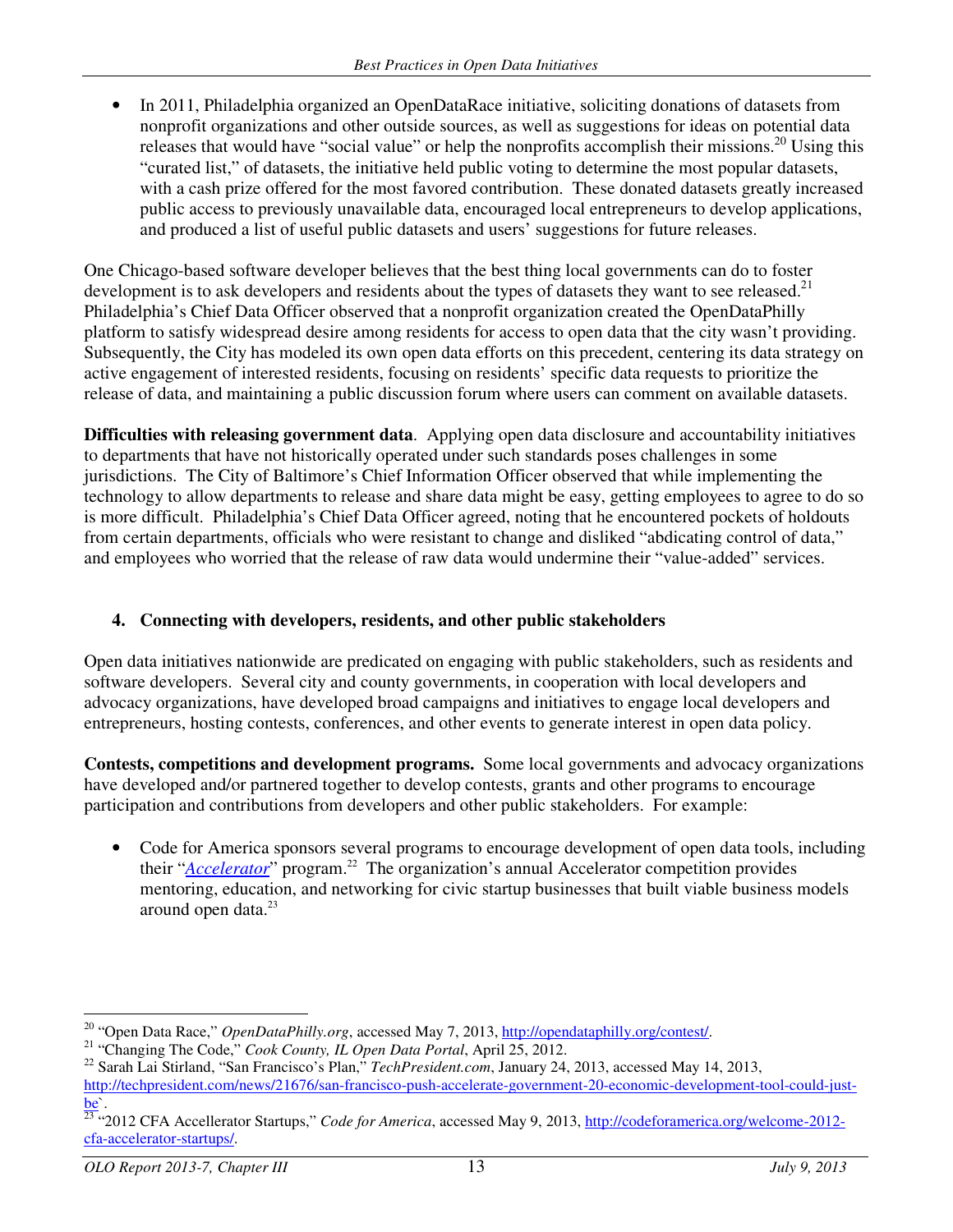- The Knight Foundation's *Knight News Challenge* funds "breakthrough" ideas in news and information technology that "make public information more relevant and useful." Winners receive a share of \$5 million in funding. $^{24}$
- The City of Chicago hosts an application development contest *Apps for Metro Chicago* offering a \$5,000 cash prize for useful, civic-oriented software apps.<sup>25</sup>
- *Accellerate Baltimore* is an initiative spearheaded by Emerging Technology Centers, an incubator program in Baltimore, MD and the Abell Foundation, to encourage useful tech development in the region. The initiative presented its first group of four "graduates" in July 2012.<sup>26</sup>
- The Baltimore City Mayor's Office of Information Technology launched an inaugural civic app competition in 2012 to spur development of apps that improve the government's functionality.<sup>27</sup>

**Hack events and hackathons**. So-called "hackathons" and other "hack" events are specialized conferences that encourage the active participation of attendees to collaborate at the event on software projects. Hacks and hackathons have been an effective means for generating interest in open data initiatives among public stakeholders and are being utilized on an increasingly broad scale.

- The City of Chicago has hosted hack nights every few weeks for "about a year," and has also hosted individual hackathons for interested companies and developers. The events have attracted approximately 50-60 people per event, and the City hosts them to "gauge community reaction and collect ideas."
- The City of Baltimore's government has participated in Hackathons and other events, and was a major contributor to Code for America's National Day of Civic Hacking on June 1-2.<sup>28</sup>
- In New York City, faculty from New York University and Columbia University collaborated to form hackNY, an advocacy organization to promote hacks and other technology events around the city, such as the NYC Student Hackathon. Ideas generated from these and other events have been used to create "app wishlists" of data-supported applications suggested by City agencies.<sup>29</sup>
- The City of Philadelphia hosts hackathons every few weeks.

Code for America developed a set of organizing steps in 2013 to help local governments facilitate open data outreach events, including developing suggested steps to host hackathons. $30$ 

<sup>-</sup><sup>24</sup> Chris Sopher, "40 Ideas Advance in News Challenge on Open Gov," *Knight Blog*, March 29, 2013, http://www.knightfoundation.org/blogs/knightblog/2013/3/29/40-ideas-advance-news-challenge-open-gov/.

<sup>25</sup> Wailin Wong, "Chicago apps contest winner SpotHero fills spaces in tough-to-park neighborhoods, *Chicago Tribune*, August 30, 2011, http://articles.chicagotribune.com/2011-08-30/news/chi-chicago-apps-contest-winner-spothero-fills-spacesin-toughtopark-neighborhoods-20110830\_1\_mobile-app-iphone-app-parking-spots.

<sup>&</sup>lt;sup>26</sup> Gus G. Sentementes, "Baltimore's first accelerator class ready to graduate," *The Baltimore Sun*, July 24, 2012, http://articles.baltimoresun.com/2012-07-24/business/bal-accelerate-baltimore-demo-day-and-nobadgiftcom-20120724\_1\_accelerator-program-mobile-app-unbound-concepts.<br> $\frac{20120724}{27}$  Andrew 7-1 at the Martin  $\frac{20120724}{27}$ 

<sup>27</sup> Andrew Zaleski, "Baltimore Tech in 2012: Technically Baltimore's 15 takeaways from this last year," *Technical.ly Baltimore*, December 28, 2012, http://technical.ly/baltimore/2012/12/28/Baltimore-tech-in-2012-technically-baltimores-15 takeaways-from-this-last-year/.

<sup>28</sup> Laurenellen McCann, "National Day of Civic Hacking 2013," *Sunlight Foundation Blog*, June 4, 2013, http://sunlightfoundation.com/blog/2013/06/04/national-day-of-civic-hacking-2013/.

<sup>&</sup>lt;sup>29</sup> "Reinvent Green," *HackerLeague.org*, accessed May 13, 2013, https://www.hackerleague.org/hackathons/reinventgreen/wikipages/4fe2357ecf826a0001000009.

<sup>&</sup>lt;sup>30</sup> "Follow these steps to launch your own hackathon," *Open Impact – Code for America*, accessed May 14, 2013, http://codeforamerica.org/wp-content/uploads/2012/07/hackathon\_steps\_gov.pdf.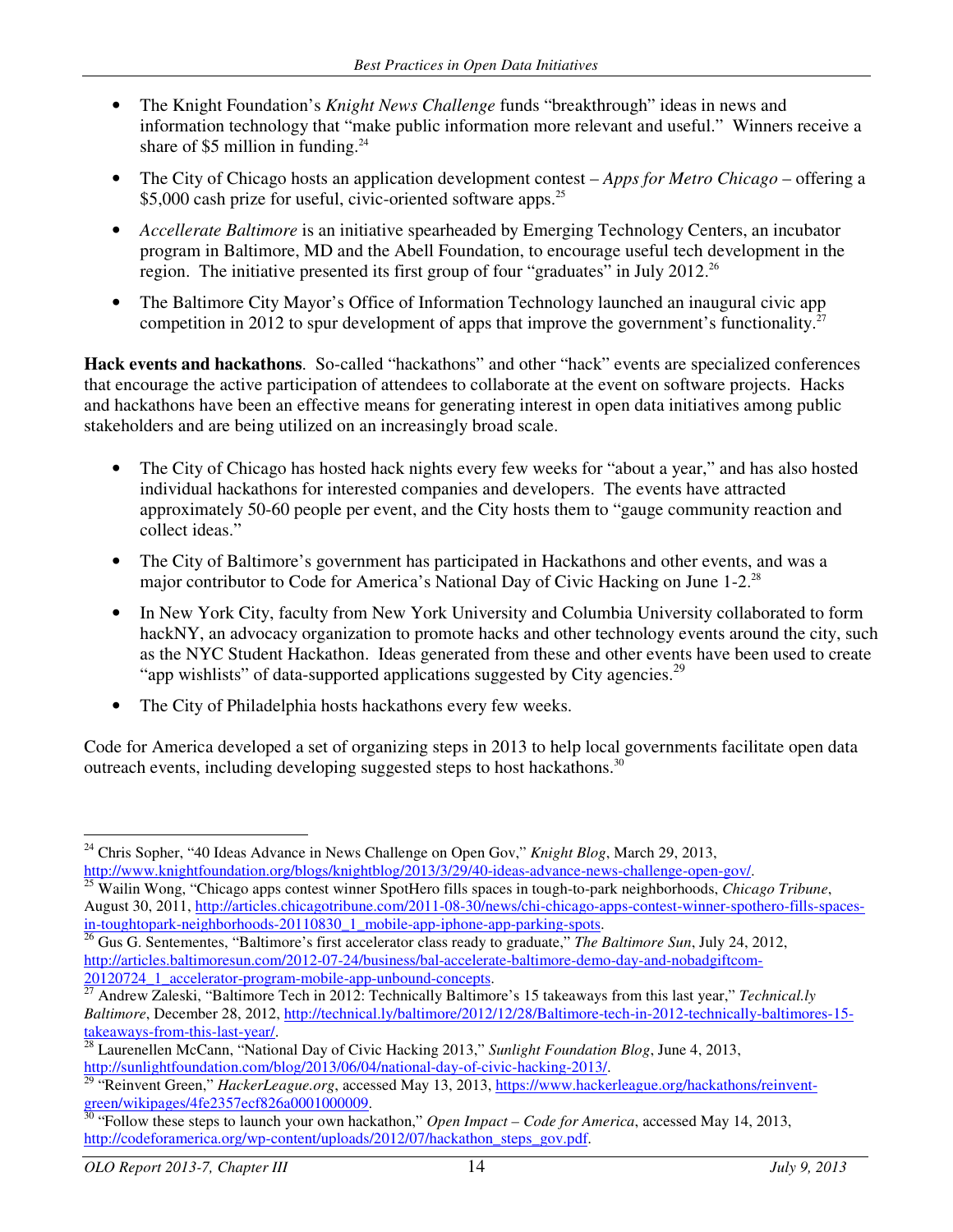**Unconferences and other events**. Several governments and advocacy organizations also host so-called "unconferences" to gather together developers, government officials, and other "technologists" to share the latest information about open government. Unconferences differ from more traditional conferences in their increased focus on the participation of rank-and-file attendees. As with hackathons, governments may organize and administer unconferences by themselves or in partnership with other advocacy organizations.

Municipal governments have begun hosting other types of technology-related conferences, as well. In Baltimore, a small series of meetings among tech professionals grew into a monthly group meeting of more than 1,500 people, with monthly meetings in Baltimore, Columbia, MD and Washington, D.C.<sup>31</sup>

**Social media presence.** Many cities, counties and municipal governments have built online discussion boards, forums and other outreach tools into their open data initiatives, and have established social media presences through Facebook, MeetUp, Twitter, and other websites. Several have also established "blogs," or online discussion sites, to increase public interest and promoting their open data efforts. For example, New York City's government maintains a page on the popular blogging site Tumblr to highlight interesting analyses of government data.<sup>32</sup>

## **5. Tracking and measuring the use of open data**

There is limited information on the long-term impact of open data initiatives, given their relatively recent development. One of the simplest measures of an initiative for local governments has been the number of datasets released. For example, New York City has released 805 datasets, Chicago has released 430 datasets, and Philadelphia has released "a few hundred."<sup>33</sup>

One developer, however, argued against measuring the impact of initiatives solely by the volume of datasets released – to not release "data for data's sake." The developer recommended that governments seek to instruct stakeholders on the best ways to harness the inherent value of open data. Philadelphia's CDO echoed the sentiment, observing that "having more is not necessarily better," and asserting that government can act as a "matchmaker" between data producers inside government and consumers outside government.

Some jurisdictions also have collected information on the types of data most popular with residents. Individuals interviewed by OLO reported that popular datasets include crime and fire data, energy usage data, financial data, property data, and transportation and traffic data.

**Centralized open data portals.** Centralized web portals can provide governments with additional ways to track and monitor datasets following their release. Centralized data portals also help residents by gathering available data into a single access point. Several interviewees noted that web portals were a central component of their open data strategies, allowing jurisdictions to keep closer track of data releases.

The Director of Analytics for the City of Chicago reported that his office tracks the number of page views of particular datasets uploaded to the City's DataPortal and subsequently tracks the number of Freedom of Information Act requests for specific data before and after it is uploaded to the portal.<sup>34</sup> However, even with the ability to quantify how often people access open data, jurisdictions cannot determine *how* residents are using the data.

<sup>-</sup><sup>31</sup> Zaleski, "Baltimore Tech in 2012," 2.

<sup>&</sup>lt;sup>32</sup> *NYC OpenData*, accessed May 15, 2013, http://nycopendata.tumblr.com/.

<sup>&</sup>lt;sup>33</sup> Interviews with Mark Headd, Chris Tonjes and Chris Corcoran (April 22, 23 and May 3, 2013).

<sup>34</sup> "Mark Headd on open data and digital civic-mindedness," *The Classic Yuppie*, accessed May 16, 2013, http://www.classicyuppie.com/2012/12/mark-headd-on-open-data-and-digital-civic-mindedness/.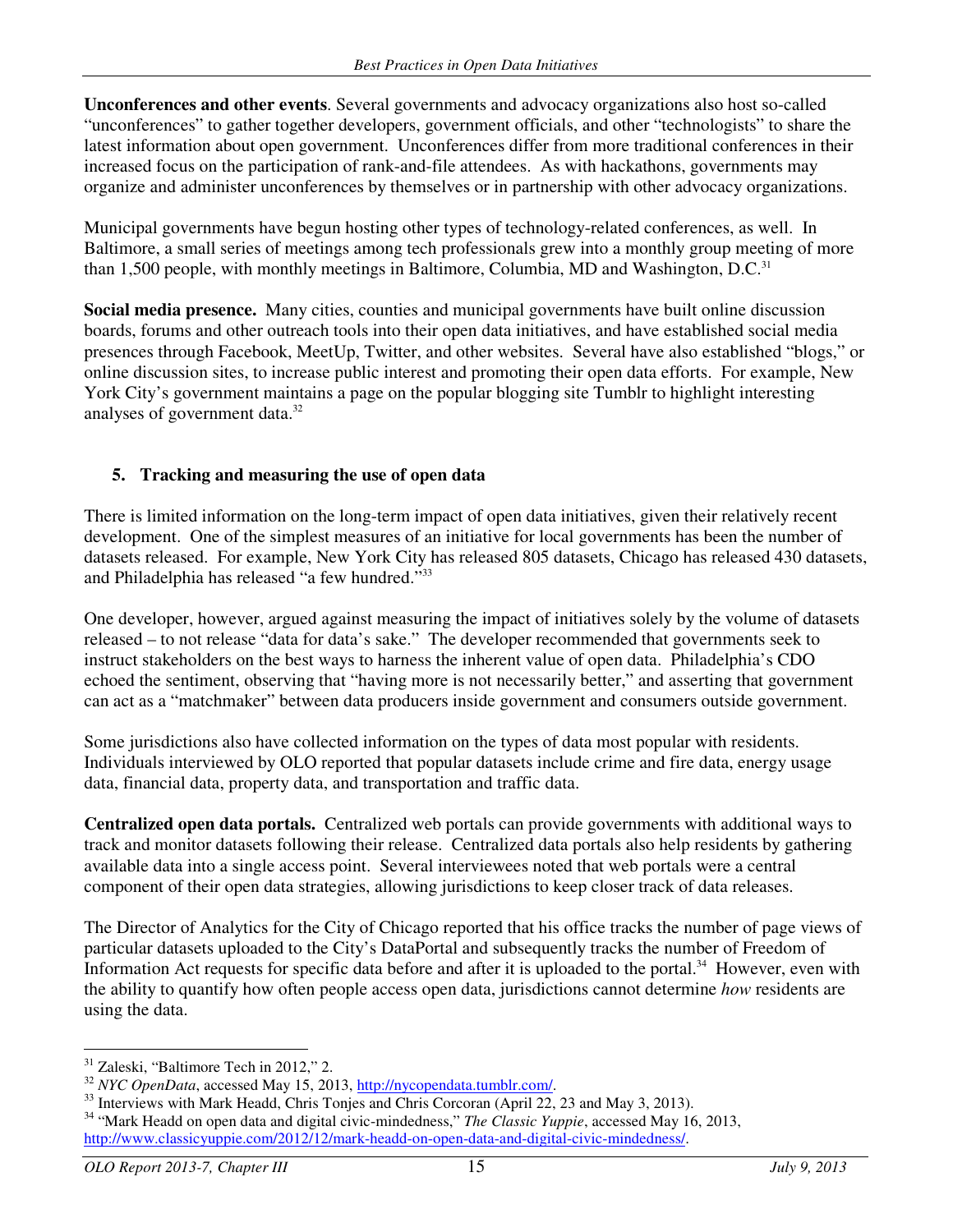#### **6. Developing common and consistent standards for open data**

Individuals involved in open data initiatives routinely agree that using common standards and platforms in open data initiatives benefits governments, allowing them to use and augment successful models as needed, without having to develop new models from scratch. At the same time, some jurisdictions experience difficulties transitioning from old data systems that were not designed with open data policies in mind. Building data portals around commonly-used technology standards – and anticipating the scope of open data requests in advance – can also help local governments avoid future problems when releasing data to the public.

The Cities of Baltimore, New York, and Philadelphia each have developed common standards for collecting and encoding their data, and Philadelphia subsequently included its standards in an official city procedure. Philadelphia experienced difficulties, however, preparing datasets for release that were developed through outdated legacy systems that were not designed with open data policies in mind, hindering the City's ability to track or oversee datasets once they were released.

**Individual data standards.** Common data standards exist for numerous types of data. For example:

- **General Transit Feed Specification (GTFS).** GTFS is a data standard that lets transit districts share bus and train departure and arrival times with applications such as Google Transit or other trip planning apps.<sup>35</sup> Originally developed collaboratively between Google and the City of Portland, many other cities now use the GTFS data standard. $36$
- **Geographic Information Systems (GIS).** Geographic information system mapping suites are some of the most widely-utilized data mapping tools among municipal governments. The functionality of this software depends on the consistency and accuracy of information provided, spurring a push to develop industry-wide reporting standards. The City of Chicago, for example, includes geo-coded information in all of its datasets, including latitude and longitude data where possible.
- Local Inspection Value-Entry Specification (LIVES). This open data standard was developed by the restaurant review site Yelp, in partnership with the cities of San Francisco and New York, and will allow municipalities to publish restaurant health inspection information.<sup>37</sup>
- **Open311.** This open communication data standard was developed by OpenPlans.org, and is designed to provide "open channels of communication for…public space and public services." Baltimore utilized Open311 for the city's OpenBaltimore platform, which helped make it easier for the city to share data.

**Data measurement and collection needs that cross jurisdictional boundaries.** Local governments often use customized data applications to track and collect data on public services or activities in their regions. However, some service areas, like those for public utilities or transportation, may cross a jurisdiction's boundaries, making it difficult for local governments to collect data generated by an activity in its entirety.

<sup>-</sup><sup>35</sup> Alex Howard, "Transit data as open government fuel for economic growth," *gov.20.govfresh*, March 5, 2011, http://gov20.govfresh.com/transit-data-as-open-government-fuel-for-economic-growth/.

<sup>36</sup> Matthew Roth, "How Google and Portland's TriMet Set the Standard for Open Transit Data, *SF.StreetsBlog.com*, January 5, 2010, http://sf.streetsblog.org/2010/01/05/how-google-and-portlands-trimet-set-the-standard-for-open-transit-data/.

<sup>&</sup>lt;sup>37</sup> Yoann R, "Bringing Health Inspection Scores to Yelp," *Yelp Engineering Blog*, January 17, 2013, http://engineeringblog.yelp.com/2013/01/bringing-health-inspection-scores-to-yelp.html.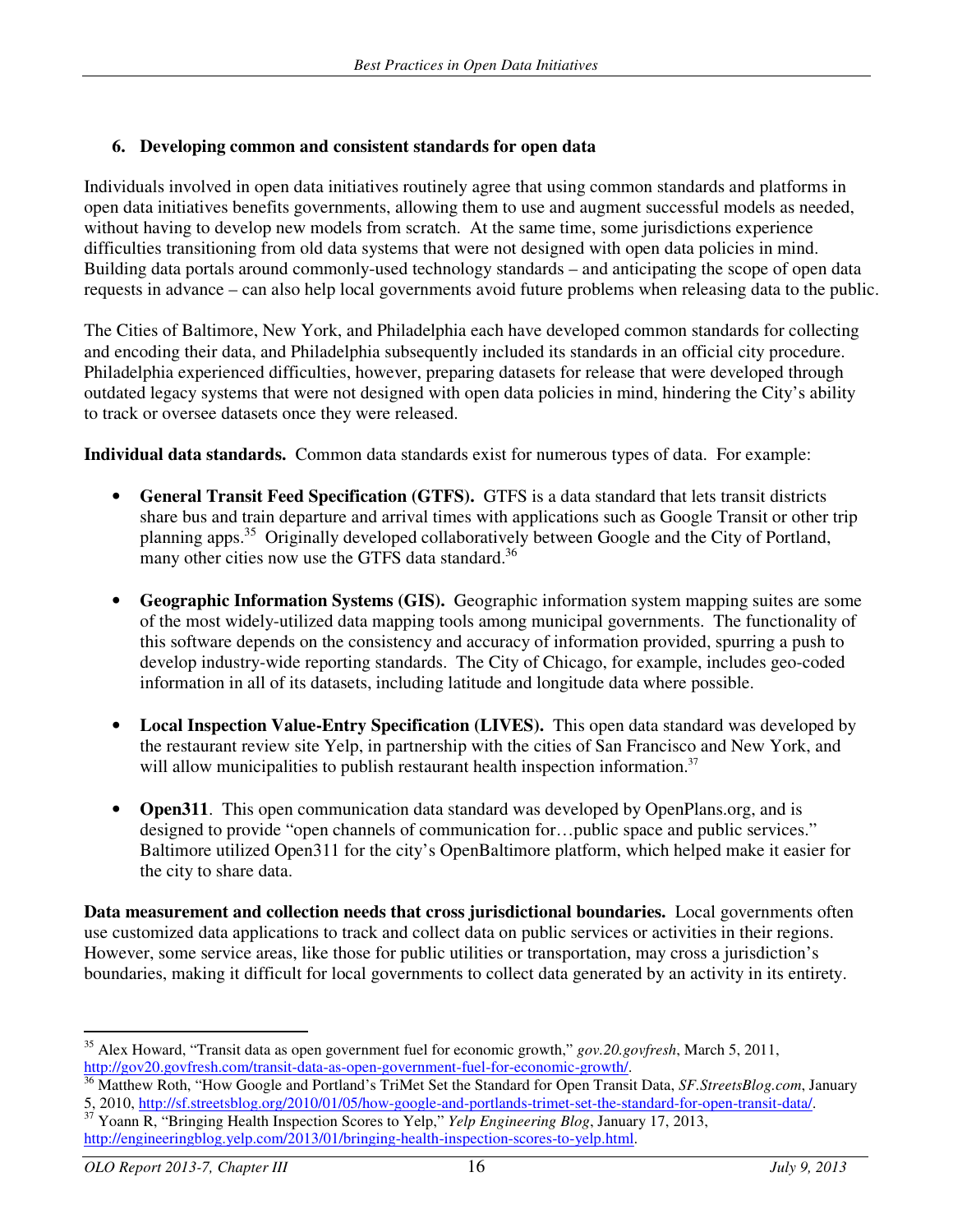Sharing datasets through common standards and over a common platform can help jurisdictions combine datasets. Below are several examples of datasets compiled across jurisdictions in Maryland, Virginia and the District of Columbia. They include:

- Traffic management and transit data on commuter routes between Montgomery County, MD and Washington D.C. and between Montgomery County and Northern Virginia, managed by the Metropolitan Washington Council of Governments.<sup>38</sup>
- Water quality data for the Potomac, Anacostia and Patuxent watersheds, compiled and managed by the United States Geologic Survey.<sup>39</sup>
- Individual electrical service outage maps managed by Pepco, BG&E and other utility companies.<sup>40</sup>

A variety of organizations may manage cross-jurisdictional data tracking efforts, including federal agencies, advocacy organizations, private companies, local governments, or a combination of organizations. Different data collection and/or disclosure policies can hinder local governments' access to complete and consistent data. One potential method to help local governments address this shortcoming is to develop or participate in centralized data exchanges with other local governments. The City of Baltimore's Chief Information Officer has proposed developing a "Cross-Maryland" data exchange to promote data sharing among city, local, and municipal governments in the state.<sup>41</sup>

#### **D. Summary of Observations**

**Section A** highlighted the general characteristics of open data initiatives, which are generally organized around the following three principles:

- Making government data publicly available,
- Updating data in a timely fashion; and
- Providing data in "open" formats.

Open data "platforms" managed by local governments or other organizations typically allow the release of datasets and information through online public forums, or "portals." Jurisdictions often develop datasupported online applications and services that let users view and manipulate released data. Additionally, jurisdictions often provide avenues to engage public stakeholders in the discussion of government activity, such as online public forums and message boards.

**Section B** describes President Obama's commitment to open data policies and technologies at the federal level, which has coincided with the development of open data best practices around the country. The President's most recent Executive Order dramatically expanded the Federal Government's responsibilities towards open data, requiring federal agencies to make data open and "machine-readable" by default.

<sup>-</sup><sup>38</sup> "The Transportation Planning Board," Metropolitan Washington Council of Governments, accessed May 16, 2013, http://www.mwcog.org/transportation/tpb/.

<sup>&</sup>lt;sup>39</sup> "USGS Water Resources Links," USGS gov, accessed May 16, 2013, http://water.usgs.gov/lookup/getwatershed?02070010.

<sup>&</sup>lt;sup>40</sup> "StormCenter," pepco.com, May 16, 2013, http://www.pepco.com/home/emergency/maps/stormcenter/.

<sup>&</sup>lt;sup>41</sup> Interview with Chris Tonjes, CIO, City of Baltimore (April 23, 2013).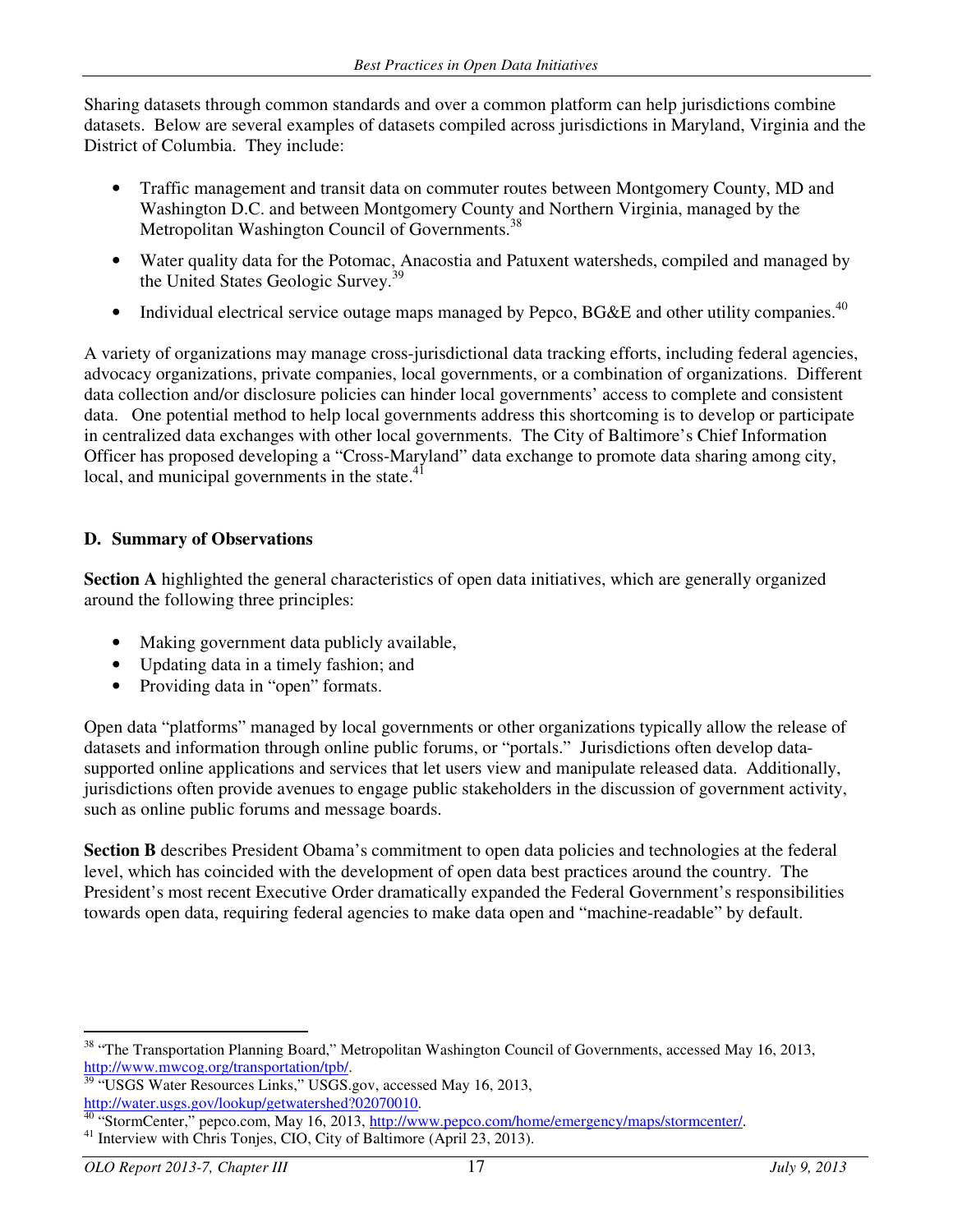At the same time, the federal Office of Management and Budget released an Open Data Policy that requires federal agencies to:

- Collect or create information in a way so that users can manipulate and use the data;
- Build information systems that work together and that make data accessible;
- Strengthen data management and release practices; and
- Strengthen measures to ensure that privacy and confidentiality are fully protected and that data are properly secured.

The White House has made the Federal Government's Open Data Policy and its supporting documentation widely available and open to development by the wider public, providing them as a template on which local governments can model their own open data initiatives.

**Section C** discussed the major trends and developments in open data policy, and included the following major observations:

**Who has open data initiatives?** According to Data.gov, the Federal Government's main open data resource, at least 39 U.S. states, 34 U.S. cities and counties, 41 international countries and 132 other international regions have developed open data initiatives.

**Structuring open data policy.** Many jurisdictions have developed open data initiatives based on directives from executive leadership. Examples include the Cities of Chicago, Philadelphia, and New York, with directives coming from the cities' mayors (and the City Council, in NYC) to prioritize open data releases. These jurisdictions have also prioritized the hiring and retention of data and systems analysts and other key leadership positions.

**Deciding and/or prioritizing what data to release.** Local governments have an interest in actively managing the release and availability of open data. They commonly utilize several methods to determine what types of data and datasets to release, including:

- Focusing on specific issue-related solutions, such as presenting a data-related problem or issue to local developers and asking for solutions,
- Establishing data disclosure requirements,
- Performing audits of existing data; and,
- Soliciting input from the community on the types of data or datasets to release.

Applying open data disclosure and accountability initiatives to local government departments is not always straightforward – beyond discrepancies in information technology standards, departments may be resistant to increased data disclosure requirements, and staff may also be hesitant to give up any perceived "valueadded" services that they provide.

**Connecting with developers, residents and other public stakeholders**. Local governments use a range of methods to engage tech developers and other public "stakeholders" in their open data initiatives. Some of these include:

- a. Campaigns and public initiatives,
- b. Contests, competitions, and development programs,
- c. Hack events and hackathons,
- d. Unconferences and other events; and,
- e. Social media outlets such as Facebook, Twitter, and Tumblr.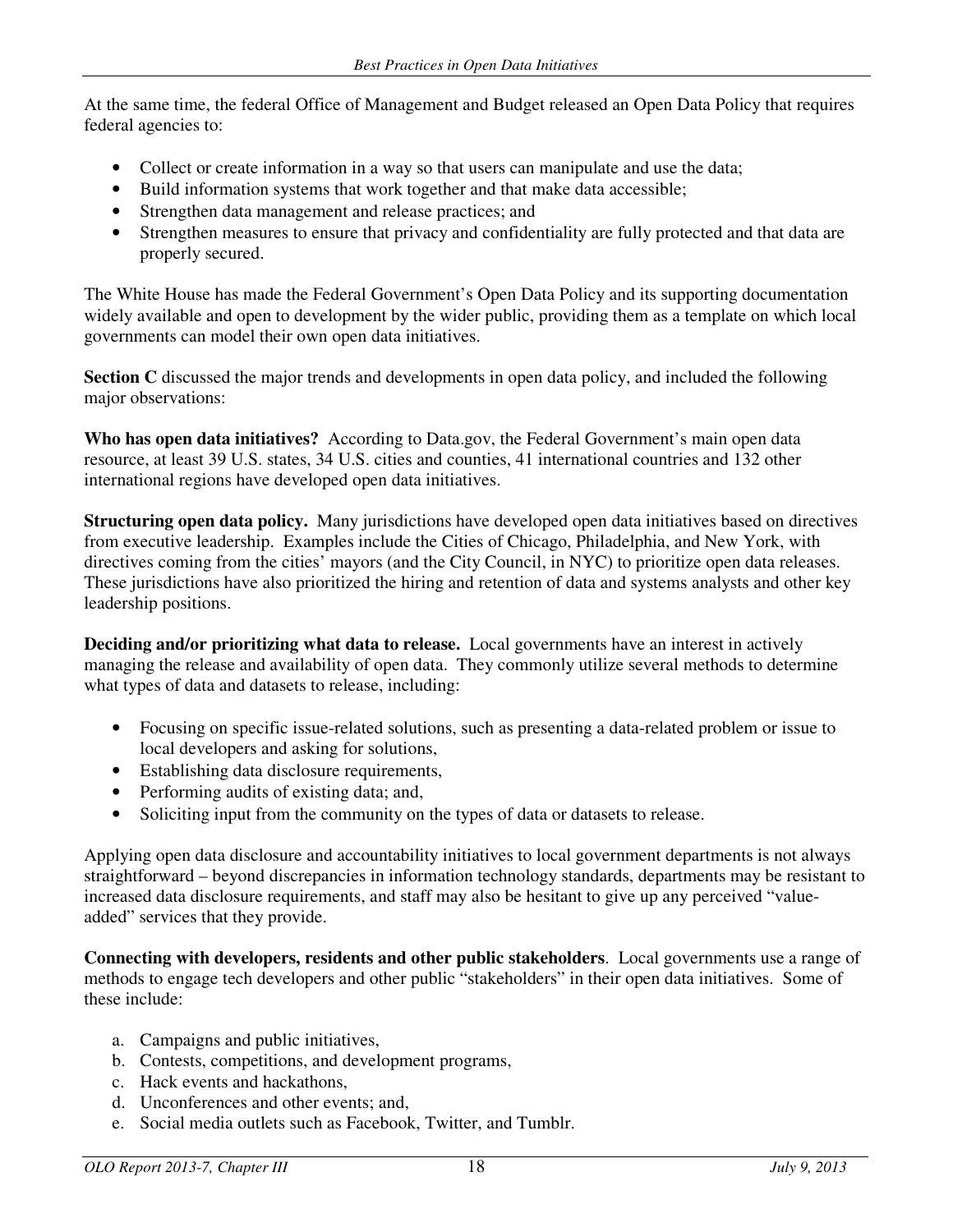**Tracking and measuring the use of open data**. There is limited information on the long-term impact of open data initiatives. Jurisdictions typically measure the number of datasets that they release, but this provides very little useful information. No good method exists, however, to determine *how* residents use open data. Jurisdictions can, however, help stakeholders find the inherent value of open data by acting as a "matchmaker" between data producers and data consumers.

Centralized web portals can provide governments with additional means of tracking and monitoring their datasets following release. Using them has helped many local governments keep closer track of their data releases. Representatives from jurisdictions report that the following types of data are popular with users: crime and fire data, energy usage data, financial data, property data; and transportation and traffic data.

**Developing common and consistent standards for open data**. Local governments have used a range of common standards, platforms and practices to manage their open data efforts. Embracing common data standards allows jurisdictions to build on and augment successful models without having to develop new ones from scratch.

Examples of standards that have been developed for common types of government data include a data standard that lets transit districts share bus and train departure and arrival times with applications such as Google Transit or other trip planning apps and geographic information systems (GIS) standards that allow for the geographic coding (mapping) of data.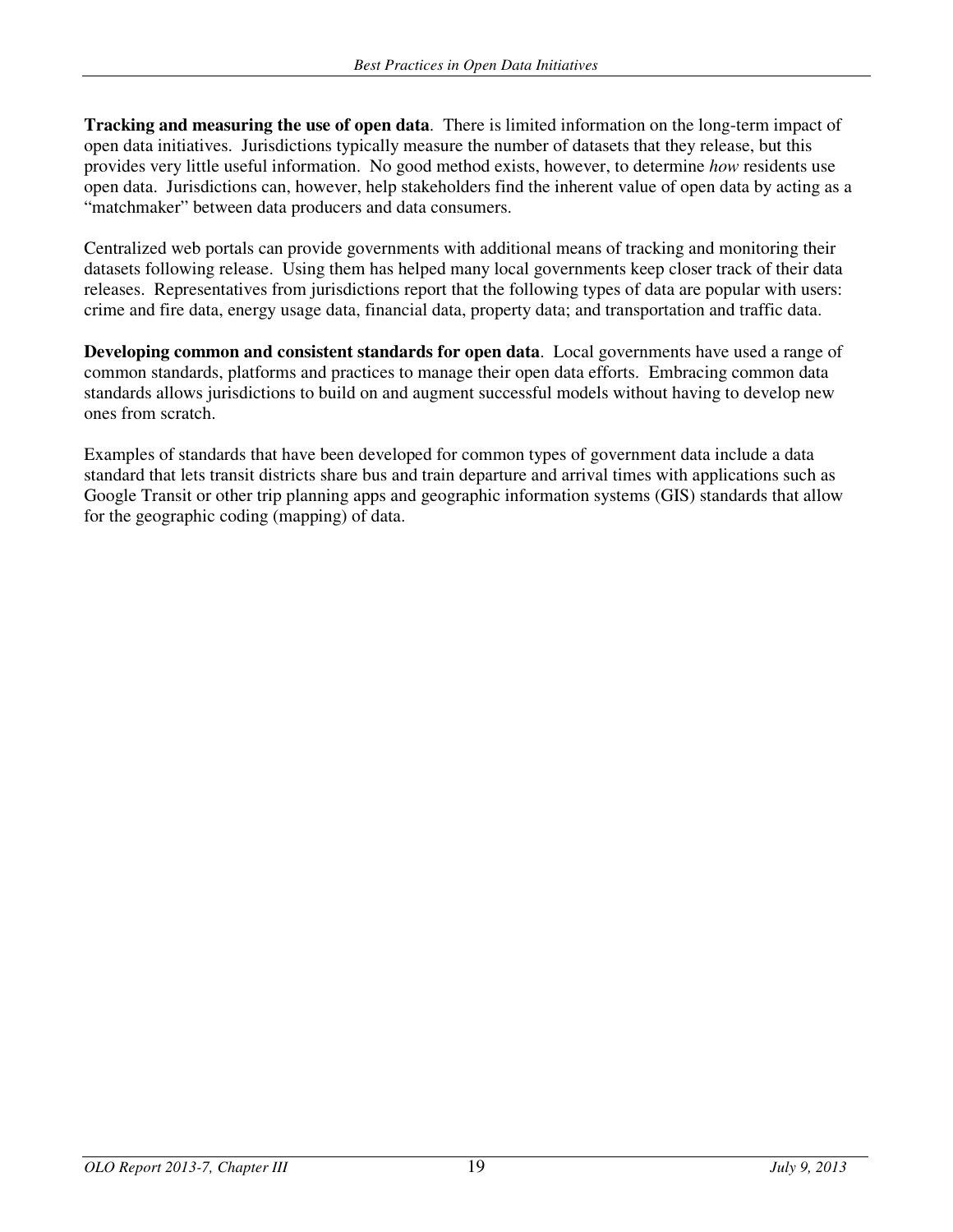#### **Chapter IV. Open Data Apps**

As described in Chapter III, open data initiatives can generate benefits when outside parties, particularly software developers, create innovative tools or "apps" using government data. These apps can promote many useful goals such as increasing government transparency, facilitating access to public services, keeping residents and businesses informed about local events or incidents, and helping to mobilize community action around specific problems or issues.

OLO looked at examples of applications created using datasets released through open data initiatives at the local level that can further economic development objectives and help businesses grow. This chapter describes different types of datasets and the apps that have been created using them. The final section of the chapter summarizes feedback received by OLO from software developers and representatives from other jurisdictions regarding how open data initiatives can benefit businesses. The chapter is organized as follows:

**Section A:** Enterprise zone and other place-based economic incentive zone boundaries **Section B:** Zoning district boundaries **Section C: Property taxes Section D:** Vacant properties **Section E:** Food establishment inspections **Section F:** Feedback from software developers and representatives from other jurisdictions

These datasets – which represent only a subset of ways to use open data to advance economic development – do not necessarily fall into the category of "economic development" data. OLO selected them because they each have been used, or can be used, to provide tangible benefits for businesses and local economies.

Some of the apps profiled in this chapter use data in unexpected ways, such as mapping real estate investment opportunities in Detroit based on property tax data or using food establishment inspection data to map the locations of restaurants in Chicago for food truck owners that are prohibited from parking their trucks too close to the restaurants. The uses demonstrate that the value of specific datasets may not be obvious and that creative use of the data can reveal its true value.

#### A Note About Dataset Formats Described in This Chapter

The datasets described in this chapter are available in two broad types of electronic file formats, which differ in the way that data is stored:

- Datasets on incentive zone boundaries or zoning district boundaries are typically provided in either "Shapefile" or "KML File" formats. These formats can store data on the shapes and locations of geographical features.<sup>1</sup>
- All other categories of datasets described in this chapter are provided in formats that can store tabular data – data that are arranged in a table with rows and columns. These formats include Microsoft Excel spreadsheet files and "CSV" or "comma-separated values" files. Data stored in these formats can include geographical data on specific point locations, but cannot readily store information on shapes such as geographical boundaries.

Many jurisdictions release data on open data portals built by Socrata, a technology company, which lets users view and analyze data on the web, usually as interactive tables or maps, and allow users to download these datasets from the web.

<sup>&</sup>lt;sup>1</sup> "KML Tutorial," Google Developers, accessed May 3, 2013, https://developers.google.com/kml/documentation/kml\_tut; and *ESRI Shapefile Technical Description,* (ESRI White Paper, Environmental Systems Research Institute, July, 1998), accessed May 3, 2013, http://www.esri.com/library/whitepapers/pdfs/shapefile.pdf.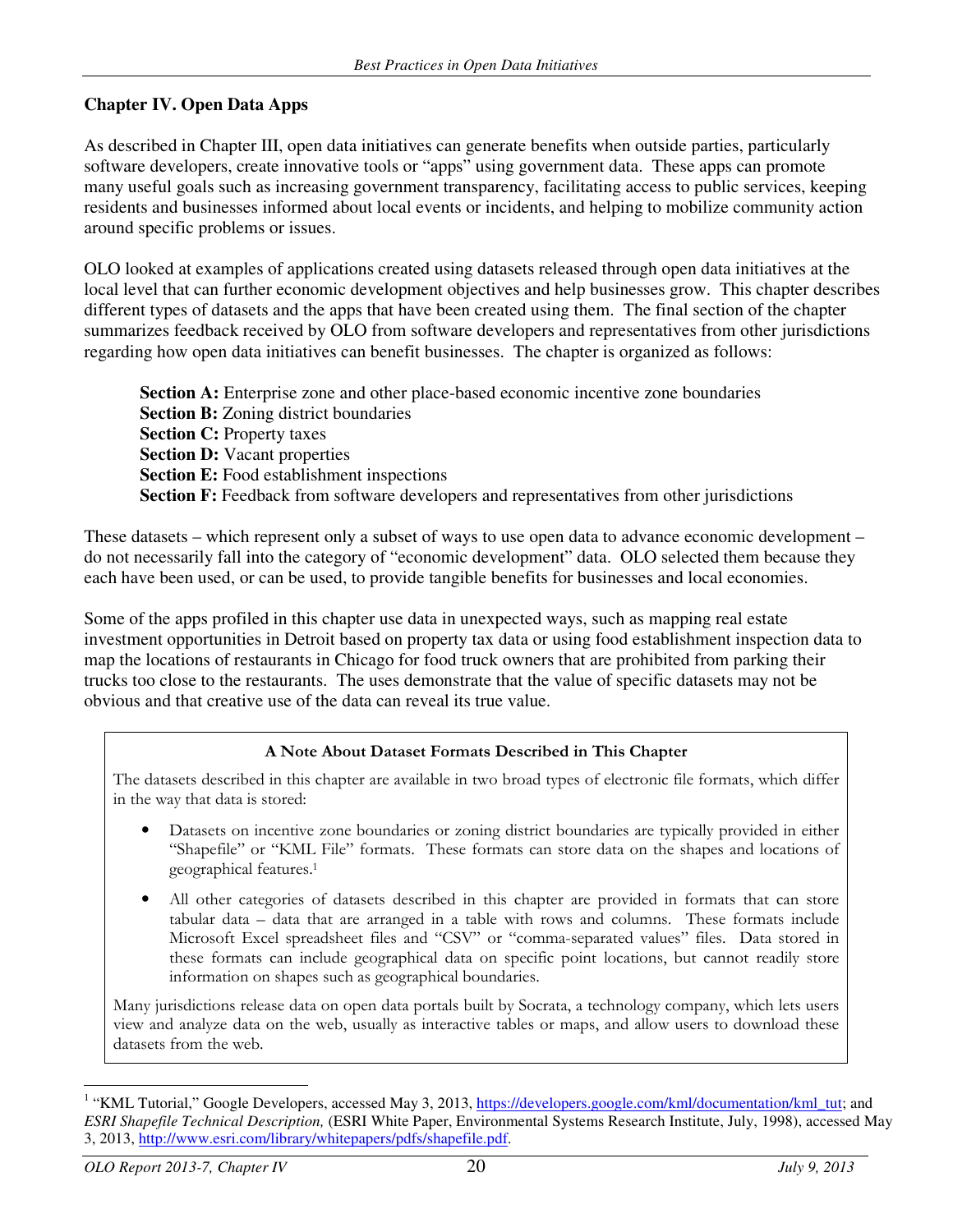#### **A. Enterprise zones and other place-based economic development incentive program datasets**

Many jurisdictions provide financial and other incentives to businesses to influence decisions to move to, remain, or expand within the jurisdiction. Examples of economic development incentives include tax credits, grants, loans, infrastructure improvements, and customized employee training.<sup>2</sup>

Economic development incentives can have a variety of eligibility criteria, including business size, industry sector, and job creation prerequisites. Many jurisdictions also offer specific incentives to businesses that locate in geographically-defined areas, such as "enterprise zones". Enterprise zone incentive programs typically target distressed neighborhoods, which may otherwise struggle to attract businesses due to persistent crime, lack of infrastructure, or other characteristics that discourage businesses from locating there. Other place-based incentive programs may target downtown areas or environmentally contaminated areas that must be cleaned before being redeveloped.<sup>3</sup>

**Relevant data.** Businesses making location-based decisions must ascertain whether specific locations are within an enterprise zone or other type of incentive zone in order to determine if they would qualify for an incentive. Data on a zone's geographical boundaries can help businesses take advantage of place-based incentives when exploring different location options in a jurisdiction. Table 1 below provides examples of datasets on incentive zone boundaries released in other jurisdictions.

| <b>Jurisdiction</b>      | Description                                                                                       | Format                | <b>Source</b>                                                                        |
|--------------------------|---------------------------------------------------------------------------------------------------|-----------------------|--------------------------------------------------------------------------------------|
| Baltimore City, MD       | Enterprise Zone boundaries                                                                        | KML file              | Baltimore Mayor's Office of<br><b>Information Technology</b>                         |
| City of Chicago, IL      | Tax Increment Financing District,<br>Central Business District, and<br>Enterprise Zone boundaries | Shapefiles            | Chicago Department of Housing<br>and Economic Development                            |
| City of Philadelphia, PA | Enterprise Zone boundaries                                                                        | Shapefiles            | Philadelphia City Planning<br>Commission                                             |
| New York City, NY        | Incentive Zone and Business<br><b>Improvement District boundaries</b>                             | Socrata-<br>based map | New York City Department of<br>Information Technology &<br>Telecommunications        |
| Portland, OR             | Enterprise Zone, E-Commerce<br>Zones, and Storefront<br>Improvement Area boundaries               | Shapefiles            | Portland Development<br>Commission and the Portland<br>Bureau of Technology Services |

Table 1. Economic Incentive Zone Datasets Released in Other Jurisdictions

**App: World Business Chicago's** *Site Selector***. 4** World Business Chicago (WBC) is the non-profit organization tasked with leading Chicago's business retention, attraction and expansion efforts. In September 2011, WBC launched its Site Selector app to help businesses explore location options in Chicago.

This mapping tool combines several datasets from the City of Chicago's open data portal with data from Rofo, an online commercial real estate listing service. In October of 2012, WBC received a Gold Excellence

<sup>2</sup> Timothy J. Bartik, "Local Economic Development Policies," (Working Paper No. 03-91, Kalamazoo, MI: W. E. Upjohn Institute for Employment Research 2003), 14-19.

 $3$  Ibid., p. 36.

<sup>&</sup>lt;sup>4</sup> See http://www.worldbusinesschicago.com/site-selector.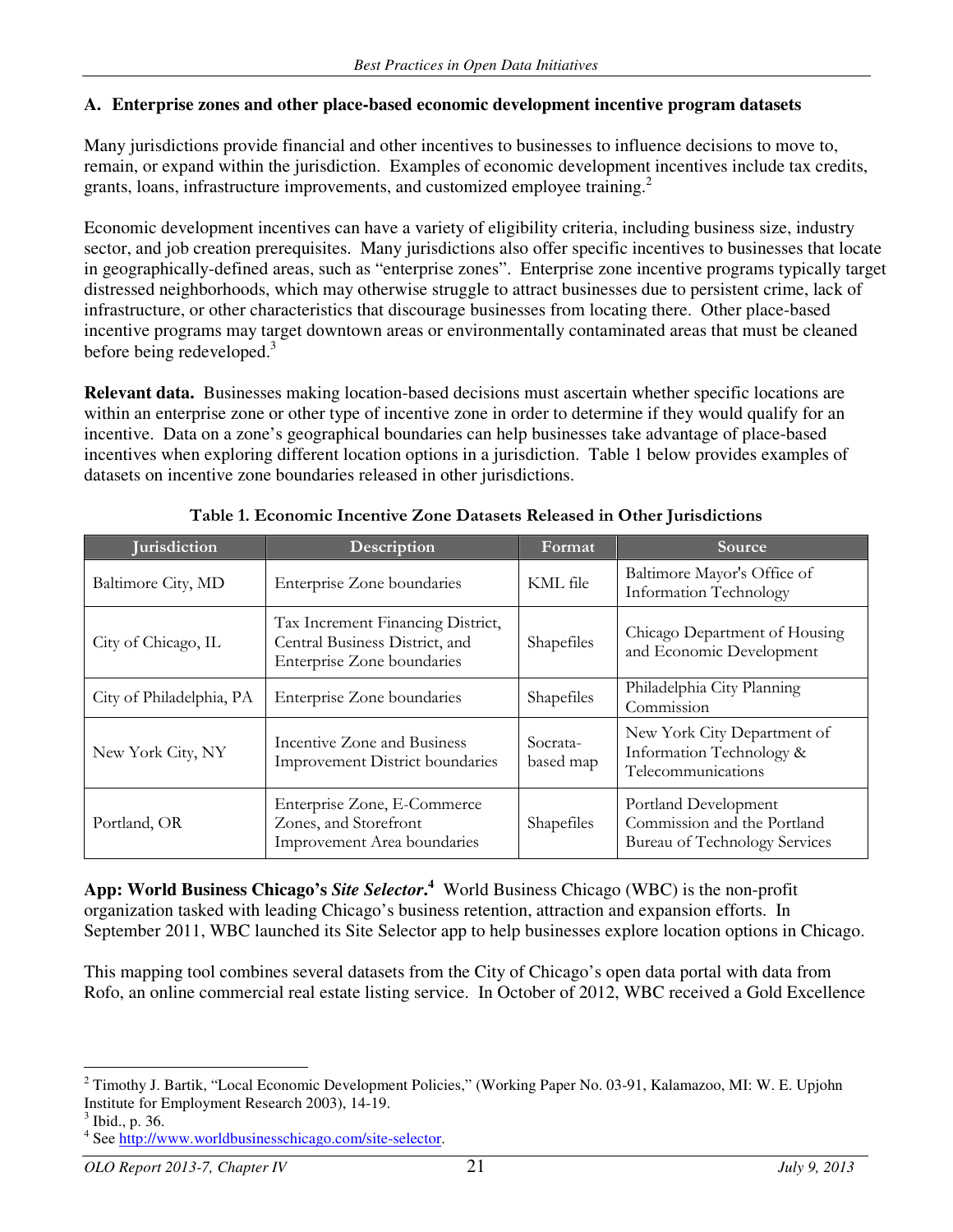in Economic Development Award in the New Media category from the International Economic Development Council for the Site Selector App.<sup>5</sup>

Table 2 below summarizes the types of data available through the Site Selector App, which allows users to view the locations of available industrial, office and retail spaces listed on Rofo alongside other selected amenities or areas of interest on a map powered by Google. Users can filter incentive programs by business size and business type.

| Data Type                                                                       | Description                                                                                                                                                                      |
|---------------------------------------------------------------------------------|----------------------------------------------------------------------------------------------------------------------------------------------------------------------------------|
| <b>Economic Incentive Programs</b><br>(including detailed program descriptions) | Geographical boundaries of mappable incentive programs such as:<br>Tax Increment Financing - TIF Works Program<br><b>Enterprise Zones</b><br>New Markets for Tax Credits program |
|                                                                                 | Incentive programs with no geographic eligibility criteria                                                                                                                       |
| Available real estate                                                           | Industrial, office, and retail space                                                                                                                                             |
| Zoning designations                                                             | <b>Industrial Corridors</b><br>Planned Manufacturing Districts                                                                                                                   |
| Special Service Areas                                                           | Areas where tax levies provide special services such as<br>maintenance, advertising and security                                                                                 |
| Transportation                                                                  | Local and regional rail lines and stations                                                                                                                                       |
| Web/mobile tech companies                                                       | Including location data that was "crowd-sourced" by Built In<br>Chicago, a social platform for technology startup companies                                                      |
| Other amenities                                                                 | Schools, colleges and universities<br>Theaters and performing arts centers<br>Bike routes<br>Data centers                                                                        |

**Table 2. Summary of Data Available through Chicago's Site Selector App** 

A WBC representative reports that WBC developed Site Selector in-house using data from the City of Chicago's open data portal, rather than purchasing an off-the-shelf proprietary product that WBC could not customize or improve. This has allowed WBC to add more types of data to the app, such as adding data on available retail space in response to a priority established by Mayor Rahm Emanuel to help small businesses. Similarly, WBC currently is working with a software developer<sup>6</sup> to provide more comprehensive zoning district boundary data on the Site Selector.<sup>7</sup>

Site Selector's ability to filter business data in numerous ways has garnered positive feedback from the business community, as reported on the Built In Chicago blog:

The combination of information available is unique within the economic development community. "It is very, very good," said Bob Ady, President of Ady International Company, and an authority on economic development, in response to the user-friendliness of the tool. "I

 5 "World Business Chicago Receives Excellence in Economic Development Award from International Economic Development Council," World Business Chicago, October 5, 2012, http://www.worldbusinesschicago.com/news/worldbusiness-chicago-receives-excellence-in-economic-development-award.

<sup>&</sup>lt;sup>6</sup> WBC is working with software developer Derek Eder, who has developed numerous apps that utilize open data. <sup>7</sup> Interview with Jake Trussell of World Business Chicago (April 30, 2013).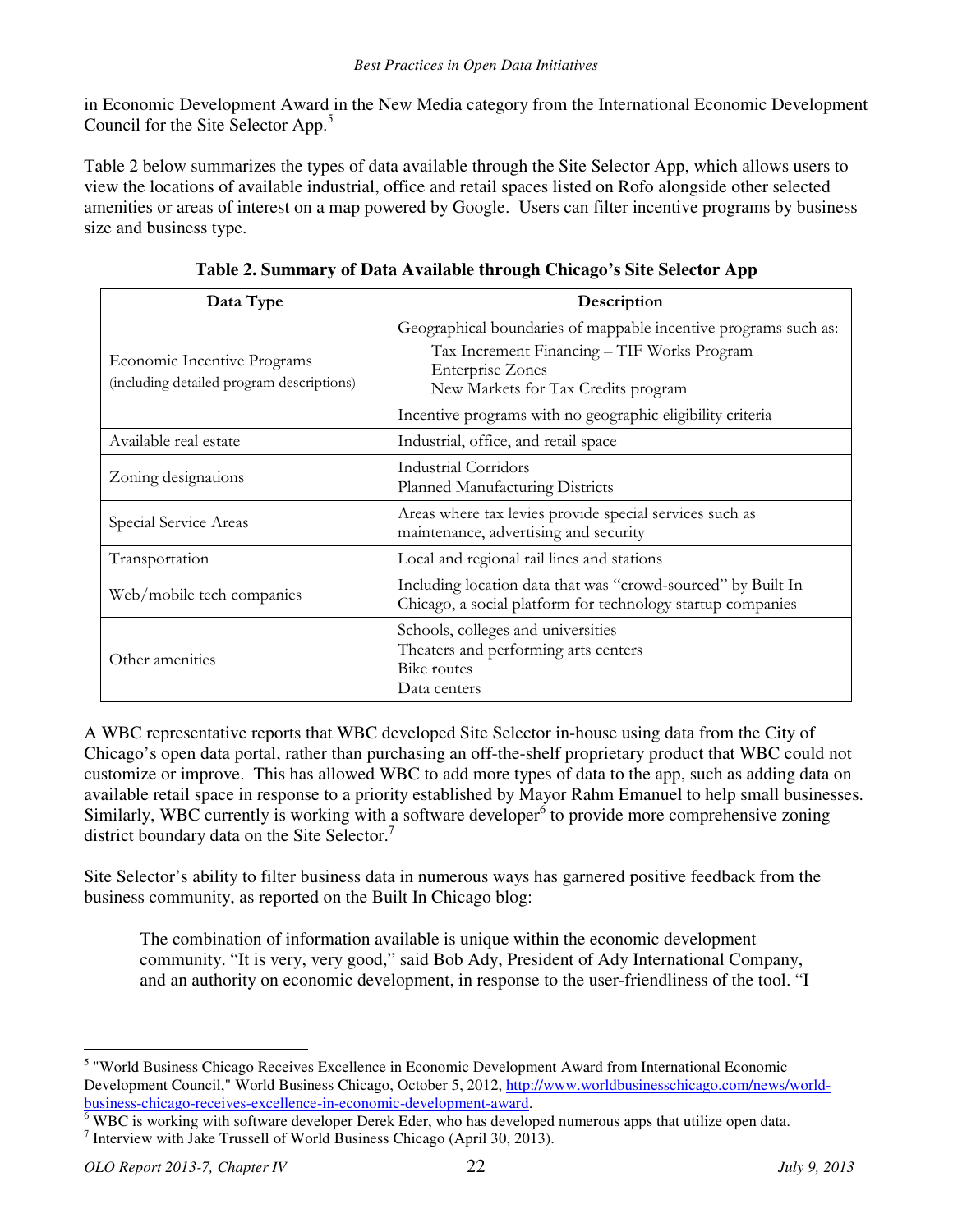especially like that one can start the search looking for space or start the search looking for incentive districts…."<sup>8</sup>

Rofo, a start-up company that provides the commercial real estate data in Site Selector, benefits from Site Selector by promoting its services to a broader audience. WBC is also exploring partnerships with neighborhood-level community organizations that hold data on vacant commercial properties to provide additional listings on both the Site Selector App and on Rofo's website.<sup>9</sup>

## **B. Zoning Districts**

Zoning is a tool that jurisdictions employ to designate how land can be developed and used. Zoning ordinances define the size, shape, height and density of buildings, as well as the uses (e.g., commercial, industrial, agricultural, residential) or special uses (e.g., protecting natural resources) that are permitted on properties. Any one jurisdiction can include numerous types of zones or zoning districts.<sup>10</sup>

**Relevant data.** To understand how zoning rules may apply to a particular property, residents must determine the zoning district in which a property is located. Table 3 below provides examples of datasets on zoning district boundaries released in other jurisdictions.

| <b>Jurisdiction</b>                     | Description                                                                                                   | Format                                      | Source                                                       |
|-----------------------------------------|---------------------------------------------------------------------------------------------------------------|---------------------------------------------|--------------------------------------------------------------|
| Baltimore City, MD                      | Zoning district boundaries                                                                                    | Shapefile and<br>Socrata-based<br>map layer | Mayor's Office of<br><b>Information Technology</b>           |
| City and County of San<br>Francisco, CA | Zoning district boundaries                                                                                    | Shapefile                                   | City and County of SF<br>Planning Department                 |
| City of Chicago, IL                     | Zoning districts boundaries by type and<br>classification                                                     | KML files and<br>Shapefiles                 | Chicago Department of<br>Housing and Economic<br>Development |
| City of Philadelphia, PA                | City zoning district boundaries and<br>classifications (residential, commercial,<br>industrial, recreational) | Shapefiles                                  | Philadelphia City Planning<br>Commission                     |
| City of Portland, OR                    | Zoning boundary lines, zoning areas and<br>zoning text                                                        | Shapefiles                                  | City of Portland                                             |
| City of Seattle, WA                     | City of Seattle zoning                                                                                        | Shapefiles                                  | Seattle Public Utilities                                     |
| New York City, NY                       | Residential, manufacturing and<br>commercial zoning district boundaries                                       | Socrata-based<br>map layers                 | New York City Economic<br>Development Corporation            |

**Table 3. Zoning District Datasets Released in Other Jurisdictions**

<sup>&</sup>lt;sup>8</sup> Jake Trussell, "World Business Chicago Launches Web-based Location Mapping Tool, Site Selector," Built In Chicago Blog (September 26, 2011), http://builtinchicago.org/blog/world-business-chicago-launches-web-based-location-mappingtool-site-selector.

<sup>9</sup> Interview with Jake Trussell.

<sup>&</sup>lt;sup>10</sup> "Zoning Codes and Definitions," Department of Technology Services Geographic Information Systems, Montgomery County, Maryland (web page), accessed May 3, 2013, http://www6.montgomerycountymd.gov/apps/gis/zonelist.asp; and "What is Zoning," Department of Permitting Services, Montgomery County, Maryland, accessed May 3, 2013, http://permittingservices.montgomerycountymd.gov/DPS/zoning/WhatIsZoning.aspx.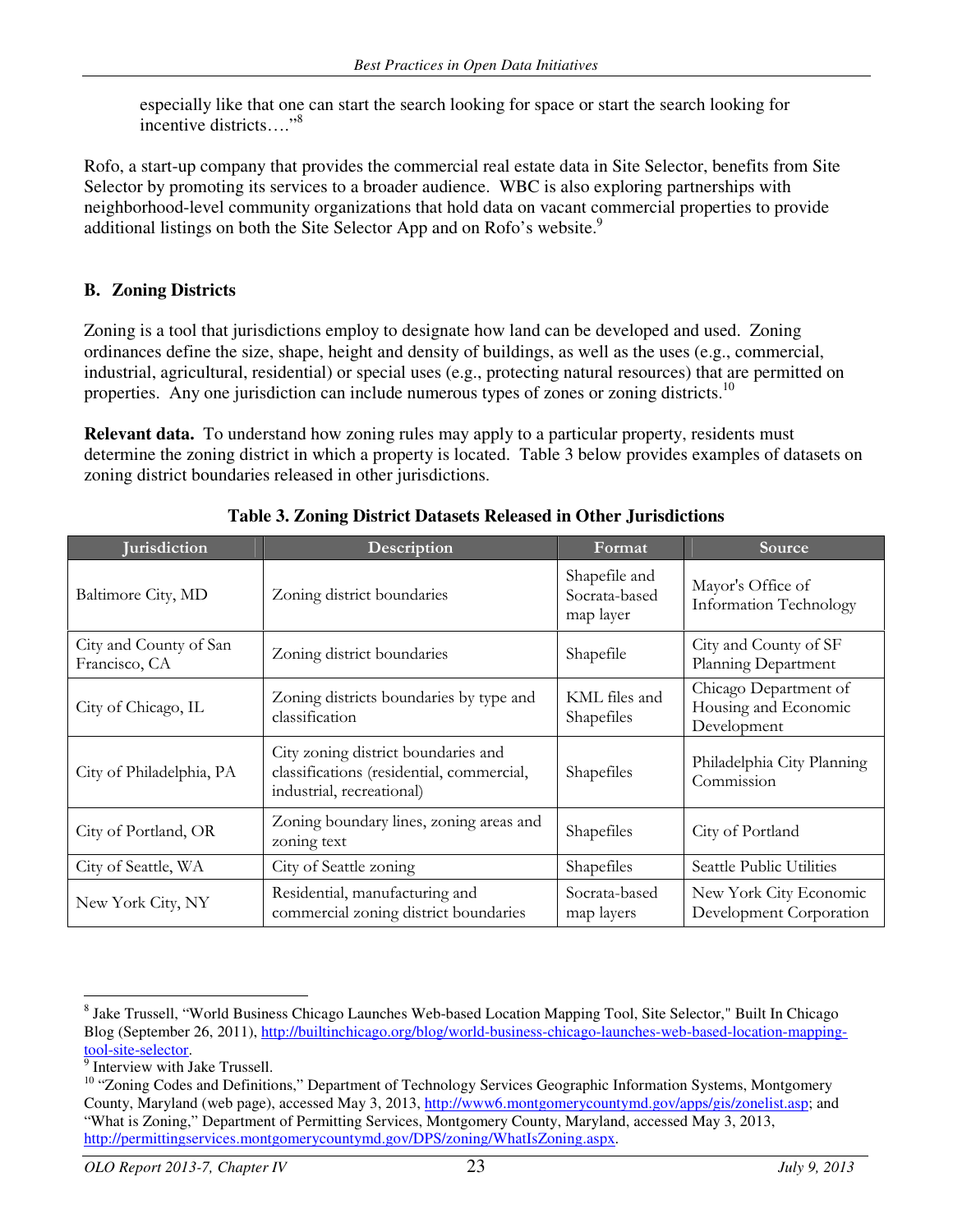App: Open City's 2<sup>nd</sup> City Zoning.<sup>11</sup> Open City is a group of volunteers who have created several apps using the City of Chicago's and Cook County's open data that are meant to model "what is possible" as a result of open data.<sup>12</sup> Two of Open City's software developers launched 2<sup>nd</sup> City Zoning in early 2013, and the app offers an interactive, color-coded mapping tool that allows users to visualize and understand the City's zoning ordinance.<sup>13</sup> Table 4 below describes the data that the app includes.

| Data Type                  | Description                                                                                                       |
|----------------------------|-------------------------------------------------------------------------------------------------------------------|
| Zoning district boundaries | Residential, commercial, industrial and special purpose zoning<br>district boundaries                             |
| Zoning district rules      | Summary descriptions of what can be built in the district<br>and detailed descriptions of districts' zoning rules |

**Table 4. Summary of Data Available through the 2nd City Zoning App** 

According to its developers, the inspiration behind  $2<sup>nd</sup>$  City Zoning was to help businesses and real estate developers better understand possible opportunities for development in specific locations in Chicago:

A property's zoning controls how dense its buildings can be, and what can go inside them. In other words, zoning is the built environment's DNA. It defines the architectural and economic character of your city's streets. And it's all encoded in the forbidding legal tome known as your municipality's zoning ordinance. Reading one of these is an exercise in selftorture, and a huge pain point for anyone who builds cities: The entrepreneur looking for a place to put her business, the real estate developer figuring out what he can build on a property, the urban planner nudging the neighborhood to be more walkable.<sup>14</sup>

*Medill Reports*, a publication of Northwestern University journalism students reported that "[u]pon hearing the idea of the app, Brian Bernardoni, a realtor in Chicago, said that he thinks it is a positive sign and that it could interest people in development in Chicago. 'Most of the barriers coming into Chicago are regulatory,' Bernardoni said."<sup>15</sup>

## **C. Property Taxes**

Property taxes on real property (land and land improvements) represent the largest source of tax revenue for many local governments in the United States.<sup>16</sup> Property tax revenue is based on both the tax rate and the assessed value of the property, which is the property value as determined by the appropriate jurisdiction.<sup>17</sup> The frequency and manner of property value assessments vary by jurisdiction; for example, the Maryland Department of Assessments and Taxation reassesses each piece of real property in the state once every three

<sup>-</sup><sup>11</sup> See http://secondcityzoning.org/.

 $12$  Interview with Derek Eder, Co-Founder, Open City (April 15, 2013).

<sup>&</sup>lt;sup>13</sup> Derek Eder and Juan-Pablo Velez launched the  $2^{nd}$  City Zoning app. Derek Eder also is working on WBC's Site Selector app, described above.

<sup>14</sup> Juan-Pablo Velez, "SimCity for the Second City," *Next City* (February 7, 2013), http://nextcity.org/daily/entry/sim-citymeets-the-second-city.

<sup>15</sup> Conner Forrest, "App lifts veil on government policy for Chicagoans," *Medill Reports* (January 24, 2013), http://news.medill.northwestern.edu/chicago/news.aspx?id=214542.

<sup>&</sup>lt;sup>16</sup> Wallace Oates and Robert Schwab, "What should local governments tax: income or property?" in *City Taxes, City Spending* (Cheltenham, UK: Edward Elgar Publishing, 2004), 7.

<sup>&</sup>quot;State and Local Tax Policy: How do property taxes work?" The Tax Policy Briefing Book, the Tax Policy Center (2010), accessed May 3, 2013, http://www.taxpolicycenter.org/briefing-book/state-local/specific/property.cfm.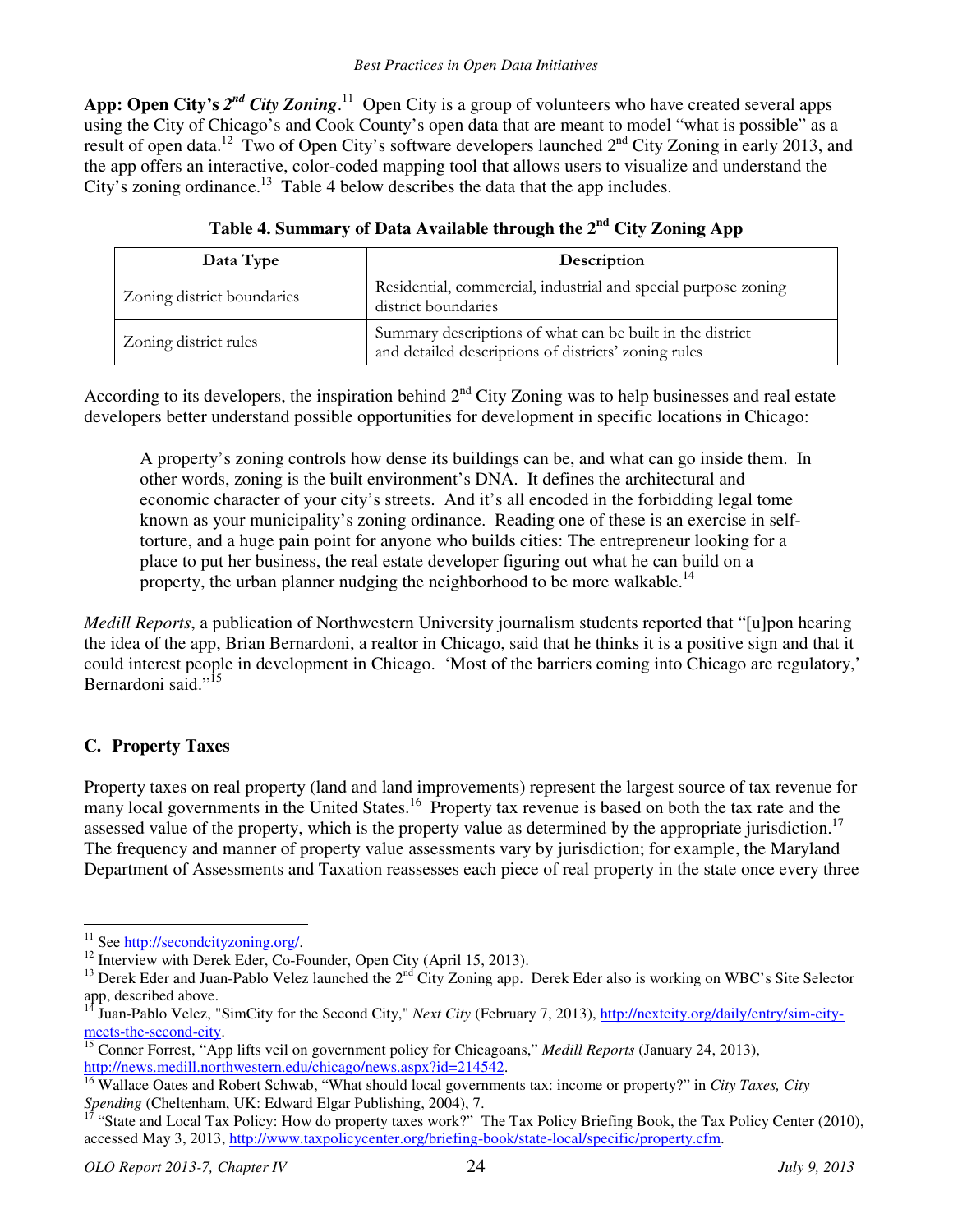years.<sup>18</sup> Failure to pay property taxes can result in foreclosure where property is sold to satisfy unpaid debt.<sup>19</sup> Many governmental agencies use tax sales, where properties are sold in public auctions, to collect unpaid property and other taxes.

**Relevant data.** Property tax datasets often include taxes owed and paid, property addresses, assessment values of the land and land improvements, and owner names. Residents can use property tax data when conducting real estate transactions or to identify owners of a particular property.<sup>20</sup> Some jurisdictions provide data through searchable web-based tools that return information on individual properties, but these tools pose challenges for software developers who need large datasets for use in an app.<sup>21</sup> In contrast, some jurisdictions with open data initiatives provide these data in tabular formats, such as Microsoft Excel spreadsheets or "CSV" files, which can facilitate app development. Table X below provides examples of datasets on property taxes from other jurisdictions.

| Jurisdiction             | Description                                                                                                                                                                                                                                                                                                                                                             | Format                            | Source                                                                              |
|--------------------------|-------------------------------------------------------------------------------------------------------------------------------------------------------------------------------------------------------------------------------------------------------------------------------------------------------------------------------------------------------------------------|-----------------------------------|-------------------------------------------------------------------------------------|
| Baltimore City, MD       | Real property taxes for residential properties with<br>addresses and amounts due                                                                                                                                                                                                                                                                                        | Socrata-<br>based<br>dataset      | <b>Baltimore City</b><br>Department of<br>Finance                                   |
| City of Philadelphia, PA | 2013 and 2014 property assessments with addresses,<br>owner names, longitude/latitude location data,<br>homestead exemptions, property categories and types,<br>number of stories, property values, land values,<br>improvement values, and abated or exempt values                                                                                                     | ArcGIS and<br>CSV files           | Philadelphia Office of<br><b>Property Assessment</b>                                |
| New York City, NY        | Property valuations and assessments with owner<br>names, building classes, tax classes, market values, land<br>values, total values, exempt values, and addresses                                                                                                                                                                                                       | Microsoft<br>Access<br>database   | New York City<br>Department of<br>Finance                                           |
| San Francisco, CA        | Property assessments with addresses, addressees,<br>assessed values of real estate, improvements, fixtures,<br>and personal property, and total taxable value                                                                                                                                                                                                           | Microsoft<br>Excel<br>spreadsheet | San Francisco Office<br>of the Assessor-<br>Recorder                                |
| Wayne County, MI         | Properties being auctioned off in tax auctions with<br>addresses, minimum bids, whether there is a structure<br>or vacant lot, and zoning uses; in addition, the County<br>website states that, "The Assessment and Equalization<br>Division can also provide data extracts of tax and<br>assessment data in fixed length and coma delimited<br>ASCII and CSV formats." | Microsoft<br>Excel<br>spreadsheet | Wayne County<br>Treasurer and the<br>Assessment and<br><b>Equalization Division</b> |

## **Table 5. Property Tax Datasets Released in Other Jurisdictions**

<sup>&</sup>lt;u>.</u> <sup>18</sup> "A Homeowner's Guide to Property Taxes and Assessments," Department of Assessments and Taxation, Maryland, accessed May 3, 2013, http://www.dat.state.md.us/sdatweb/hog.html.

<sup>&</sup>lt;sup>19</sup> "FastFacts: A Homeowner's Guide to Preventing Foreclosure," Maryland Department of Housing and Community Development, accessed May 3, 2013, http://mdhope.dhcd.maryland.gov/Homeowners/Pages/default.aspx.

<sup>&</sup>lt;sup>20</sup> Interview with Jerry Paffendorf, CEO, Loveland Technologies (April 24, 2013), Interview with Chris Corcoran, Deputy, Mayor's Office of Analytics, New York City (May 3, 2013), Interview with Mark Headd, Chief Data Officer, City of Philadelphia (April 22, 2013).

<sup>&</sup>lt;sup>21</sup> Interview with Jerry Paffendorf.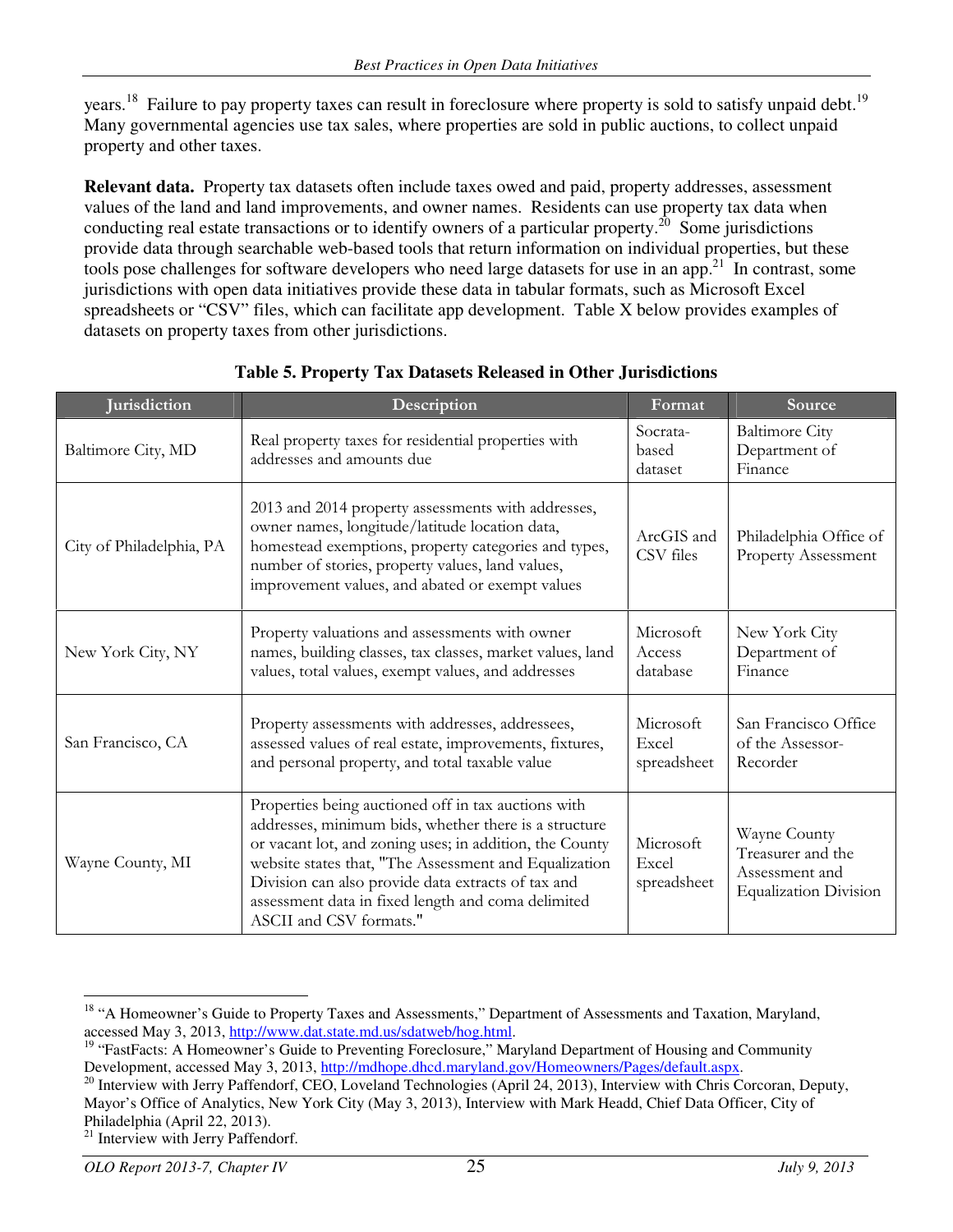**Apps: Loveland Technologies'** *Why Don't We Own This?* **and** *Site Control***. 22** Loveland Technologies, a Detroit-based technology company, launched Why Don't We Own This? (WDWOT) in 2011 in advance of the first Wayne County Tax Foreclosure Auction and in the midst of Detroit's property crisis. WDWOT allows users to view properties being sold in a tax auction on a map and provides information for each property, including the:

- 
- **Property ID number Tax distress**
- Google Street View of the building Foreclosure risk<br>Public discussion forum Paid (\$25) members
- 
- Minimum bid Citywide ownership information
	-
	-
	- Paid (\$25) membership with e-mail alerts, private notes, additional mapping and tracking tools, and access to new and experimental tools being developed by Loveland

The developers created the app to build awareness and encourage investment in foreclosed properties and in the broader communities.<sup>23</sup> During its most widely-used periods (often during an auction), the site has received between 20,000 and 40,000 daily page views from up to  $12,000$  visitors.<sup>24</sup> Although some have expressed concerns that the ownership information on WDWOT could help scam artists take advantage of property owners facing foreclosure, Loveland Technologies' representatives note that WDWOT makes data that was already available to a limited group of people available to all residents.<sup>25</sup>

Residents, investors, and community groups use WDWOT for a number of purposes, including:

- Identifying properties for purchase and obtaining property ownership and contact information;
- Conducting outreach to local property owners unaware of foreclosure risks;
- Planning and seeking funding for large-scale blight removal projects; and
- Crowd-funding of specific properties.

Based on interest in WDWOT's data and tools from institutional users, including businesses, Loveland Technologies introduced the Site Control App in March of 2013, built on the same platform as WDWOT and aimed at government agencies, community groups, and businesses. Additional functionalities allow users to add their own datasets and collaborate with other groups and team members in a private environment. According to the Site Control website, the "Enterprise & Government" package, currently priced at \$10,000 per year, offers features such as a customized dashboard and "powerful mapping tools and status updates that allow [users] to manage projects spanning hundreds of properties."<sup>26</sup>

A company representative reports encountering challenges when requesting data, including data that is public information, from government agencies. The company used strategies to obtain data that included collaborating with a local nonprofit and "scraping" data from a property tax search tool that allows users to search for individual property records. Ultimately, the company developed a relationship with Wayne County officials who now provide updated data on a regular basis. The County, however, cannot provide an

<sup>&</sup>lt;u>.</u> <sup>22</sup> See  $\frac{http://whydontwo|withis.com}{http://sitecontrol.us/}.$ 

<sup>&</sup>lt;sup>23</sup> "LOVELAND Technologies debuts WhyDontWeOwnThis.com for tax auction," Model D (September 13, 2011), http://modeldmedia.com/startupnews/whydontweownthisdetroit091311.aspx and Interview with Jerry Paffendorf, CEO, Loveland Technologies.

<sup>24</sup> Swift, Amy, "Website Engages Community in County Tax Auction," *Mode Shift* (October 23, 2012), http://wearemodeshift.org/website-engages-community-county-tax-auction.

<sup>&</sup>lt;sup>25</sup> "Why Don't We Own This' Site Maps Detroit's Housing Crisis With New Tools To Battle Back," *HuffPost Detroit* (January 28, 2013), http://www.huffingtonpost.com/2013/01/28/why-dont-we-own-thisdetroit\_n\_2550299.html#slide=more277238.

<sup>&</sup>lt;sup>26</sup> "Features and Pricing," Site Control website, http://sitecontrol.us/features (accessed April 29, 2013).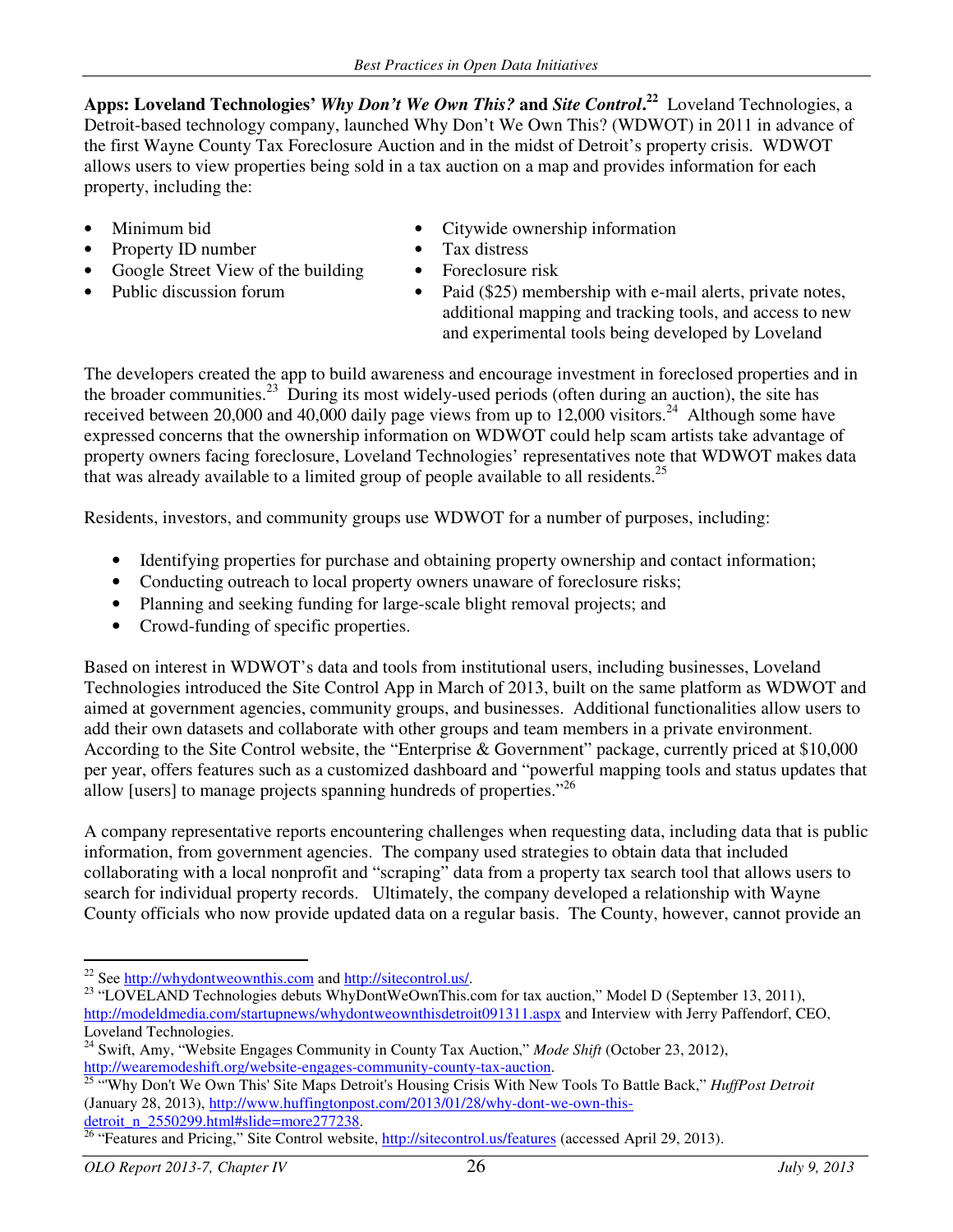application programming interface (API), which would allow the WDWOT app to communicate directly with a regularly maintained and updated dataset through an automated process.

## **D. Vacant properties**

Vacant properties are typically defined as residential, commercial, and industrial properties that are not occupied in an authorized manner. Vacant properties often are not properly maintained, and taxes, utility and mortgage payments may go unpaid.<sup>27</sup> Jurisdictions throughout the nation struggle to address the problems associated with vacant properties, including reduced property values in the surrounding area, increased crime, and environmental and safety hazards.<sup>28</sup>

**Relevant data.** Data on vacant properties can come from a variety of sources; for example, Chicago's open data portal provides data from 311 calls about vacant properties, while New York City's portal includes a dataset on vacant properties cleaned by the Department of Sanitation. These data can include the location of the properties, dates that complaints were made or action was taken, as well as property characteristics (e.g., whether the property is boarded up). Vacant property data can provide information on hazards to the community, as well as potential real estate investment opportunities. The data in Table 6 below include datasets of vacant properties released by different jurisdictions.

| <b>Jurisdiction</b> | Description                                                                                                                                                                      | Format                   | Source                                       |
|---------------------|----------------------------------------------------------------------------------------------------------------------------------------------------------------------------------|--------------------------|----------------------------------------------|
| Baltimore City, MD  | Vacant residential properties with addresses and                                                                                                                                 | Socrata-based            | Housing Authority                            |
|                     | longitude/latitude location data                                                                                                                                                 | dataset                  | of Baltimore City                            |
| City of Chicago, IL | 311 calls about vacant and abandoned buildings<br>with addresses and longitude/latitude location data,<br>as well as date of requests and whether building is<br>open or boarded | Socrata-based<br>dataset | Chicago<br>Department of<br><b>Buildings</b> |
| New York City, NY   | Vacant lots cleaned by DSNY (Department of                                                                                                                                       | Socrata-based            | Department of                                |
|                     | Sanitation) with addresses and dates cleaned                                                                                                                                     | dataset                  | Sanitation of NYC                            |

| <b>Table 6. Vacant Property Datasets Released in Other Jurisdictions</b> |  |  |
|--------------------------------------------------------------------------|--|--|
|--------------------------------------------------------------------------|--|--|

**App: Audrey Henderson and Dan Fehrenbach's** *Hidden Value in Abandoned Buildings***. 29** Audrey Henderson, a writer, researcher, and policy analyst, and Dan Fehrenbach, an analyst at the Chicago-based think tank, Center for Neighborhood Technology (CNT), created a web-based app called Hidden Value in Abandoned Properties (HViAB). The HViAB app, currently a "pilot project version," combines the City of Chicago's data on 311 calls about vacant and abandoned buildings with data from other sources related to affordability, transit, and other local amenities, using two types of maps powered by Google.

The data centers on abandoned properties in the Bronzeville neighborhood of Chicago, which the developers selected to challenge existing perceptions and because the neighborhood has a large number of abandoned properties, as well as assets such as public transit options, proximity to downtown Chicago, and cultural and

<sup>-</sup><sup>27</sup> National Vacant Properties Campaign, *Vacant Properties: The True Costs to Communities* (August, 2005), accessed May 3, 2013, http://www.smartgrowthamerica.org/documents/true-costs.pdf.

<sup>&</sup>lt;sup>28</sup>Lavea Brachman, "Vacant and Abandoned Property: Remedies for Acquisition and Development," *Land Lines 17* (October, 2005), published on the Lincoln Institute of Land Policy website, accessed May 3, 2013. http://www.lincolninst.edu/pubs/1057\_Vacant-and-Abandoned-Property.

 $29$  See http://hviab.herokuapp.com/.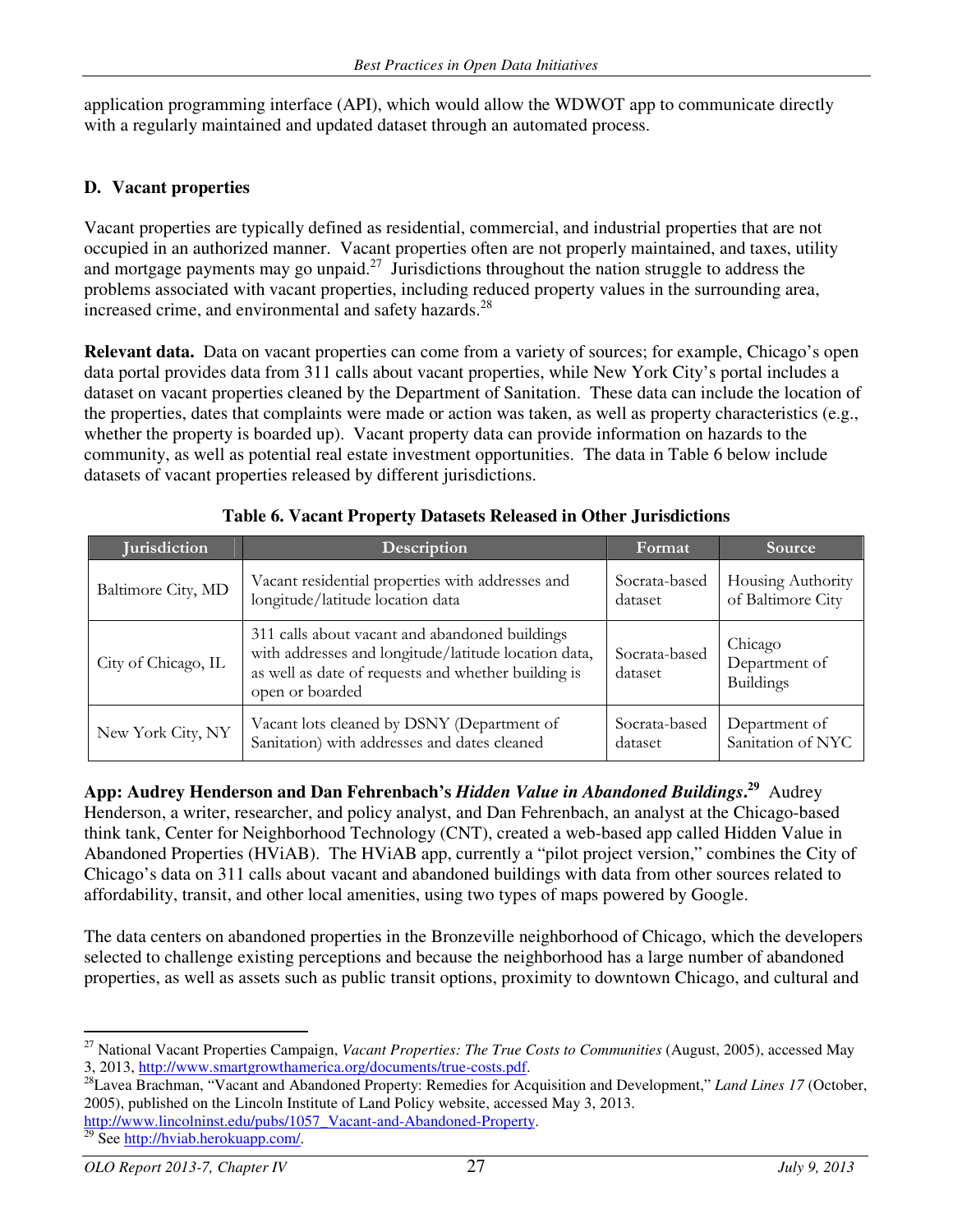historical significance to the African-American community.<sup>30</sup> Henderson hopes that this tool will be replicated in other communities.<sup>31</sup>

HViAB maps the locations of all abandoned properties in Bronzeville, with a data table with addresses, longitude and latitude location data, and the nearest transit station or stop. The table also provides a Housing and Transportation (H&T) Affordability Index score – an affordability measure developed by CNT that incorporates housing and transportation costs for each property – because locations with convenient access to transit services and amenities may have lower transportation costs than neighborhoods requiring an automobile to get around.<sup>32</sup> A map of a specific property includes the property's location and amenities within a half-mile of the property, including any schools, colleges and universities, banks, cultural institutions, retail establishments, medical facilities, pharmacies, and public safety services.

The HViAB app includes content from another app that maps vacant and abandoned properties built by Derek Eder,<sup>33</sup> who developed the  $2<sup>nd</sup>$  City Zoning app, incorporating both open data from the City of Chicago and content from other apps using the same datasets. The app's developers, who do not charge for the service, see value in the app primarily for the research community but also for real estate developers:

A lot of these properties' value is not fully illustrated in that sometimes they are not in good condition, sometimes they're not in neighborhoods that are "hot," so developers might not see some of the value that these properties actually have. The platform shows the hidden value of some of these properties in that it shows the amenities that are located within a half mile radius of the abandoned properties.<sup>34</sup>

A blog of the National Association of Realtors Commercial Division mentioned HViAB as an example of new software tools built by independent community members that are emerging as a result of decreasing software production costs. These new tools provide unique local data that can be of substantial value to commercial real estate developers.<sup>35</sup>

<sup>-</sup><sup>30</sup> Audrey Henderson, "Hidden Value in Abandoned Buildings," Indiegogo, accessed May 3, 2013, http://www.indiegogo.com/projects/hidden-value-in-abandoned-buildings.

<sup>&</sup>lt;sup>31</sup> Audrey Henderson and Dan Feherenbach, discussion CNT Urban Sustainability Hackathon, (October 2012), http://vimeo.com/52961889.

 $32$  "H+T Affordability Index," The Center for Neighborhood Technology, accessed May 3, 2013, http://htaindex.cnt.org/about.php.

<sup>&</sup>lt;sup>33</sup>Audrey Henderson and Dan Fehrenbach, discussion at the CNT Urban Sustainability Hackathon, and Derek Eder, Vacant and Abandoned Building Finder, Chicago, accessed May 3, 2013 http://chicagobuildings.org/.

<sup>&</sup>lt;sup>34</sup> Audrey Henderson and Dan Fehrenbach, discussion at the October 2012 CNT Urban Sustainability Hackathon.

<sup>35</sup> Wayne Grohl, "The Rise of the Neighborhood Property Database," *The Source*, National Association of Realtors Commercial Division (December 12, 2012), accessed May 3, 2013, http://blog.commercialsource.com/the-rise-of-theneigborhood-property-database/.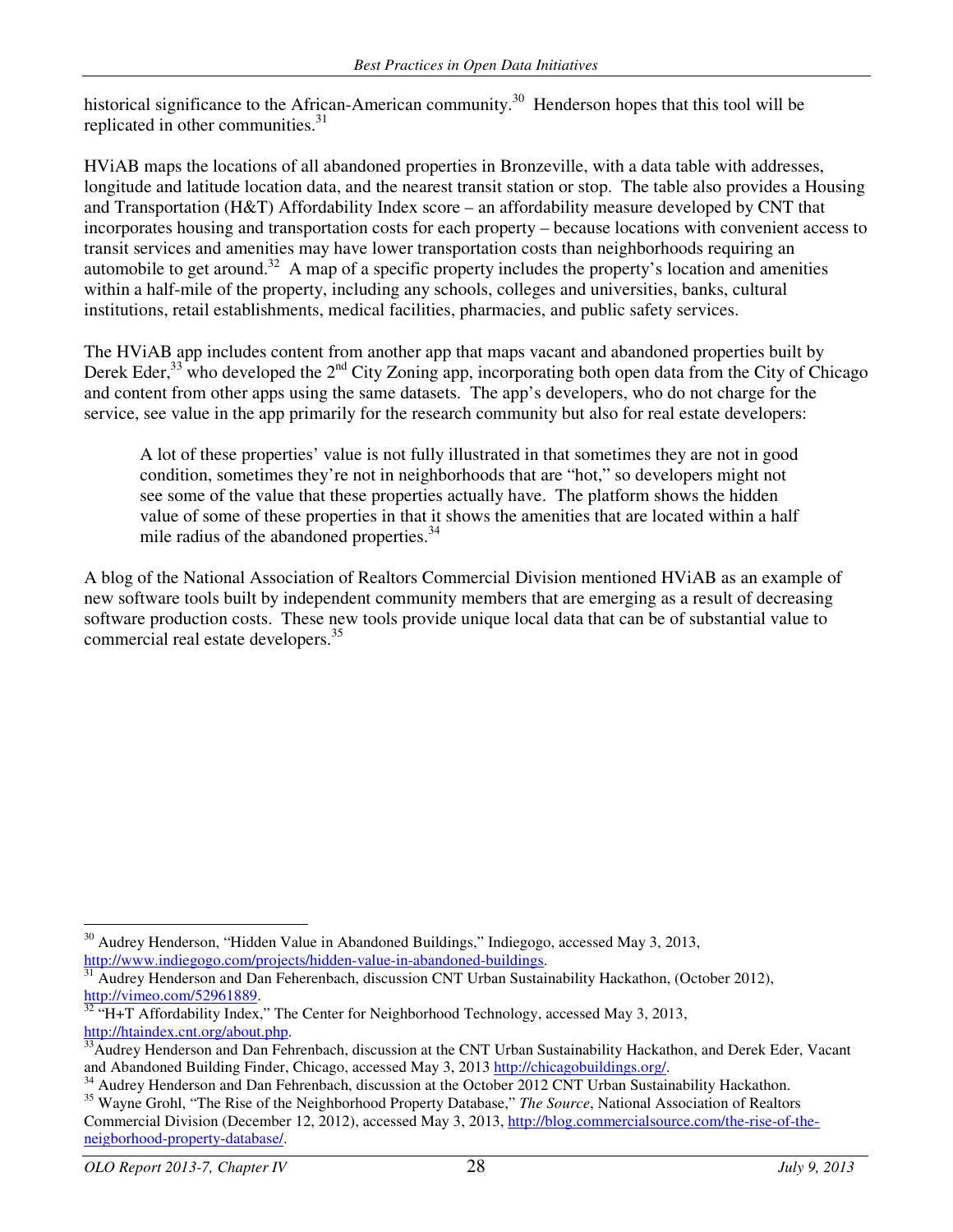#### **E. Food Establishment Inspection Data**

Local public health authorities conduct regular inspections of businesses that serve food to ensure that establishments use effective safeguards to prevent food contamination, such as employee hand washing and proper food storage and handling.<sup>36</sup>

**Relevant data.** Data on food establishment inspections often include information such as violations, actions taken, grades or scores assigned, inspection dates, establishment locations, and owner names. These data can benefit businesses and consumers in two primary ways: by providing a comprehensive list of the locations of food establishments in a jurisdiction and by providing information about the quality of food establishments. The data in Table 7 below include examples of food establishment datasets from several jurisdictions.

| <b>Jurisdiction</b> | Description                                                                                                                                                                                                                                       | Format                    | Source                                                                 |
|---------------------|---------------------------------------------------------------------------------------------------------------------------------------------------------------------------------------------------------------------------------------------------|---------------------------|------------------------------------------------------------------------|
| New York City, NY   | Restaurant inspection data, including restaurant names,<br>property locations (address), phone numbers, dates of<br>inspection, inspection actions codes, violations codes,<br>total inspection scores, and current grades for the<br>restaurants | <b>HTML</b> code          | New York City<br>Department of<br>Health and Mental<br>Hygiene         |
| Boston, MA          | Food establishment inspection data, including<br>establishment names, legal owners, license statuses, license<br>categories, and violation descriptions, levels and dates                                                                         | Socrata-<br>based dataset | <b>Boston Inspectional</b><br>Services Department<br>- Health Division |
| Chicago, IL         | Food establishment inspection data, including<br>establishment names, facility types, locations (address and<br>longitude/latitude), inspection dates, types and results, and<br>violations lists                                                 | Socrata-<br>based dataset | Chicago Department<br>of Public Health                                 |
| San Francisco, CA   | Restaurant inspections and violations data, including<br>business names, locations (address and longitude/latitude),<br>owner names and addresses, inspections scores, dates and<br>types, and violations levels and descriptions                 | CSV files                 | San Francisco<br>Department of<br>Public Health                        |

**Table 7. Food Establishment Inspection Datasets Released in Other Jurisdictions**

The sections below describe two apps that use these data, as well as efforts to provide these data through Yelp.com.

**App: Juan-Pablo Velez's** *Can I Park My Food Truck Here?***<sup>37</sup>** In July of 2012, the Chicago City Council approved an ordinance prohibiting food trucks from parking within 200 feet of brick and mortar restaurants. Juan-Pablo Velez (co-creator of 2nd City Zoning) created *Can I Park My Food Truck Here* to help food truck operators identify legal parking spaces. The app incorporates restaurant locations data from the City of Chicago's Open Data Portal on food establishment inspections that allows users to see areas within 200 feet of restaurants.<sup>38</sup> Users can view their current location or a specific address on a map along with red circles representing likely no-park zones for food trucks. Velez has stated that this app is a "prototype," and that he no longer updates the data in it.<sup>39</sup>

<sup>-</sup><sup>36</sup> "Restaurant Inspections In Your Area," *Food Safety News*, accessed May 3, 2013, http://www.foodsafetynews.com/restaurantinspections-in-your-area/#.UYWIEoI8zoh.

See http://food-truck.herokuapp.com/.

<sup>&</sup>lt;sup>38</sup> Can I Park My Food Truck Here? Github page, accessed May 3, 2013, https://github.com/jpvelez/can-my-food-truck-parkhere.

 $\frac{39}{39}$  Juan-Pablo Velez, e-mail message (April 24, 2013).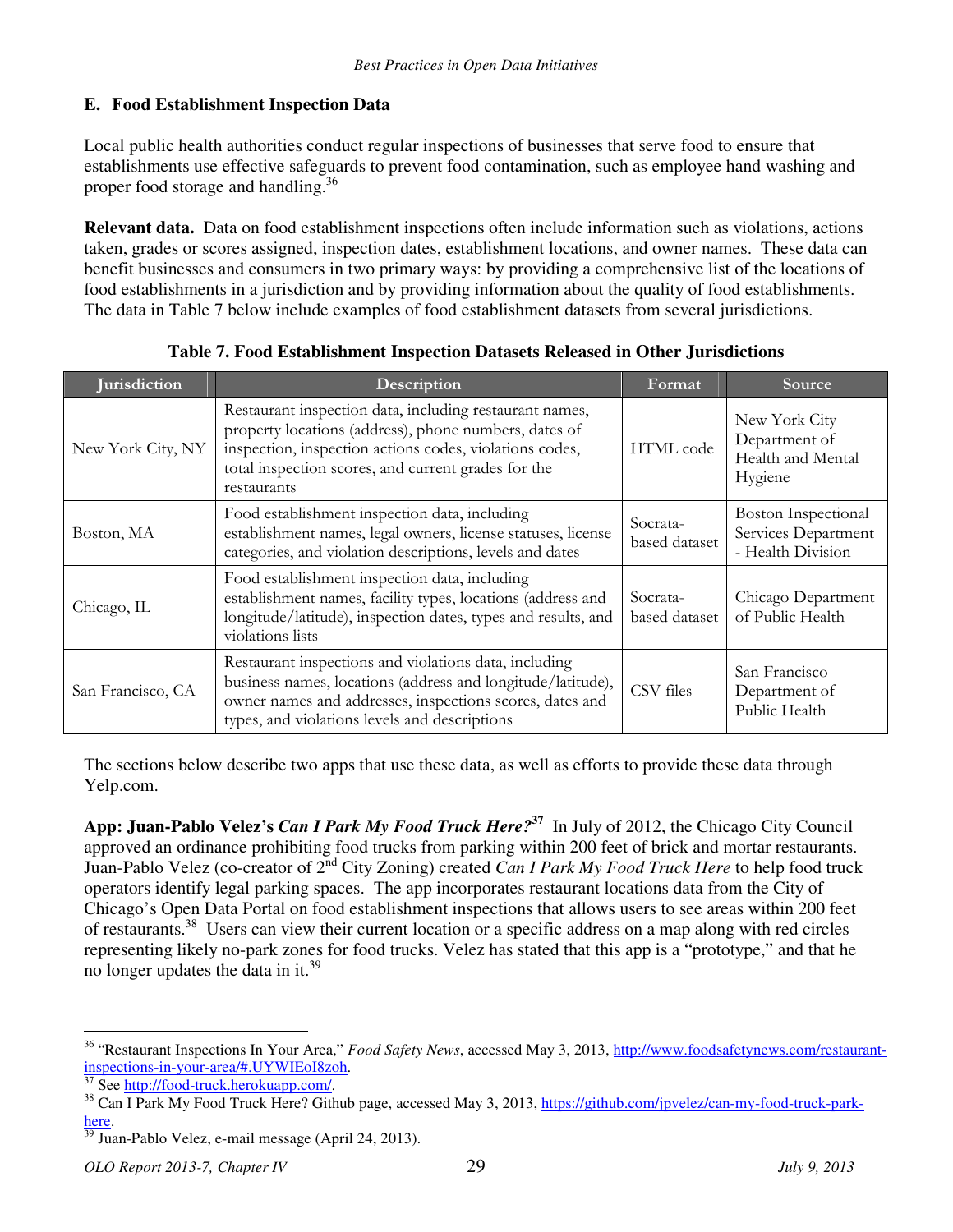**App: Max Stoller's** *DontEat.at***. <sup>40</sup>** Developer Max Stoller created DontEat.at for the 2011 New York City BigApps competition. The app uses the City's food establishment inspection dataset, released through the city's open data portal, in conjunction with Foursquare, a popular mobile device social networking app, to alert users of restaurants' health code violations. When users posts their location online through Foursquare, referred to as "checking in," DontEat.at will send Foursquare users alerts if they check into restaurants with health code violations. Although Stoller expressed interest in expanding the app beyond New York City, variation in the structure of food establishment datasets among jurisdictions prevented him from doing so.<sup>41</sup>

**App: Food Inspection Data on** *Yelp***.** On January 17, 2013, Yelp, the popular business listing and review website, announced that it would publish restaurant inspection and violation data from the City of San Francisco on its website alongside user reviews of restaurants. Yelp is also currently working with city officials to provide the same information in New York City.<sup>42</sup>

Yelp.com search results for reviews on San Francisco restaurants now include restaurants' "health scores" and detailed information on inspection dates and violations found. As mentioned in Chapter III, Yelp worked with New York City and the City of San Francisco's technology departments, with support from the White House, to develop a standard structure for data on food establishment inspections that offered this functionality. Called the Local Inspector Value-entry Specification, (LIVES) this standard will allow any jurisdiction to publish inspection data on Yelp.

Yelp does not anticipate benefiting from increased profits as a result of this initiative:

Public/private partnerships like this don't necessarily provide a direct contribution to Yelp's bottom line, but evidence suggests the LIVES open data standard will have a positive impact on society. According to a study of the Los Angeles restaurant industry, when consumers have better exposure to restaurant hygiene scores, the number of hospitalizations due to foodborne illness drops. The LA study also demonstrated that when restaurant scores are posted conspicuously, best practices improve across the industry.<sup>43</sup>

However, Yelp asserts that providing these data will help Yelp achieve its mission:

Yelp's mission is to connect people with great local businesses; along the way, we hope to enrich lives of consumers and small business owners. In pursuit of this mission, we want to provide the most helpful information possible about local businesses. While ratings and reviews are incredibly powerful ways to guide spending decisions, we're always looking for new ways to supplement the information to provide a better experience for consumers.<sup>44</sup>

<sup>-</sup><sup>40</sup> See http://donteat.at/.

<sup>&</sup>lt;sup>41</sup> Lauren Drell, "Your City Needs These Open Data Apps," Mashable ( http://mashable.com/people/lauren-drell/.

<sup>&</sup>lt;sup>42</sup> Interview with Chris Corcoran (May 3, 2013); and "Now on Yelp: Restaurant Inspection Scores [UPDATED]," Yelp Web Log (January 17, 2013), accessed May 6, 2013, http://officialblog.yelp.com/2013/01/introducing-lives.html; and <sup>43</sup> "Now on Yelp: Restaurant Inspection Scores [UPDATED]."

<sup>44</sup> Ibid.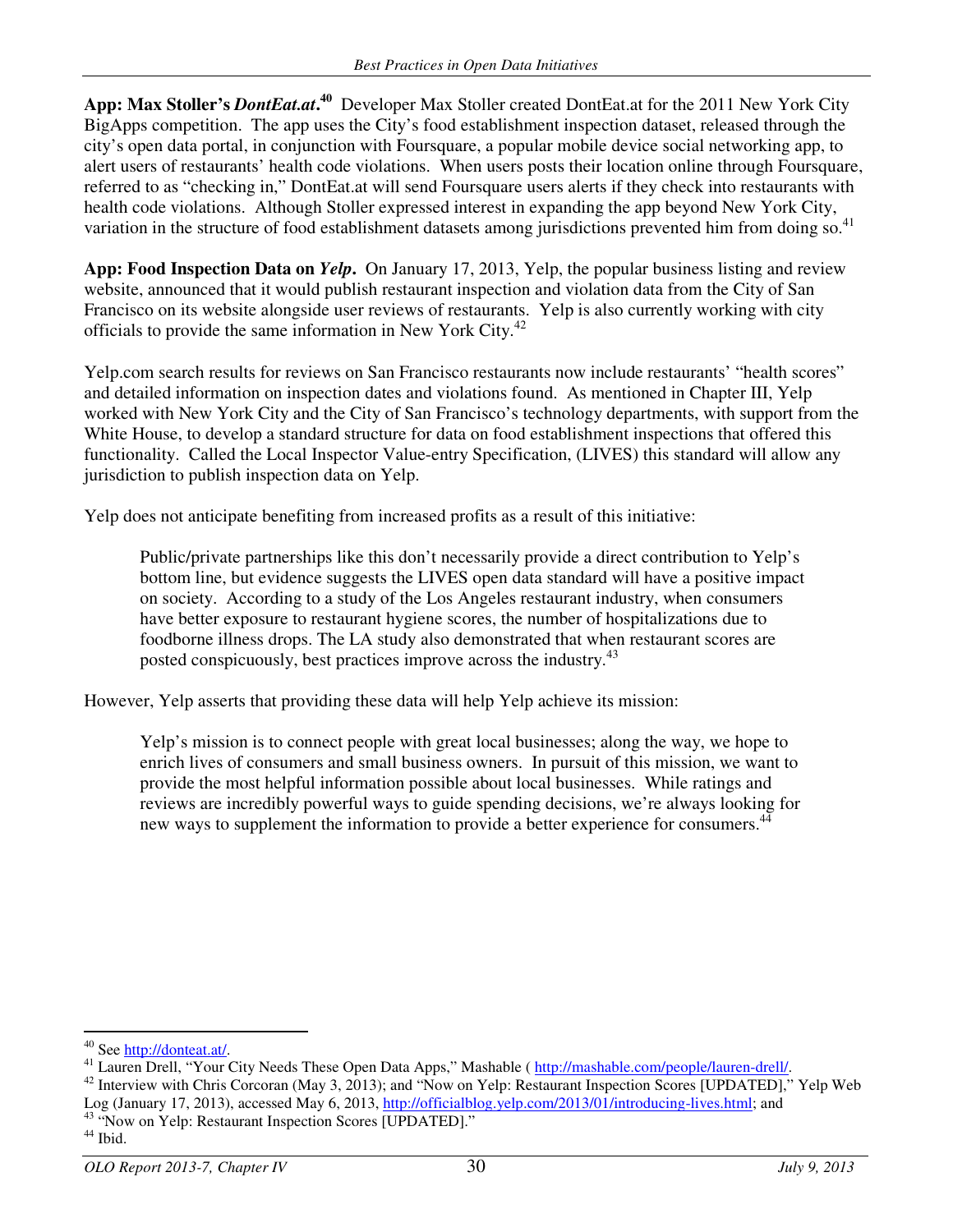#### **F. Feedback from Interviews with Software Developers and Representatives from Other Jurisdictions**

OLO received feedback from representatives from other jurisdictions and software developers anticipating great benefits for businesses from local open data initiatives and resulting apps, but noting that most of the potential is still untapped.<sup>45</sup> For example, Chris Corcoran, Deputy for the New York City Mayor's Office of Analytics, noted that many local datasets that could be useful to businesses have less "human interest" and are in low demand by community stakeholders involved with the city's open data initiative.<sup>46</sup>

Dan O'Neil of the SmartChicago Collaborative suggested that businesses could benefit from data on activity around them, such as a subscription service that alerts businesses when other businesses open up in their neighborhoods. Some interviewees indicated that construction businesses could use building permit and violation datasets to identify potential clients by marketing their services to individuals who have applied for building permits or when violations are found in specific buildings.<sup>47</sup>

Many interviewees reported that they were familiar with a limited number of startups making revenuegenerating open data apps, such as real-time transit apps, parking apps, and apps that provide campaign finance data to newspapers,<sup>48</sup> while some anticipate more businesses, including more established businesses, being involved in the future.<sup>49</sup> Derek Eder of Open City in Chicago explained that the apps he created as a volunteer received substantial attention, allowing him to build his professional reputation and develop tool templates for uses with different datasets and for different needs. Mr. Eder now owns an open data web development and consulting company with clients including the SmartChicago Collaborative, the Illinois Campaign for Political Reform, WBEZ 91.5 (a public radio station), and the School of the Art Institute of Chicago.

<sup>-</sup><sup>45</sup> Interviews with Derek Eder (April 15, 2013), Dan O'Neil and Chris Gansen (April 30, 2013), Tom Schenk (May 1, 2013).

<sup>&</sup>lt;sup>46</sup> Interview with Chris Corcoran (May 5, 2013).

<sup>&</sup>lt;sup>47</sup> Interviews with Chris Corcoran, Mark Headd (April 22, 2013), and Dan O'Neil and Chris Gansen.

<sup>48</sup> Interviews with Casey Thomas (April 24, 2013), Mark Headd, Chris Tonjes (April 23, 2013).

<sup>&</sup>lt;sup>49</sup> Interviews with Derek Eder, Casey Thomas (April 24, 2013).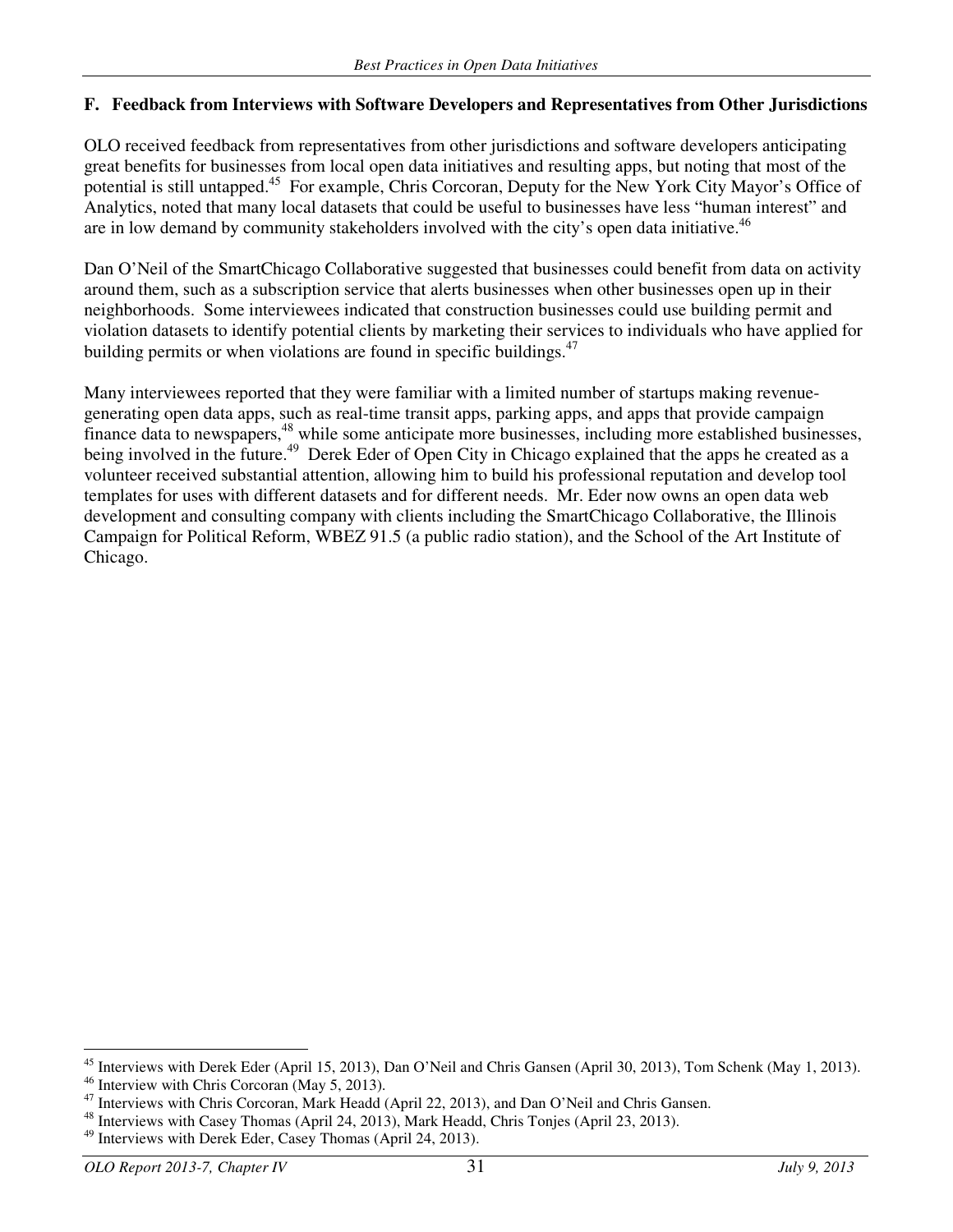## **Chapter V. Findings**

OLO's study of best practices in open data initiatives examined how other jurisdictions have implemented open data initiatives as well as some of the benefits that these initiatives have generated. OLO conducted interviews with officials involved in open data initiatives in Baltimore, Chicago, Philadelphia and New York as well as with software developers and other stakeholders that have worked with open data. OLO found that other jurisdictions employ a variety of strategies to both internally manage the release of data effectively and to engage residents, software developers and other outside parties in providing input into and generating benefits from open data. This chapter presents the Office of Legislative Oversight's (OLO) findings on open data initiatives and the best practices that have emerged around them.

#### **Finding #1: The terms "open data" and "open government" have different meanings.**

Many jurisdictions refer to their online disclosures of government data as "open government" or "open data" initiatives. These terms, however, describe two different concepts. Originally, "open government" referred to providing legal access to government records to the public, e.g., the Federal Freedom of Information Act (FOIA), enacted in 1966, and the Maryland Public Information Act (PIA), enacted in 1970. Open government is often associated with releasing politically sensitive information to promote public accountability and does not require that information be made available in specific "open data" formats.

"Open data" refers to making information publicly and easily available to individuals without the need for a request to the government. Online disclosures of government data can be consistent with open government principles, open data principles, both, or neither. Open government principles require jurisdictions to allow access to key information needed to promote public accountability. Open data principles demand that data be provided through channels and in formats that allow users to interact with the data.

#### **Finding #2: Other jurisdictions have implemented open data initiatives to promote innovation, to increase transparency, and to efficiently meet demands for government data.**

Other jurisdictions' open data initiatives have led to outreach to, and often, collaboration with technology professionals (such as software programmers), to harness open data through the development of applications ("apps") that allow users to access the data. Developers have designed apps using jurisdictions' open data that facilitate access to public services, keep residents and businesses informed about local events or incidents, and help mobilize community action around specific problems or issues.

Open data initiatives that provide data online can also improve government transparency by increasing citizens' access to government information without having to request the data. At the same time, these initiatives can reduce the amount of time departments spend responding to requests for data. The City of Philadelphia found, for example, that it was more efficient to proactively publish data on licenses and permits issued by the Department of Licenses and Inspections than to respond individually to requests for this information to comply with the State of Pennsylvania's Open Records Law.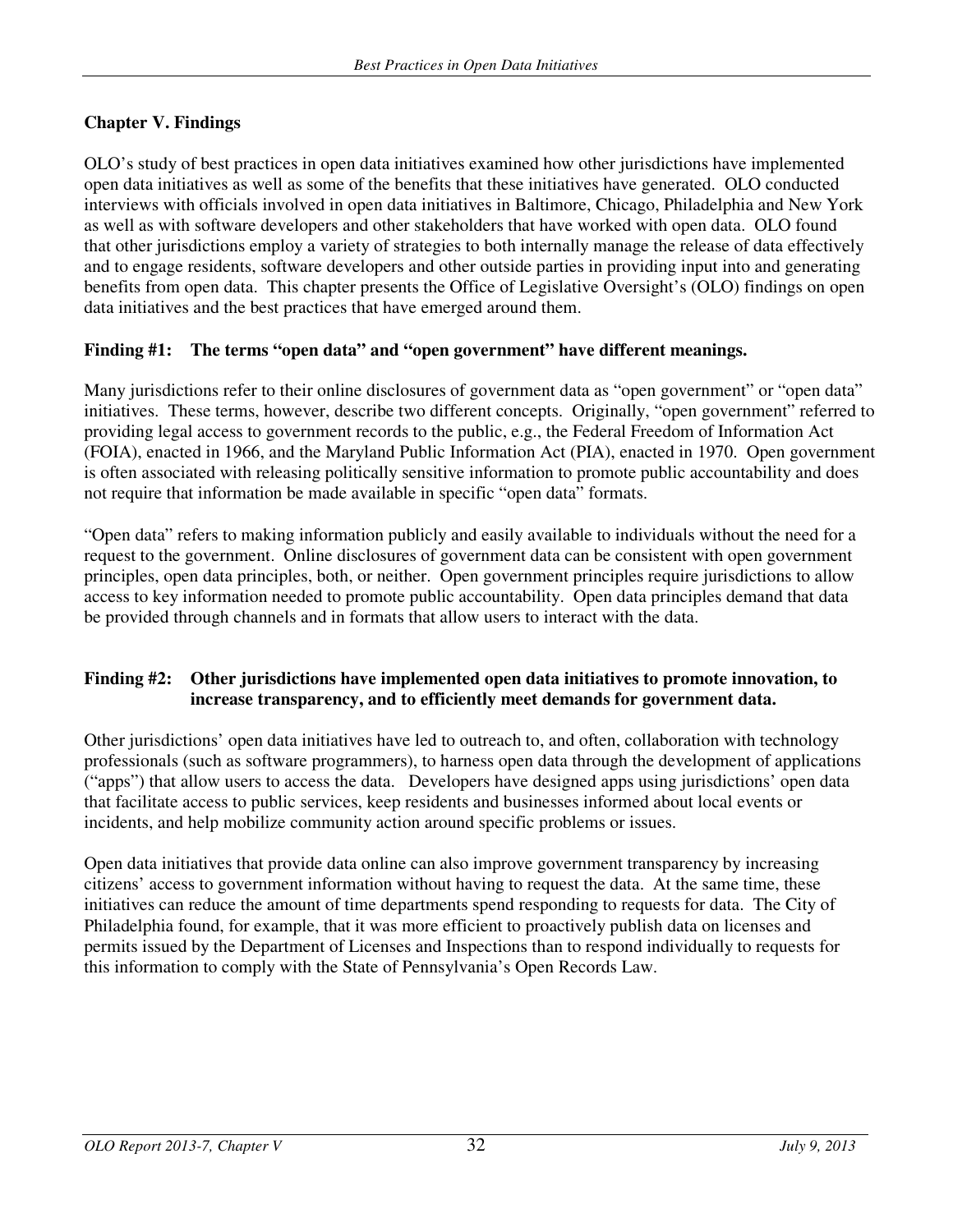#### **Finding #3: President Obama's recent open data policy initiatives have established new standards for generating and releasing government data, and are intended to help serve as a template for state- and local-level government data initiatives.**

President Obama has made increasing public access to government data a priority for his administration since issuing his initial "Open Government Directive" immediately after taking office in 2009. The directive requires opening government information resources to the public and making them available in "machinereadable" formats. In May 2013, the President released an Executive Order expanding the Federal Government's responsibilities regarding government data – requiring that government data be managed as a "valuable national asset" from its creation and throughout its useful "life cycle" to help ensure that it remains easily accessible and usable by the public. These policy standards are intended as templates on which other levels of government can model similar initiatives.

The federal Open Data Policy establishes open data program requirements for all executive-level departments and agencies, requiring them to design data creation and collection efforts with long-term usability in mind and modernize their existing information systems to maximize public access. As a part of the program, agencies must develop "data asset portfolio" management requirements to help safeguard data.

#### **Finding #4: Leadership buy-in and strong project management can facilitate an effective open data initiative.**

On a broad level, OLO found that directives from elected officials have been essential to establishing open data initiatives in cities like Chicago, New York City, and Philadelphia. These directives can include explicit data release requirements for departments.

In addition, representatives from other jurisdictions and software developers observe that strong individuals in technology leadership positions, such as Chief Technology Officers and Chief Data Officers, often drive the implementation of jurisdictions' open data initiatives. These officials act as a bridge between departments, the technology community, and other community stakeholders.

Jurisdictions' technology leaders can facilitate departments' release of data by addressing department concerns, which may include concerns about staff time and effort needed to maintain open data sets and/or public use and analysis of department data. Newer enterprise resource planning (ERP) systems can facilitate jurisdictions' open data efforts by automating the process of maintaining and updating datasets on open data portals and reducing staff resource costs.

#### **Finding #5: Geographically coded data that can be mapped can be very useful to application developers because the majority of apps that use open data let users see data on an interactive map.**

Several software developers reported to OLO that providing datasets that include geographically coded (or "geo-coded") location data with longitude and latitude coordinate information is helpful when building apps. Many applications ("apps") that use open data are mapping apps that allow users to see data points (such as locations or incidents) on a map.

OLO found several examples of apps that use geo-coded data from the City of Chicago. One app lets users locate vacant properties available for development in a neighborhood and shows the properties' proximity to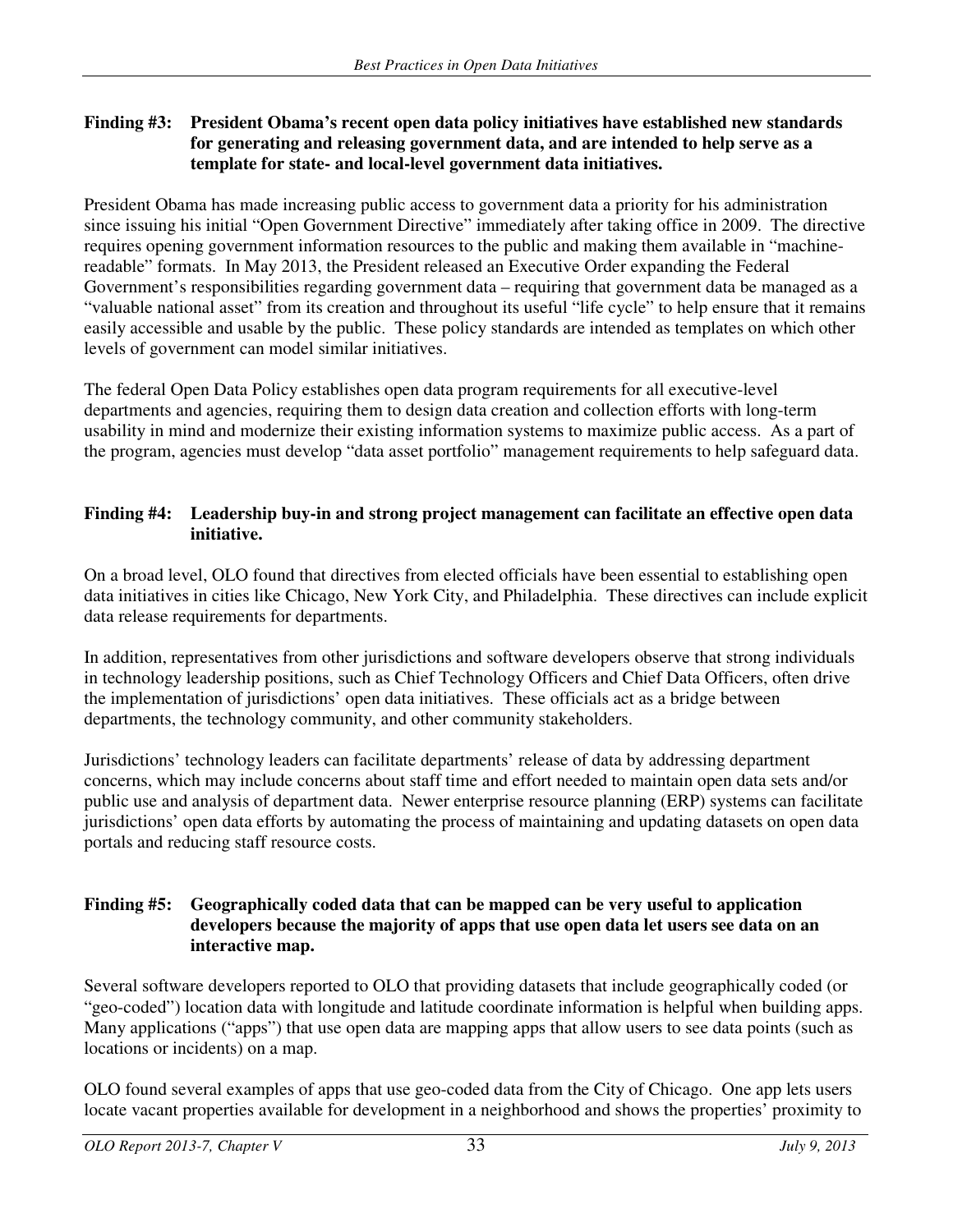amenities such as schools and universities, banks, cultural amenities, medical facilities, and public safety services. Another app lets food truck owners in Chicago locate available locations that do not violate the City's ordinance prohibiting food trucks from parking within 200 feet of a restaurant. A third app provides an interactive, color-coded map with zoning districts and details about the zoning rules for each district.

#### **Finding #6: Jurisdictions can help software developers and other stakeholders combine data from multiple jurisdictions by contributing datasets to regional data portals and by complying with established data standards for specific types of data.**

Combining data from multiple jurisdictions and standardizing the presentation of certain types of data can expand the types of uses for open data. Some jurisdictions, for example, are beginning to contribute datasets to shared data portals that collect datasets from multiple jurisdictions. MetroChicagoData.org brings together datasets from the City of Chicago, Cook County, and the State of Illinois into one data portal through an automated process, allowing users to access these datasets in one place.

To allow it to combine similar data from multiple jurisdictions, Yelp, a popular business listing and review website, developed a data standard in collaboration with the Cities of New York and San Francisco to allow jurisdictions to public food establishment inspection data on Yelp. New data standards like Yelp's will allow software developers to more easily combine datasets from multiple jurisdictions in a single app. Yelp's use of public food establishment inspection data also highlights how many apps combine multiple sets of data from both public and private sources into a single app.

#### **Finding #7: In managing and prioritizing the release of data, other jurisdictions have found it important to both engage community stakeholders extensively in this process and consider the potential costs of releasing specific datasets.**

Engaging stakeholders in the process of determining which datasets a jurisdiction will release can benefit all parties. Several representatives report that preparing and maintaining datasets on an open data portal can be resource-intensive and can create an expectation that the data will be made available and updated indefinitely. Jurisdictions can expend unnecessary time and resources by releasing datasets that users and/or software developers don't want to use or if users do not know what data is available.

A representative from the City of Philadelphia reported that he considers whether a dataset will appeal to a wide audience over time and weighs that against the cost of providing the data. He reported that, in some cases, the City would rather release data on request to stakeholders rather than publishing the dataset on an open data portal.

To solicit input on the release of data, the City of Philadelphia hosted an Open Data Race and asked nonprofit organizations to identify datasets that would benefit their organizations. The City then invited the public to vote for the dataset that should be released. Through the initiative, City officials both identified datasets that were of interest to the community and increased the public's awareness of open data.

Significantly, several software developers and representatives from other jurisdictions reported that they do not know all of the data available in their jurisdictions' departments, and that conducting an inventory of these data could help identify useful datasets to release on an open data portal. One software developer reported that the City of Chicago has partnered with a local university to develop such an inventory.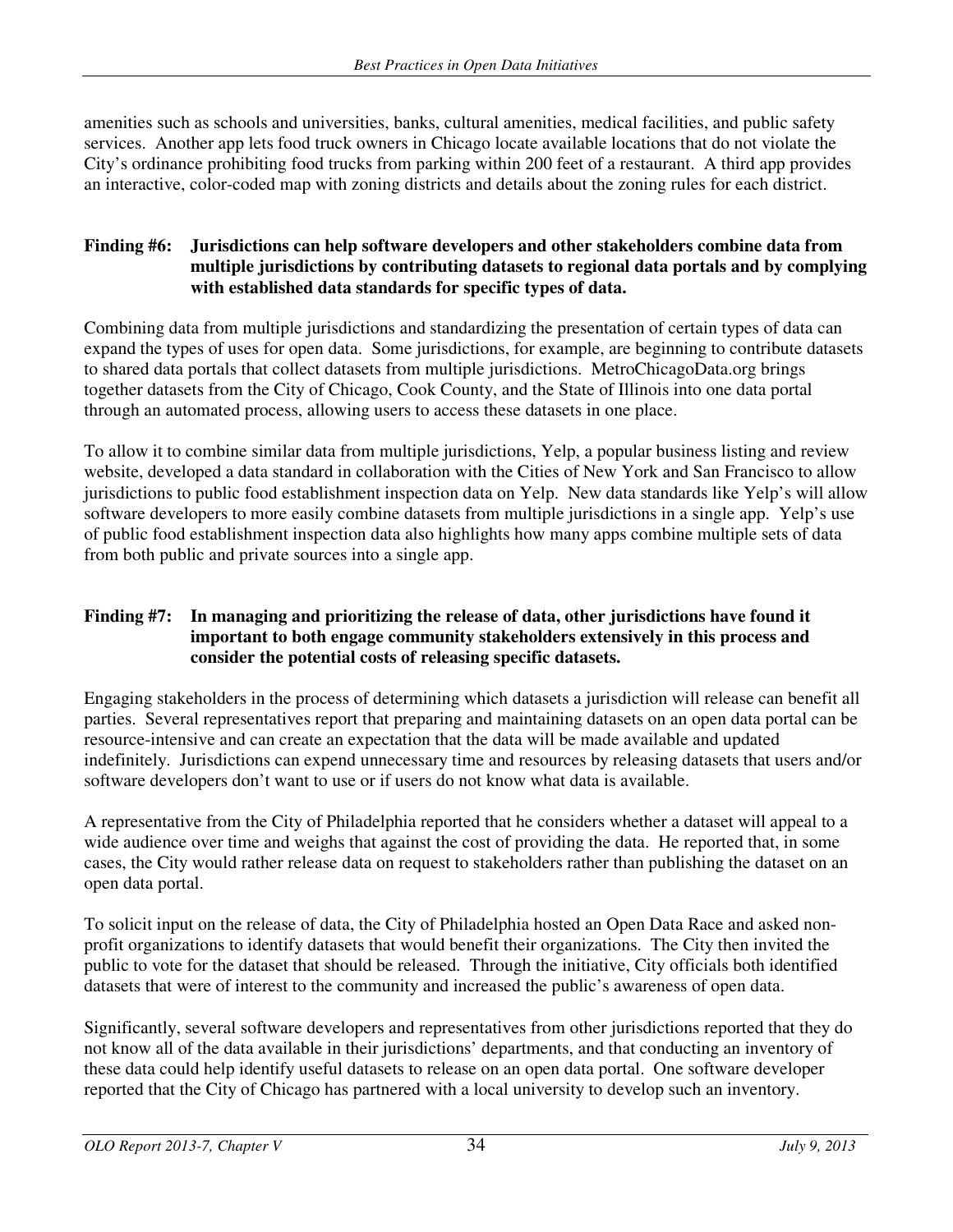#### **Finding #8: Software developers represent key stakeholders of open data initiatives who can use open data to create innovative software tools or "apps", and other jurisdictions have worked to encourage and support their involvement in a number of ways.**

Software developers have played key roles in many open data initiatives, primarily by creating applications – or "apps" – that use open data. Apps can add value to open data in a number of different ways, including by allowing users to access and interact with data on their mobile devices, combining different datasets from different sources (referred to as a "mash-up"), offering visualization tools to data (such as mapping), and letting users add to or help organize datasets through a process called "crowdsourcing." Many software developers create apps in their spare time while some establish businesses and create revenue-generating apps. Jurisdictions have promoted the involvement of software developers in open data initiatives several ways, including organizing contests (known as "hackathons") to develop apps and using social network sites to highlight data releases and generate interest.

Several software developers interviewed by OLO indicated that events targeting software developers were most successful when organizers summarize the types of data available and provide ideas about how the data can meet a need. Developers also emphasized the benefit of having access to local officials and department staff who are responsive to developers' questions. Developers reported that building apps using open data provides opportunities for the developers to develop skills and promote themselves to wider audiences.

### **Finding #9: The potential uses of specific datasets are not always immediately apparent, and outside parties often use datasets in unexpected ways to provide benefits to the community.**

OLO examined how outside parties have used datasets released by jurisdictions to build innovative tools, focusing specifically on apps that further economic development objectives and help businesses grow. OLO found several examples of apps that use data from a variety of different sources, including data not traditionally associated with economic development.

For example, OLO found three apps that use food establishment inspection data. One app uses the addresses of food establishments to help food truck owners to comply with a City of Chicago regulation that prohibits them from parking their trucks within 200 feet of a restaurant. Another app supplements send alerts to the users of Foursquare, a popular social networking app, when users "check in" at New York City restaurants with health violations. Finally, Yelp, a popular business review website, has added restaurant inspection data from the City of San Francisco to its customer reviews of restaurants in the City.

#### **Finding #10: While the success of open data initiatives depends in part on whether external stakeholders use the data, it is difficult for jurisdictions to quantify how stakeholders use data released through these initiatives.**

Jurisdictions often are interested in how the public uses data provided through open data initiatives. Aside from collecting anecdotal information from data users, answering this question can present challenges. Many jurisdictions measure the number of datasets they have released while tracking the number of times different datasets on a portal are viewed. This measure, however, does not capture how data is used, which is infeasible to collect according to a representative from the City of Philadelphia. A representative from Chicago noted that measuring the extent to which releasing data proactively leads to a reduced number of FOIA requests offers one useful indication of how open data benefits the community.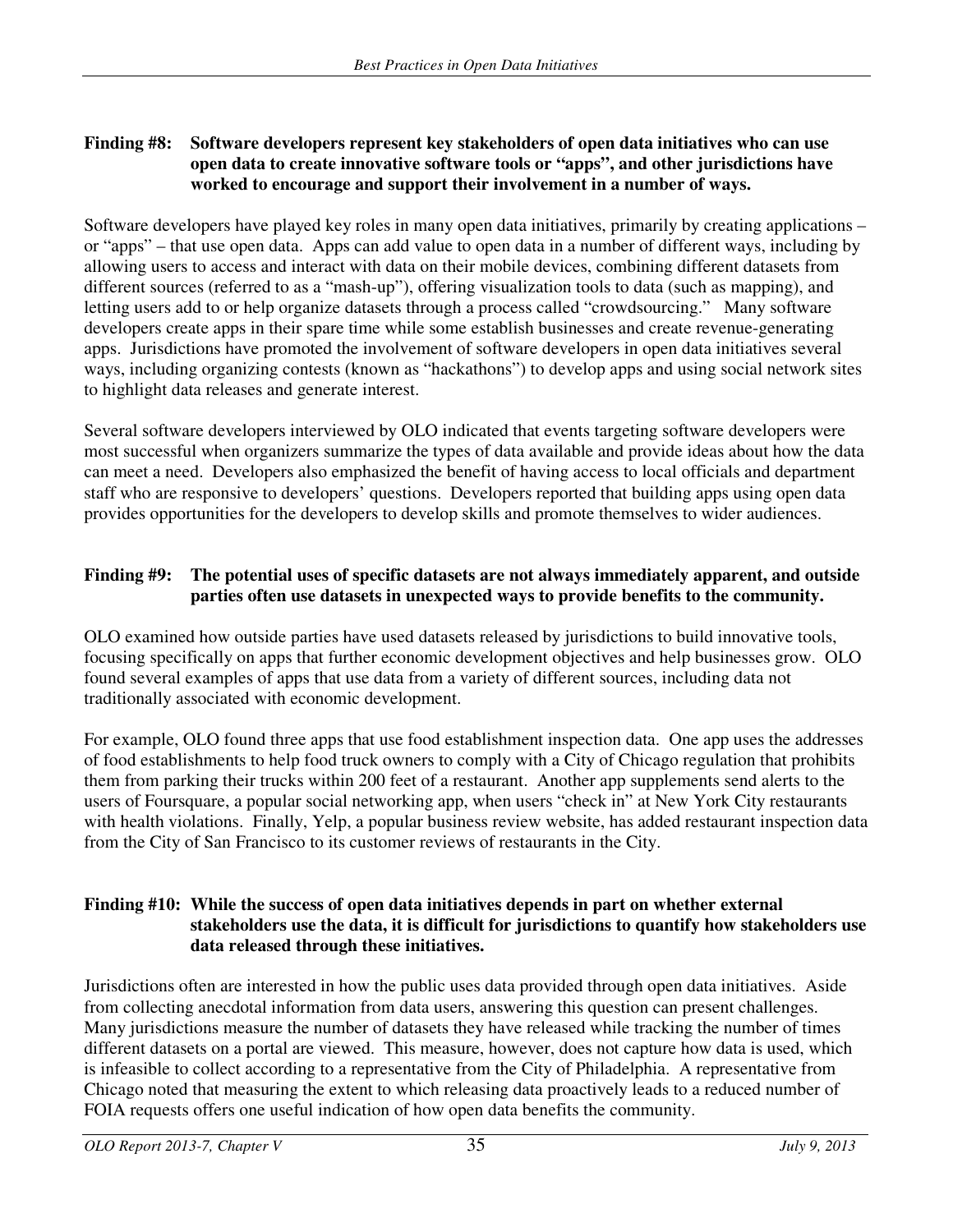#### **Finding #11: Individuals involved in open data initiatives see the potential for the initiatives to help existing businesses grow and provide building blocks for new businesses.**

Representatives from other jurisdictions and software developers see great potential for open data initiatives to boost local businesses and economies. Software developers have developed apps that use data on economic incentive zone boundaries, zoning districts, property taxes, vacant properties, and food establishment inspections in various ways, such as allowing users to research vacant properties and their proximity to local amenities or to find legal parking spaces for food trucks.

Representatives from other jurisdictions were familiar with a limited number of startup companies making revenue-generating open data apps, including real-time transit apps, parking apps, and an app that provides campaign finance data to newspapers. These representatives anticipate that more businesses will begin using open data to develop apps in the future.

In some cases, however, business and economic development has been a relatively low priority for the community stakeholders involved in existing open data initiatives, and the benefits of open data for local economies have not yet been fully realized. One representative from New York City noted that many of the local datasets that may be useful to businesses have a relatively lower "human interest" value compared with other datasets and a correspondingly lower demand by community stakeholders.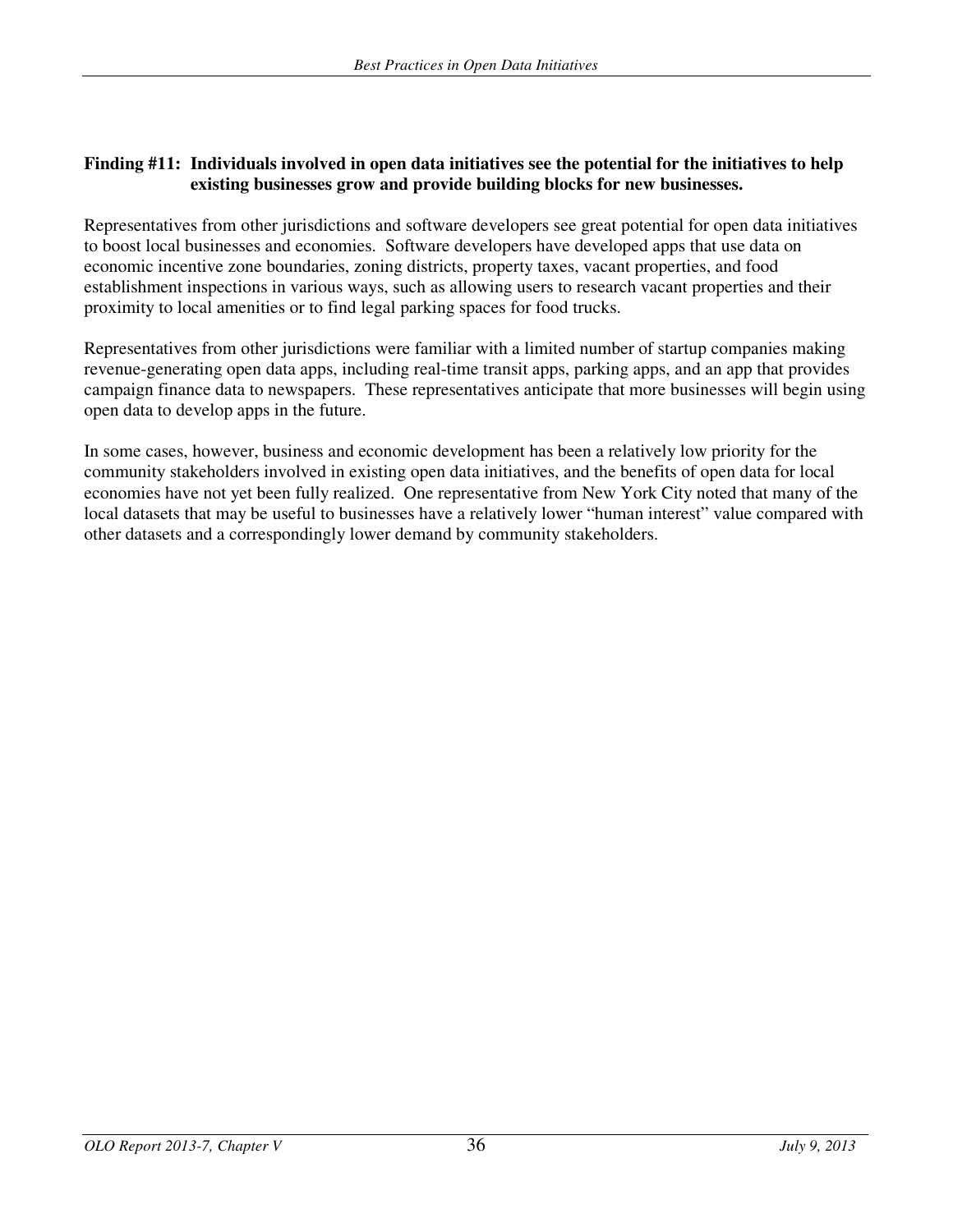#### **Chapter VI. Discussion Questions**

The Office of Legislative Oversight's (OLO) review of open data initiatives and best practices in other jurisdictions revealed some common strategies that jurisdictions use to effectively manage open data initiatives, to solicit input from community stakeholders, and to present data in standard formats to help residents interested in open data garner the maximum benefit from the data. OLO has developed a set of discussion questions to structure a conversation between the Council and Executive Branch representatives about Montgomery County's implementation of its open data initiative – dataMontgomery.

#### **Discussion Question #1: How do the County Government internal information management policies compare to recommended structures developed by the federal government and other open data advocacy organizations?**

Internal data management systems – such as ERP systems – that allow departments to automate the release and maintenance of datasets on open data portals can reduce the resource costs of releasing datasets. In the federal government, President Obama's Executive Order and accompanying Open Data Policy require Executive agencies to design their data collection and creation efforts with longer-term usability in mind and to develop "data asset portfolio" management requirements to help safeguard their data.

#### **OLO recommends that the Council discuss with Executive Branch representatives how the County's internal information management policies align with recommended policies developed by the federal government and other open data advocacy organizations.**

#### **Discussion Question #2: How does the structure of the leadership and management of dataMontgomery compare to best practices and how is the leadership identifying and addressing any internal barriers to the release of data?**

Several open data experts emphasized the importance of effectively structuring the management of open data initiatives – finding the right individuals to serve in key positions such as Chief Technology Officers and/or Chief Data Officers. These leaders and their staff play the key role in implementing open data initiatives and serve as a bridge between departments – which may have limited expertise in open data – and external stakeholders and users of data.

**OLO recommends that the Council discuss with Executive Branch representatives the structure of the leadership of dataMontgomery and team behind dataMontgomery. OLO also recommends discussing what steps dataMontgomery leaders are taking to identify and address potential internal barriers to data release.**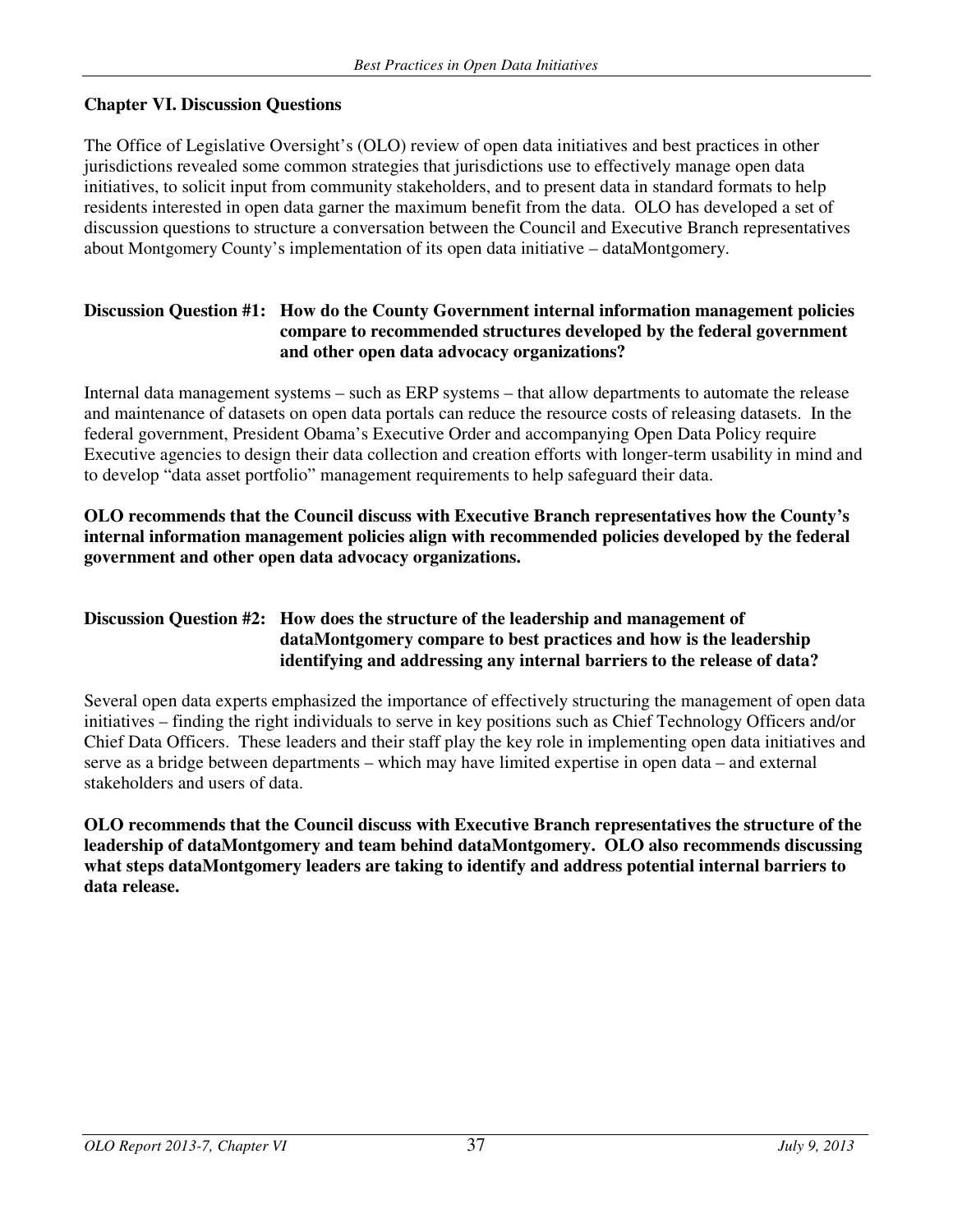#### **Discussion Question #3: How will the County identify datasets for release through dataMontgomery?**

Identifying datasets for release that will be useful to stakeholders and users raises several issues for jurisdictions:

- Datasets that the community will find useful may not always be obvious to the government;
- Preparing and maintaining datasets for release on open data portals can require a significant investment of resources – recommending a cost/benefit analysis to examine whether the community is interested in certain datasets; and
- Some jurisdictions provide opportunities for stakeholders to provide feedback to help identify datasets for release.

#### **OLO recommends that the Council discuss with Executive Branch representatives the strategies that dataMontgomery will employ to identify datasets for release to the public.**

#### **Discussion Question #4: What is the County Government's strategy for providing geo-coded location data with datasets released on dataMontgomery?**

Numerous open data applications ("apps") use location data to let user view geographical points or boundaries on an interactive map – suggesting the utility of providing location data. In addition, feedback from software developers revealed that providing "geo-coded" location data with datasets that allows for the mapping of data – can help developers more easily use the data in their apps.

#### **OLO recommends that the Council discuss with Executive Branch representatives the Executive Branch's view of the utility of geo-coding data and its view of providing geo-coded data through dataMontgomery.**

#### **Discussion Question #5: What strategies can the County Government employ to engage the private sector in generating value from open data?**

OLO found in other jurisdictions that outside parties such as private software developers play a key role in maximizing the benefits of open data initiatives. Software developers create applications using open data that can provide useful information to businesses, consumers, and entrepreneurs – such as zoning district boundary data, property tax and ownership data, vacant property data, food inspection data, and building permit data – that can spur economic benefits for businesses.

**OLO recommends that the Council discuss with Executive Branch representatives what steps the County is using to promote economic development in Montgomery County through open data and steps that the County Government is taking to engage private software developers and the business community in providing input into the County's open data efforts.**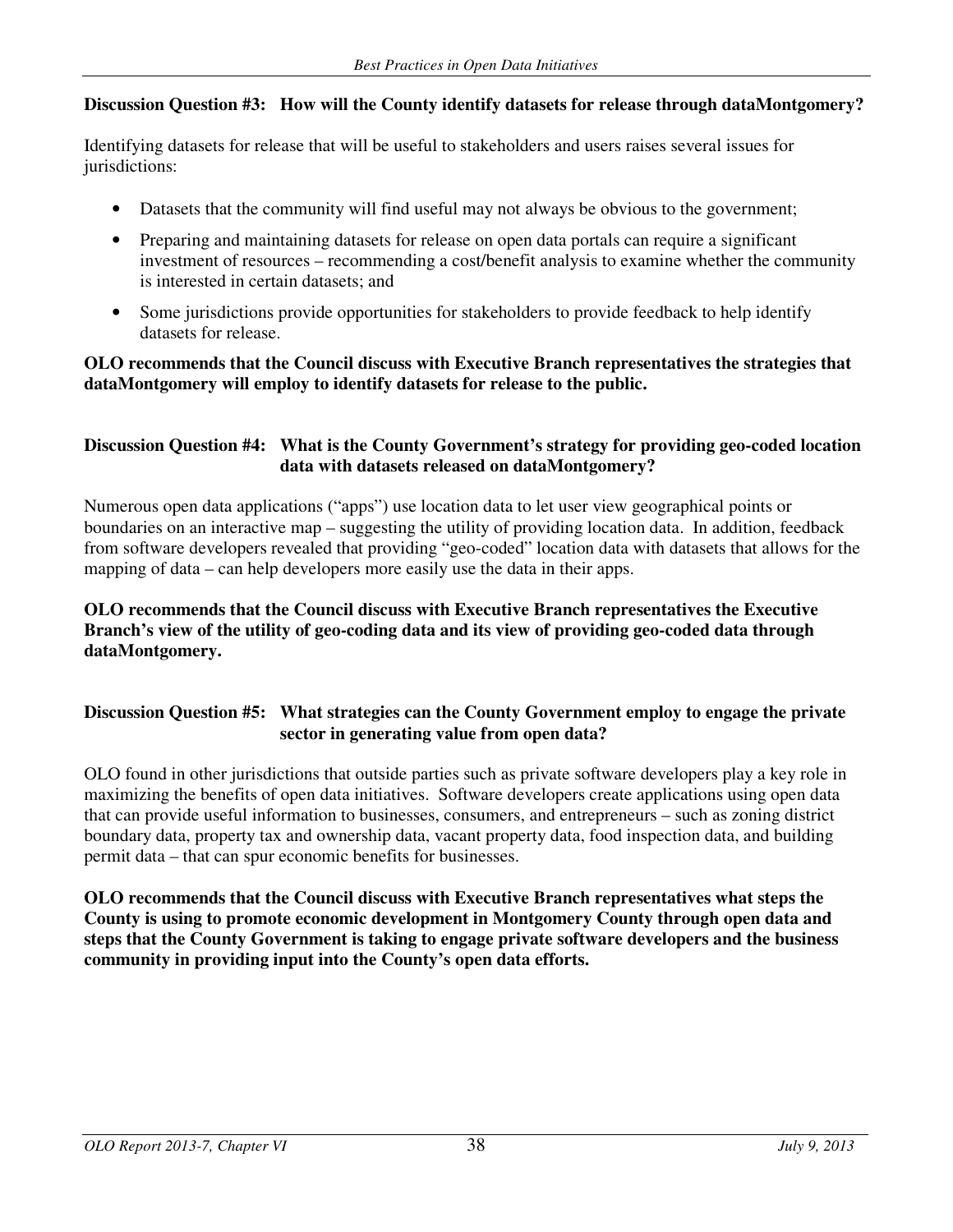# **List of Appendices**

## **Office of Legislative Oversight Report 2013-7 Best Practices in Open Data Initiatives**

| Appendix | Title                                                       | Begins on    |
|----------|-------------------------------------------------------------|--------------|
| A        | List of Interviews with Local Governments and Organizations | $\odot$ 1    |
| В        | Data.gov's Listings of Open Data Initiatives Worldwide      | $_{\odot 2}$ |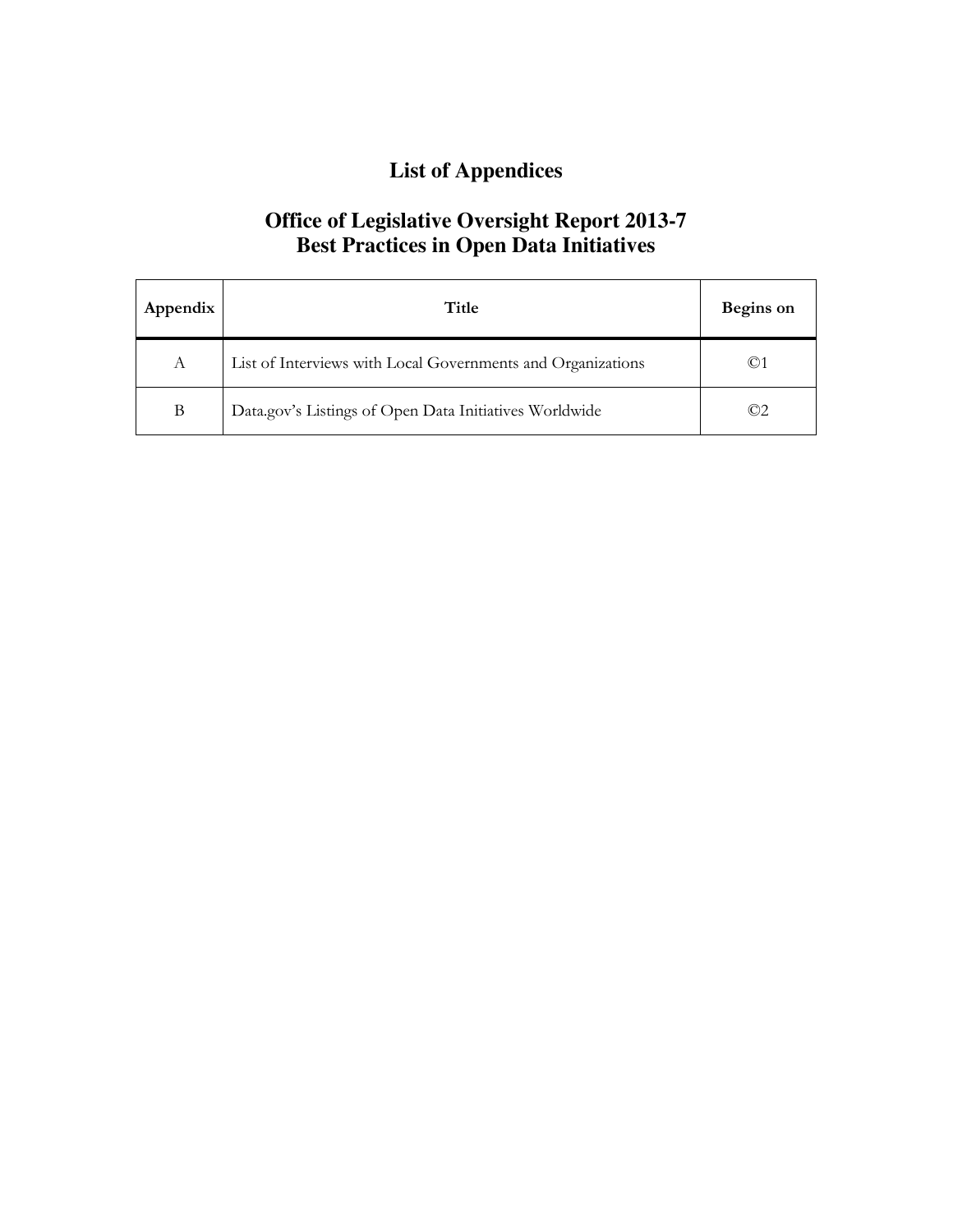# **Appendix A. List of Interviews**

| No.            | <b>Date</b> | Name(s)                                | <b>Role/Organization</b>                                                   | <b>Location</b>      |
|----------------|-------------|----------------------------------------|----------------------------------------------------------------------------|----------------------|
| 1              | 4/4/2013    | Dan Hoffman                            | Montgomery County Chief<br><b>Innovation Officer</b>                       | Montgomery<br>County |
| $\overline{2}$ | 4/15/2013   | Derek Eder                             | Software developer based in<br>Chicago, owner of DataMade                  | Chicago              |
| $\overline{3}$ | 4/17/2013   | Robert<br>Cheetham                     | Software developer based in<br>Philadelphia, CEO of Azavea                 | Philadelphia         |
| $\overline{4}$ | 4/22/2013   | Laurenellen<br>McCann, Alisha<br>Green | <b>Sunlight Foundation</b>                                                 | Washington,<br>DC    |
| 5              | 4/22/2013   | Mark Headd                             | Chief Data Officer, City of<br>Philadelphia                                | Philadelphia         |
| 6              | 4/23/2013   | Chris Tonjes                           | CIO, Baltimore City                                                        | <b>Baltimore</b>     |
| $\overline{7}$ | 4/23/2013   | Lauren Dyson                           | Code for America                                                           | San<br>Francisco     |
| 8              | 4/24/2013   | Casey Thomas                           | App developer, AxisPhilly                                                  | Philadelphia         |
| 9              | 4/25/2013   | Jerry Paffendorf                       | CEO, Loveland Technologies                                                 | Detroit              |
| 10             | 4/30/2013   | Daniel O'Neil<br>and Chris<br>Gansen   | Software developer,<br><b>EveryBlock and SmartChicago</b><br>Collaborative | Chicago              |
| 11             | 4/30/2013   | <b>Jake Trussell</b>                   | Creative Director, World<br><b>Business Chicago</b>                        | Chicago              |
| 12             | 5/1/2013    | Tom Schenk                             | Director of Analytics and Chief<br>Data Officer, City of Chicago           | Chicago              |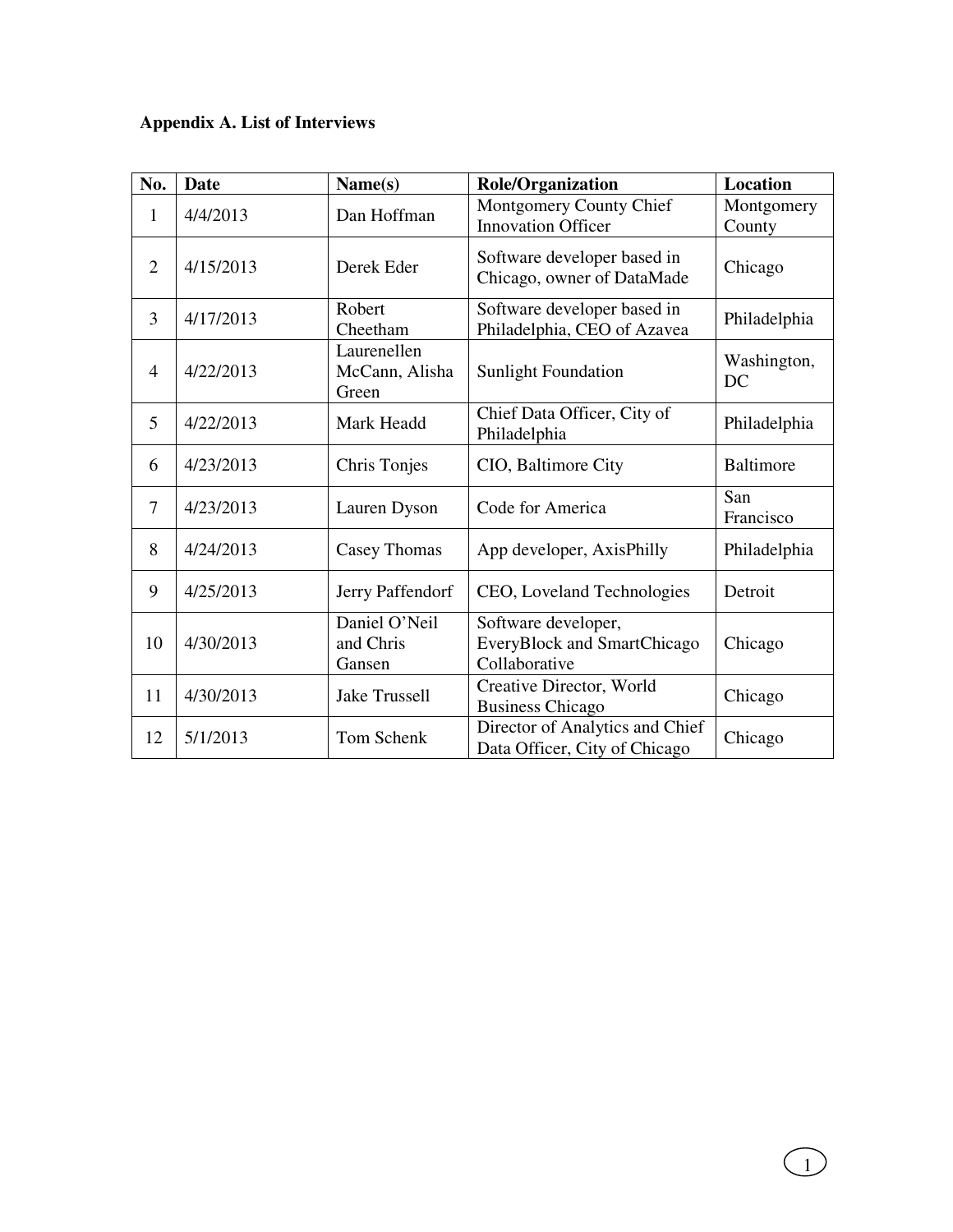| Location             | <b>Website Links</b>                              | Gov't Jurisdiction       |
|----------------------|---------------------------------------------------|--------------------------|
| Alabama              | open.alabama.gov/                                 | <b>US</b> State          |
| Arizona              | openbooks.az.gov                                  | <b>US</b> State          |
| California           | http://data.ca.gov/                               | <b>US State</b>          |
| Colorado             | http://www.colorado.gov/data/                     | <b>US State</b>          |
| Connecticut          | http://transparency.ct.gov/html/main.asp          | <b>US</b> State          |
| Delaware             | http://www.delaware.gov/data/                     | <b>US</b> State          |
| District of Columbia | http://data.dc.gov/                               | <b>US State</b>          |
| Florida              | http://www.floridahasarighttoknow.com/            | <b>US</b> State          |
| Georgia              | http://www.open.georgia.gov/                      | <b>US</b> State          |
| Hawaii               | http://data.hawaii.gov/                           | <b>US</b> State          |
| Illinois             | http://data.illinois.gov/                         | <b>US State</b>          |
| Indiana              | http://inmap.indiana.edu/viewer.htm               | <b>US</b> State          |
| Iowa                 | http://data.iowa.gov/                             | <b>US</b> State          |
| Kansas               | http://www.kansas.gov/KanView/                    | <b>US State</b>          |
|                      | http://opendoor.ky.gov/search/Pages/spendingsearc |                          |
| Kentucky             | h.aspx                                            | <b>US</b> State          |
| Louisiana            | http://wwwprd.doa.louisiana.gov/LaTrac/portal.cfm | <b>US</b> State          |
| Maine                | http://www.maine.gov/data/                        | <b>US State</b>          |
| Maryland             | https://data.maryland.gov/                        | <b>US</b> State          |
| Massachusetts        | http://www.mass.gov/data/                         | <b>US</b> State          |
| Michigan             | http://www.michigan.gov/data/                     | <b>US State</b>          |
| Minnesota            | http://mn.gov/portal/                             | <b>US</b> State          |
| Missouri             | http://data.mo.gov/                               | <b>US</b> State          |
| Nebraska             | http://www.nebraska.gov/data/                     | <b>US State</b>          |
| New Hampshire        | http://nhopengov.org/                             | <b>US</b> State          |
| New Mexico           | http://www.sunshineportalnm.com/                  | <b>US</b> State          |
| New York             | https://data.ny.gov/                              | <b>US State</b>          |
| North Carolina       | http://www.ncopenbook.gov/                        | <b>US</b> State          |
| North Dakota GIS Hub | http://www.nd.gov/gis/                            | <b>US</b> State          |
| Ohio                 | http://www.sos.state.oh.us/betterLives.aspx       | <b>US</b> State          |
| Oklahoma             | http://www.ok.gov/about/data.html                 | <b>US</b> State          |
| Oregon               | http://data.oregon.gov/                           | <b>US State</b>          |
| Philadelphia         | http://www.opendataphilly.org/                    | <b>US</b> State          |
| Rhode Island         | http://www.ri.gov/data                            | <b>US</b> State          |
| South Dakota         | http://open.sd.gov/                               | <b>US State</b>          |
| Tennessee            | http://www.tn.gov/opengov/                        | <b>US</b> State          |
|                      | http://www.texas.gov/en/Connect/Pages/open-       |                          |
| Texas                | data.aspx                                         | <b>US</b> State          |
| Utah                 | http://www.utah.gov/data/                         | <b>US</b> State          |
| Virginia             | http://datapoint.apa.virginia.gov/                | <b>US</b> State          |
| Washington           | http://data.wa.gov/                               | <b>US</b> State          |
| Albuquerque          | http://www.cabq.gov/abq-data/                     | <b>US City or County</b> |
| Ann Arbor            | http://www.a2gov.org/data/                        | <b>US City or County</b> |
| Arvada               | http://arvada.org/opendata/                       | <b>US City or County</b> |

## **Appendix B. Data.gov's Listings of Open Data Initiatives Worldwide**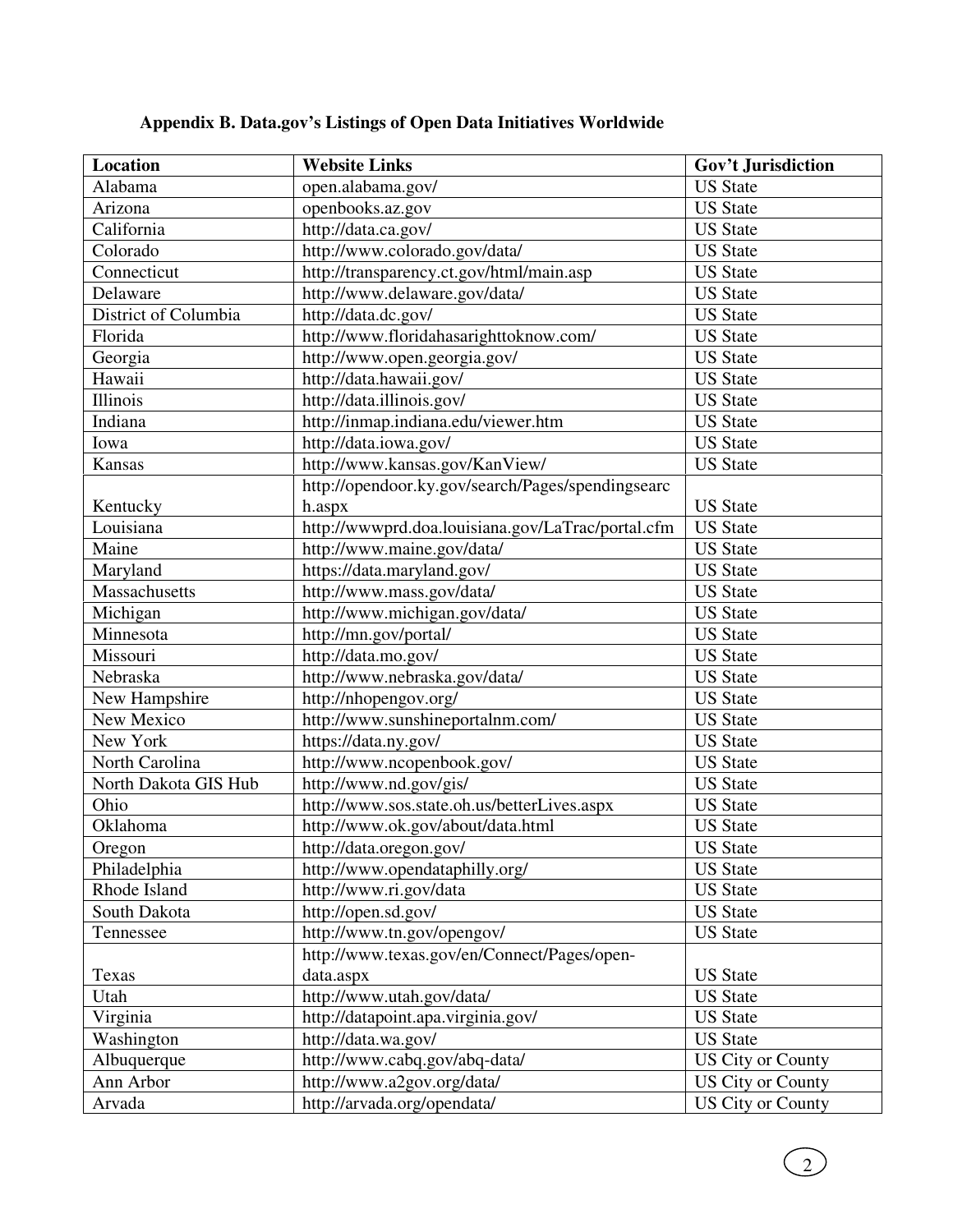| Asheville                  | http://opendatacatalog.ashevillenc.gov/           | <b>US City or County</b>      |
|----------------------------|---------------------------------------------------|-------------------------------|
| Atlanta                    | http://gis.atlantaga.gov/                         | <b>US City or County</b>      |
| Austin                     | http://data.austintexas.gov/                      | <b>US City or County</b>      |
| <b>Baltimore</b>           | http://data.baltimorecity.gov/                    | <b>US City or County</b>      |
| Belleville                 | https://data.illinois.gov/belleville              | <b>US City or County</b>      |
|                            | http://www.cityofboston.gov/doit/databoston/app/d |                               |
| <b>Boston</b>              | ata_disclaimer.asp                                | US City or County             |
| Champaign                  | https://data.illinois.gov/champaign               | <b>US City or County</b>      |
| Chicago                    | http://data.cityofchicago.org/                    | US City or County             |
| City of Boston GIS Data    |                                                   |                               |
| Hub                        | https://data.cityofboston.gov/                    | US City or County             |
| <b>Cook County</b>         | http://data.cookcountyil.gov/                     | <b>US City or County</b>      |
| Denver                     | http://data.denvergov.org/                        | <b>US City or County</b>      |
| <b>Gilpin County</b>       | http://data.opencolorado.org/group/gilpin-county  | <b>US City or County</b>      |
| Honolulu                   | https://data.honolulu.gov/                        | <b>US City or County</b>      |
| Kansas City                | https://data.kcmo.org/                            | US City or County             |
| <b>King County</b>         | http://www.datakc.org/                            | <b>US City or County</b>      |
| Lexington                  | http://www.lexingtonky.gov/index.aspx?page=416    | <b>US City or County</b>      |
| Louisville                 | http://portal.louisvilleky.gov/service/data       | <b>US City or County</b>      |
| Madison                    | https://data.cityofmadison.com/                   | <b>US City or County</b>      |
| New Orleans                | http://data.nola.gov/                             | <b>US City or County</b>      |
| New York City              | http://www.nyc.gov/data/                          | US City or County             |
| Palo Alto                  | http://data.cityofpaloalto.org/                   | <b>US City or County</b>      |
| Portland                   | http://civicapps.org/datasets/                    | <b>US City or County</b>      |
| Raleigh                    | http://www.raleighnc.gov/open/                    | US City or County             |
| Rockford                   | https://data.illinois.gov/rockford                | <b>US City or County</b>      |
| San Francisco              | http://www.datasf.org/                            | US City or County             |
| Santa Cruz                 | http://data.cityofsantacruz.com/                  | <b>US City or County</b>      |
| Scottsdale                 | http://data.scottsdaleaz.gov/                     | <b>US City or County</b>      |
| Seattle                    | http://data.seattle.gov/                          | <b>US City or County</b>      |
| Somerville                 | http://data.comervillema.gov/                     | US City or County             |
|                            | http://tx-                                        |                               |
| Weatherford                | weatherford2.civicplus.com/index.aspx?NID=1448    | <b>US City or County</b>      |
| Wellington                 | https://data.wellingtonfl.gov/                    | <b>US City or County</b>      |
| Denver Regional Council    | http://data.opencolorado.org/group/drcog          | <b>Other State Related</b>    |
| Hawaii GIS                 | http://gis.hicentral.com/                         | <b>Other State Related</b>    |
| Illinois South Suburban    |                                                   |                               |
| <b>Mayors and Managers</b> | https://data.illinois.gov/ssmma                   | <b>Other State Related</b>    |
| Missouri Accountability    | http://mapyourtaxes.mo.gov/MAP/Portal/Default.as  |                               |
| Portal                     | px                                                | <b>Other State Related</b>    |
| New York State Data        |                                                   |                               |
| Center                     | http://esd.ny.gov/NYSDataCenter.html              | <b>Other State Related</b>    |
| <b>NY State Senate</b>     | http://www.nysenate.gov/opendata/                 | Other State Related           |
|                            | http://www.texastransparency.org/opendata/index.p |                               |
| <b>Texas Transparency</b>  | hp                                                | <b>Other State Related</b>    |
| Angers                     | http://data.angers.fr/                            | <b>International Regional</b> |
| Antwerp                    | http://opendata.antwerpen.be/                     | <b>International Regional</b> |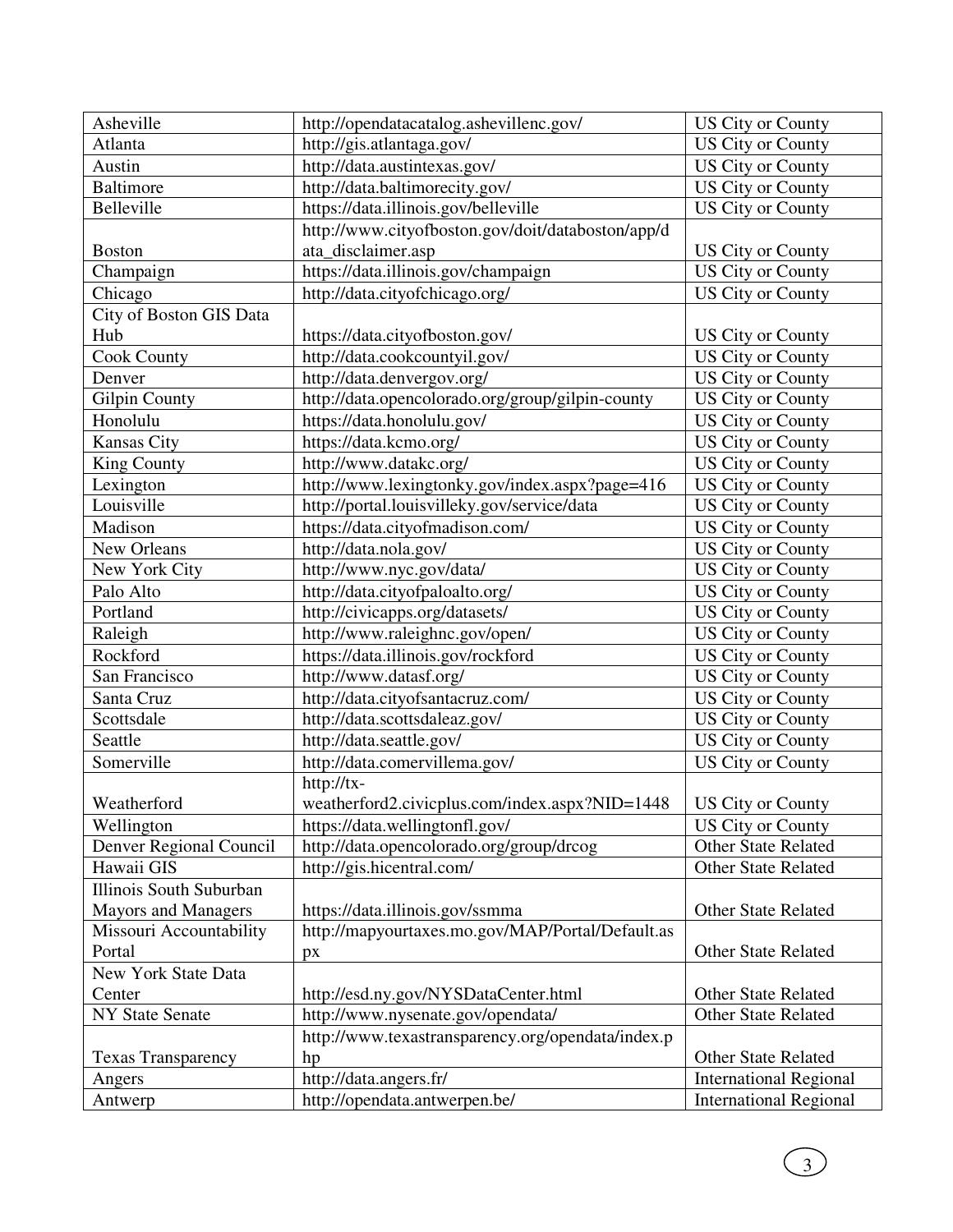| Aquitaine and Gironde         | http://datalocale.fr/                              | <b>International Regional</b> |
|-------------------------------|----------------------------------------------------|-------------------------------|
| Aragon                        | http://opendata.aragon.es/                         | <b>International Regional</b> |
| <b>Asturias</b>               | http://risp.asturias.es/catalogo/index.html        | <b>International Regional</b> |
| <b>Australian Capital</b>     |                                                    |                               |
| Territory                     | https://www.data.act.gov.au/                       | <b>International Regional</b> |
|                               | http://badalona.cat/portalWeb/badalona.portal?_nfp |                               |
| Badalona                      | b=true&_pageLabel=opendata                         | <b>International Regional</b> |
| Baden-Württemberg             | http://opendata.service-bw.de/Seiten/default.aspx  | <b>International Regional</b> |
| <b>Balearic Islands</b>       | http://www.caib.es/caibdatafront/                  | <b>International Regional</b> |
| <b>Barcelona</b>              | http://w20.bcn.cat/opendata/                       | <b>International Regional</b> |
| Berlin                        | http://daten.berlin.de/                            | <b>International Regional</b> |
| Birmingham                    | http://www.birmingham.gov.uk/open-data             | <b>International Regional</b> |
| Bologna                       | http://dati.comune.bologna.it/                     | <b>International Regional</b> |
| Brazilian Federal Senate      | http://dadosabertos.senado.gov.br/                 | <b>International Regional</b> |
| <b>Bremen</b>                 | http://www.daten.bremen.de/                        | <b>International Regional</b> |
| <b>British Columbia</b>       | http://www.data.gov.bc.ca/                         | <b>International Regional</b> |
| <b>British Columbia Local</b> |                                                    |                               |
| Government                    | http://www.civicinfo.bc.ca/                        | <b>International Regional</b> |
| Buenos Aires, Argentina       | http://data.buenosaires.gob.ar/                    | <b>International Regional</b> |
| Burlington                    | http://cms.burlington.ca/Page7429.aspx             | <b>International Regional</b> |
| Castilla-La Mancha            | http://opendata.jccm.es/                           | <b>International Regional</b> |
| Catalonya                     | http://dadesobertes.gencat.cat/                    | <b>International Regional</b> |
| Chamber of Deputies           | http://dati.camera.it/it/                          | <b>International Regional</b> |
| County of Grand Prairie       | http://www.countygp.ab.ca/EN/main/community/m      |                               |
| No. 1                         | aps-gis/open-data/data.html                        | <b>International Regional</b> |
| Dailan                        | http://zwgk.dl.gov.cn/default.jse                  | <b>International Regional</b> |
| District of North             |                                                    |                               |
| Vancouver                     | http://geoweb.dnv.org/data/                        | <b>International Regional</b> |
| Edmonton                      | http://data.edmonton.ca/                           | <b>International Regional</b> |
| Emilia-Romagna Open           |                                                    |                               |
| Data                          | http://dati.emilia-romagna.it/                     | <b>International Regional</b> |
| Enschede                      | http://opendata.enschede.nl/                       | <b>International Regional</b> |
| <b>Environmental Portal</b>   | http://www.portalu.de/portal/default-page.psml     | <b>International Regional</b> |
| Euskadi (Basque Country)      | http://opendata.euskadi.net/                       | <b>International Regional</b> |
| Fingal                        | http://data.fingal.ie/                             | <b>International Regional</b> |
| Florence                      | http://dati.comune.firenze.it/                     | <b>International Regional</b> |
|                               | http://www.fredericton.ca/en/citygovernment/Data   |                               |
| Fredericton                   | Main.asp                                           | <b>International Regional</b> |
| Galicia                       | http://abertos.xunta.es/portada/                   | <b>International Regional</b> |
| Graz                          | http://data.graz.gv.at/                            | <b>International Regional</b> |
| <b>Great Manchester</b>       | http://www.datagm.org.uk/                          | <b>International Regional</b> |
|                               | http://guelph.ca/services.cfm?itemid=78870&smoci   |                               |
| Guelph                        | $d = 1550$                                         | <b>International Regional</b> |
| Hamburg                       | http://daten.hamburg.de/                           | <b>International Regional</b> |
|                               | http://www.hamilton.ca/ProjectsInitiatives/OpenDat |                               |
| Hamilton                      | $a$ /                                              | <b>International Regional</b> |
| Hauts-de-Seine                | http://opendata.hauts-de-seine.net/                | <b>International Regional</b> |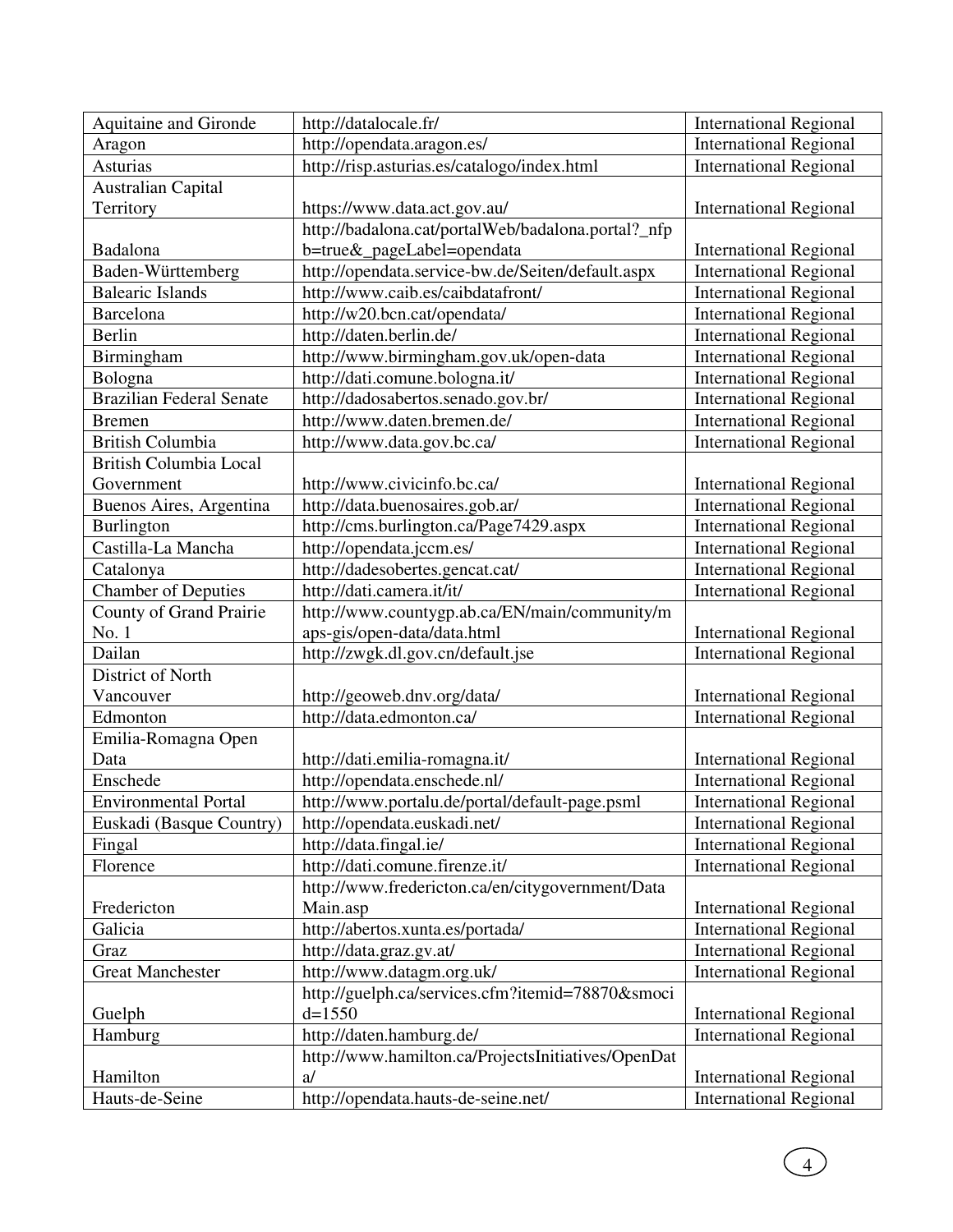| Helsinki Region Infoshare | http://www.hri.fi/en/about/open-data/                | <b>International Regional</b> |
|---------------------------|------------------------------------------------------|-------------------------------|
| <b>Italy Senate</b>       | http://dati.senato.it/                               | <b>International Regional</b> |
| Junta de Castilla y León  | http://www.datosabiertos.jcyl.es/                    | <b>International Regional</b> |
|                           | http://www.kent.gov.uk/your_council/open_data.as     |                               |
| Kent                      | px                                                   | <b>International Regional</b> |
| La Rochelle               | http://www.opendata.larochelle.fr/                   | <b>International Regional</b> |
|                           | http://www.tol.ca/Services-Contact/Open-             |                               |
| Langley                   | Data/Open-Data-Catalogue                             | <b>International Regional</b> |
|                           | http://www.lemans.fr/page.do?t=2&uuid=16CB26C        |                               |
| Le Mans                   | 7-550EA533-5AE8381B-D7A64AF8                         | <b>International Regional</b> |
| Library of the National   |                                                      |                               |
| Congress                  | http://datos.bcn.cl/es/                              | <b>International Regional</b> |
| Lichfield                 | http://lichfielddc.gov.uk/                           | <b>International Regional</b> |
|                           | http://www.munlima.gob.pe/datos-abiertos-            |                               |
| Lima                      | mml.html                                             | <b>International Regional</b> |
| Linz                      | http://data.linz.gv.at/                              | <b>International Regional</b> |
| Lleida                    | http://cartolleida.paeria.es/lleidaoberta/inici.aspx | <b>International Regional</b> |
| Loire-Atlantique          | http://data.loire-atlantique.fr/                     | <b>International Regional</b> |
| Lombardy                  | https://dati.lombardia.it/                           | <b>International Regional</b> |
|                           | http://www.london.ca/d.aspx?s=/Open_Data/Data_       |                               |
| London                    | Catalogue.htm                                        | <b>International Regional</b> |
|                           | http://www.guardian.co.uk/world-government-          |                               |
| London                    | data/search?facet_source_title=data.london.gov.uk    | <b>International Regional</b> |
|                           | http://www.manchester.gov.uk/info/500215/open_d      |                               |
| Manchester                | ata                                                  | <b>International Regional</b> |
| Medicine Hat              | http://data.medicinehat.ca/                          | <b>International Regional</b> |
|                           | http://www.merton.gov.uk/council/dp-                 |                               |
| Merton Council            | foi/opendata.htm                                     | <b>International Regional</b> |
| Ministry of Finances      | http://www1.minfin.ru/ru/                            | <b>International Regional</b> |
| Misiones Province,        |                                                      |                               |
| Argentina                 | http://www.datos.misiones.gov.ar/                    | <b>International Regional</b> |
|                           | http://www.mississauga.ca/portal/residents/publicat  |                               |
| Mississauga               | ionsopendatacatalogue                                | <b>International Regional</b> |
| Moers                     | http://www.offenedaten.moers.de/                     | <b>International Regional</b> |
|                           | http://www.montevideo.gub.uy/institucional/datos-    |                               |
| Montevideo                | abiertos/introduccion                                | <b>International Regional</b> |
| Montpellier               | http://opendata.montpelliernumerique.fr/             | <b>International Regional</b> |
| Montreal                  | http://donnees.ville.montreal.qc.ca/                 | <b>International Regional</b> |
| Moscow                    | http://data.mos.ru/                                  | <b>International Regional</b> |
| Mosman Council            | http://data.mosman.nsw.gov.au/                       | <b>International Regional</b> |
| Nanaimo                   | http://www.nanaimo.ca/datafeeds                      | <b>International Regional</b> |
| <b>Nantes</b>             | http://data.nantes.fr/                               | <b>International Regional</b> |
| Navarre                   | http://www.navarra.es/home_es/Open-Data/             | <b>International Regional</b> |
| New South Wales           | http://data.nsw.gov.au/                              | <b>International Regional</b> |
| Niagara Falls             | http://www.niagarafalls.ca/services/open/data        | <b>International Regional</b> |
|                           | http://www.niagararegion.ca/government/opendata/     |                               |
| Niagara Region            | default.aspx                                         | <b>International Regional</b> |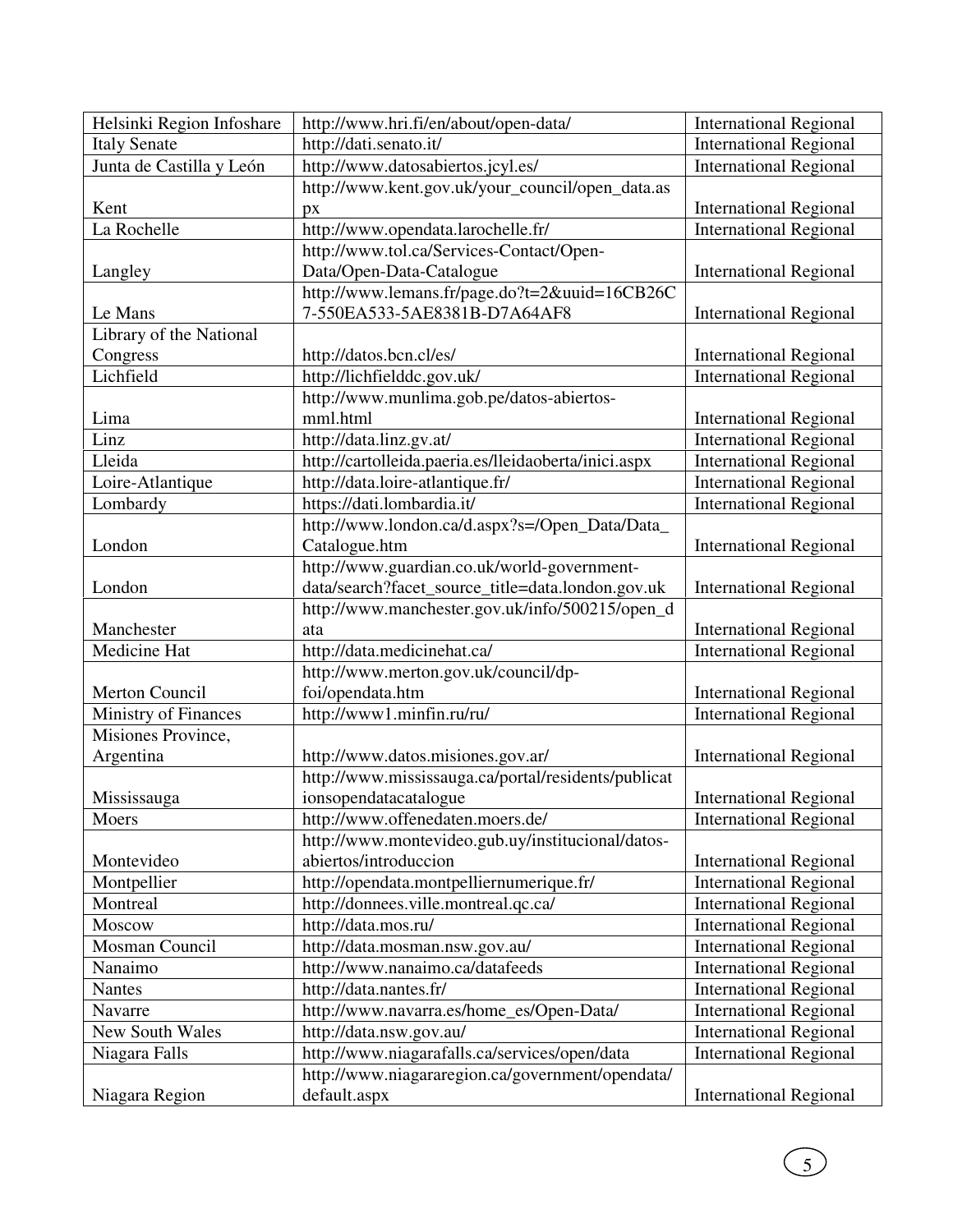|                             | http://www.northdevon.gov.uk/index/lgcl_council_      |                               |
|-----------------------------|-------------------------------------------------------|-------------------------------|
|                             | government_and_democracy/nonlgcl_open_data.ht         |                               |
| North Devon Council         | m                                                     | <b>International Regional</b> |
| North Okanagan              | http://www.rdno.ca/index.php/maps/digital-data        | <b>International Regional</b> |
| Novo Hamburgo               | https://dados.novohamburgo.rs.gov.br/                 | <b>International Regional</b> |
|                             | http://www.ontario.ca/government/government-          |                               |
| Ontario                     | ontario-open-data                                     | <b>International Regional</b> |
| Open GEO-Data               |                                                       |                               |
| (Amsterdam)                 | http://maps.amsterdam.nl/open_geodata/                | <b>International Regional</b> |
| Open Government             | http://opendata.bigovernment.ru/results/              | <b>International Regional</b> |
| Open Kent                   | http://www.openkent.org.uk/                           | <b>International Regional</b> |
| OpenAid.se                  | http://openaid.se/                                    | <b>International Regional</b> |
| Organization for            |                                                       |                               |
| <b>Economic Cooperation</b> |                                                       |                               |
| and Development (OECD)      | http://stats.oecd.org/                                | <b>International Regional</b> |
|                             | http://www.guardian.co.uk/world-government-           |                               |
| Ottawa                      | data/search?facet_source_title=ottawa.ca              | <b>International Regional</b> |
|                             | http://pamplona.es/verPagina.asp?IdPag=1519&Idi       |                               |
| Pamplona                    | $oma=1$                                               | <b>International Regional</b> |
| Paris                       | http://opendata.paris.fr/opendata/jsp/site/Portal.jsp | <b>International Regional</b> |
| Piedmont                    | http://www.dati.piemonte.it/                          | <b>International Regional</b> |
|                             | http://princegeorge.ca/cityservices/online/odc/Pages  |                               |
| Prince George               | /Documents.aspx                                       | <b>International Regional</b> |
| Puglia                      | http://www.dati.puglia.it/                            | <b>International Regional</b> |
| Québec (City)               | http://donnees.ville.quebec.qc.ca/                    | <b>International Regional</b> |
| Québec (Province)           | http://data.gouv.qc.ca/?node=/accueil                 | <b>International Regional</b> |
| Queensland                  | https://data.qld.gov.au/                              | <b>International Regional</b> |
|                             | http://www.reddeer.ca/City+Government/City+Serv       |                               |
|                             | ices+and+Departments/Information+Technology+S         |                               |
| Red Deer                    | ervices/Open+Data/About.htm                           | <b>International Regional</b> |
| Redbridge                   | http://data.redbridge.gov.uk/                         | <b>International Regional</b> |
| Regina                      | http://openregina.cloudapp.net/                       | <b>International Regional</b> |
| Region of Peel              | http://opendata.peelregion.ca/                        | <b>International Regional</b> |
| Rennes                      | http://www.data.rennes-metropole.fr/                  | <b>International Regional</b> |
| <b>Rheinland Pfalz</b>      | http://www.daten.rlp.de/                              | <b>International Regional</b> |
| Rome (Province)             | http://www.opendata.provincia.roma.it/                | <b>International Regional</b> |
| Rostock                     | http://datacatalogs.org/catalog/rostock               | <b>International Regional</b> |
| Saanich                     | http://www.saanich.ca/data/catalogue/index.php        | <b>International Regional</b> |
| Salford City Council        | http://www.salford.gov.uk/opendata.htm                | <b>International Regional</b> |
| Sao Paulo                   | http://www.governoaberto.sp.gov.br/view/              | <b>International Regional</b> |
| Saône-et-Loire              | http://www.opendata71.fr/                             | <b>International Regional</b> |
|                             | http://www.saskatoon.ca/DEPARTMENTS/Corpor            |                               |
|                             | ate%20Services/Corporate%20Information%20Ser          |                               |
| Saskatoon                   | vices/OpenData/Pages/OpenData.aspx                    | <b>International Regional</b> |
| Seoul                       | http://data.seoul.go.kr/                              | <b>International Regional</b> |
| South Australia Spatial     | http://www.planning.sa.gov.au/index.cfm?objectid=     |                               |
| Planning                    | 1C5C4F6F-96B8-CC2B-67DE3073BF2AE0EC                   | <b>International Regional</b> |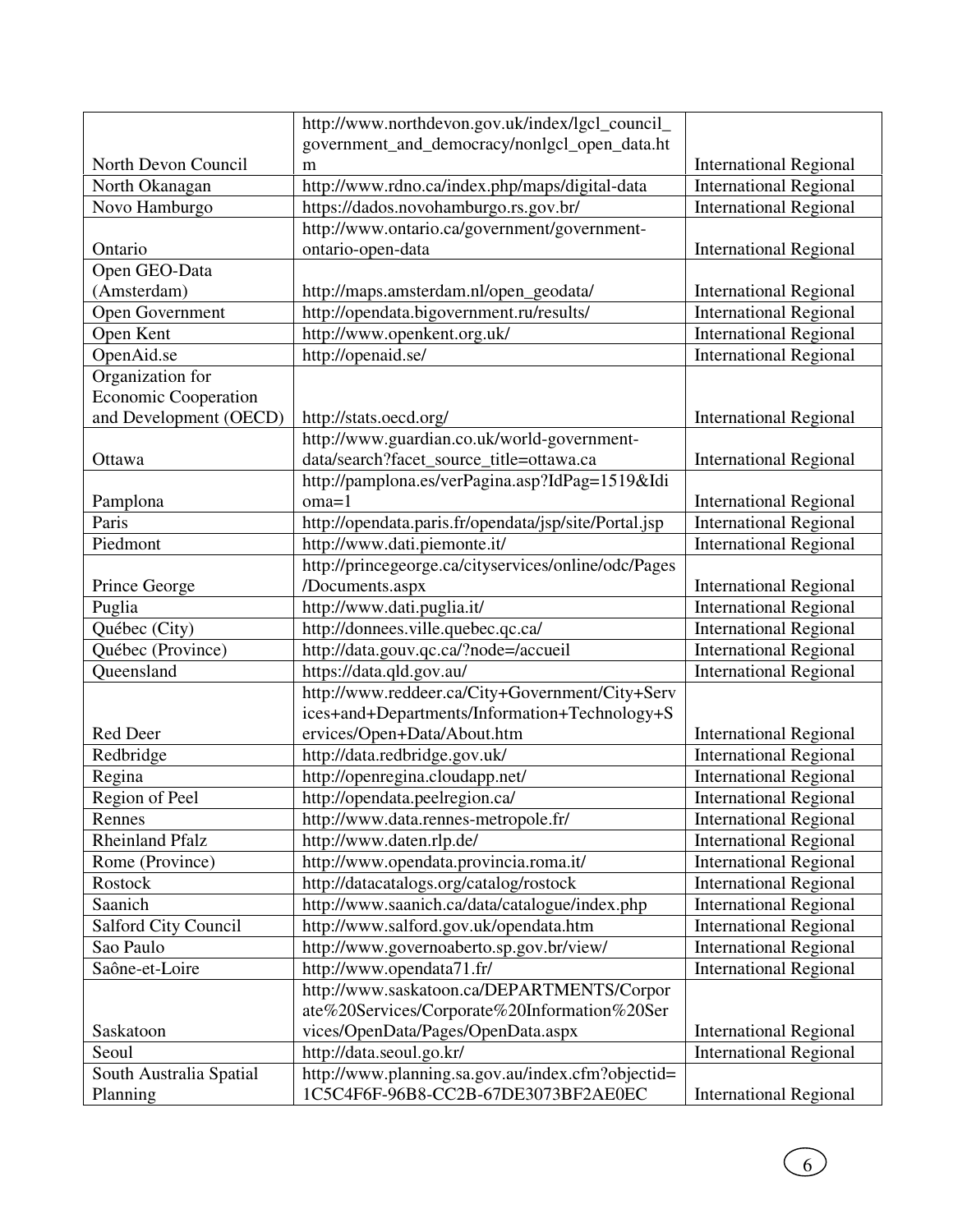| Stockholm               | http://open.stockholm.se/                              | <b>International Regional</b> |
|-------------------------|--------------------------------------------------------|-------------------------------|
| Surrey                  | http://www.surrey.ca/city-services/658.aspx            | <b>International Regional</b> |
|                         | https://www.sutton.gov.uk/index.aspx?articleid=15      |                               |
| Sutton                  | 338                                                    | <b>International Regional</b> |
| Toronto                 | http://www.toronto.ca/open                             | <b>International Regional</b> |
| Toulouse                | http://data.grandtoulouse.fr/                          | <b>International Regional</b> |
| <b>Trafford Council</b> | http://www.trafford.gov.uk/opendata/                   | <b>International Regional</b> |
|                         | http://www.territorio.provincia.tn.it/portal/server.pt |                               |
|                         | ?open=512&objID=862&PageID=32157&mode=2                |                               |
| Trento                  | ∈_hi_userid=18720&cached=true                          | <b>International Regional</b> |
| Turin                   | http://www.comune.torino.it/aperto                     | <b>International Regional</b> |
| Tuscany                 | http://dati.toscana.it/                                | <b>International Regional</b> |
|                         | http://www.tirol.gv.at/applikationen/e-                |                               |
| <b>Tyrol</b>            | government/data/                                       | <b>International Regional</b> |
|                         | http://www.comune.udine.it/opencms/opencms/rele        |                               |
|                         | ase/ComuneUdine/comune/Bilanci_comunali/open           |                               |
| Udine                   | data                                                   | <b>International Regional</b> |
| <b>United Nations</b>   | http://data.un.org/                                    | <b>International Regional</b> |
| Vancouver               | http://data.vancouver.ca/                              | <b>International Regional</b> |
| Veneto                  | http://dati.veneto.it/                                 | <b>International Regional</b> |
| Venice                  | http://dati.venezia.it/                                | <b>International Regional</b> |
|                         | http://www.comune.vicenza.it/uffici/dipgenpers/sist    |                               |
| Vicenza Geodata         | inf/sit/daticartografici.php                           | <b>International Regional</b> |
| Victoria                | http://www.data.vic.gov.au/                            | <b>International Regional</b> |
| Vienna                  | http://data.wien.gv.at/                                | <b>International Regional</b> |
| Vorarlberg              | http://data.vorarlberg.gv.at/                          | <b>International Regional</b> |
|                         | http://www.guardian.co.uk/world-government-            |                               |
|                         | data/search?facet_source_title=opendata.warwicksh      |                               |
| Warwickshire            | ire.gov.uk                                             | <b>International Regional</b> |
| Waterloo                | http://opendata.waterloo.ca/                           | <b>International Regional</b> |
|                         | http://www.citywindsor.ca/opendata/pages/open-         |                               |
| Windsor                 | data-catalogue.aspx                                    | <b>International Regional</b> |
| World Bank              | http://data.worldbank.org/                             | <b>International Regional</b> |
| Wyre Council            | http://www.wyre.gov.uk/opendata                        | <b>International Regional</b> |
| Zaragoza                | http://www.zaragoza.es/ciudad/risp/                    | <b>International Regional</b> |
| Australia Data.gov      |                                                        |                               |
| Website                 | http://data.australia.gov.au/                          | <b>International Country</b>  |
| Austria                 | http://data.gv.at/                                     | <b>International Country</b>  |
| Bahrain                 | http://www.bahrain.bh/wps/portal/data/                 | <b>International Country</b>  |
| Belgium                 | http://data.gov.be/                                    | <b>International Country</b>  |
| <b>Brazil</b>           | http://dados.gov.br/                                   | <b>International Country</b>  |
| Canada                  | http://www.data.gc.ca/default.asp                      | <b>International Country</b>  |
| Chile                   | http://datos.gob.cl/                                   | <b>International Country</b>  |
| China                   | http://govinfo.nlc.gov.cn/                             | <b>International Country</b>  |
| Denmark                 | http://digitaliser.dk/resource/432461                  | <b>International Country</b>  |
| Estonia                 | http://pub.stat.ee/px-web.2001/Dialog/statfile1.asp    | <b>International Country</b>  |